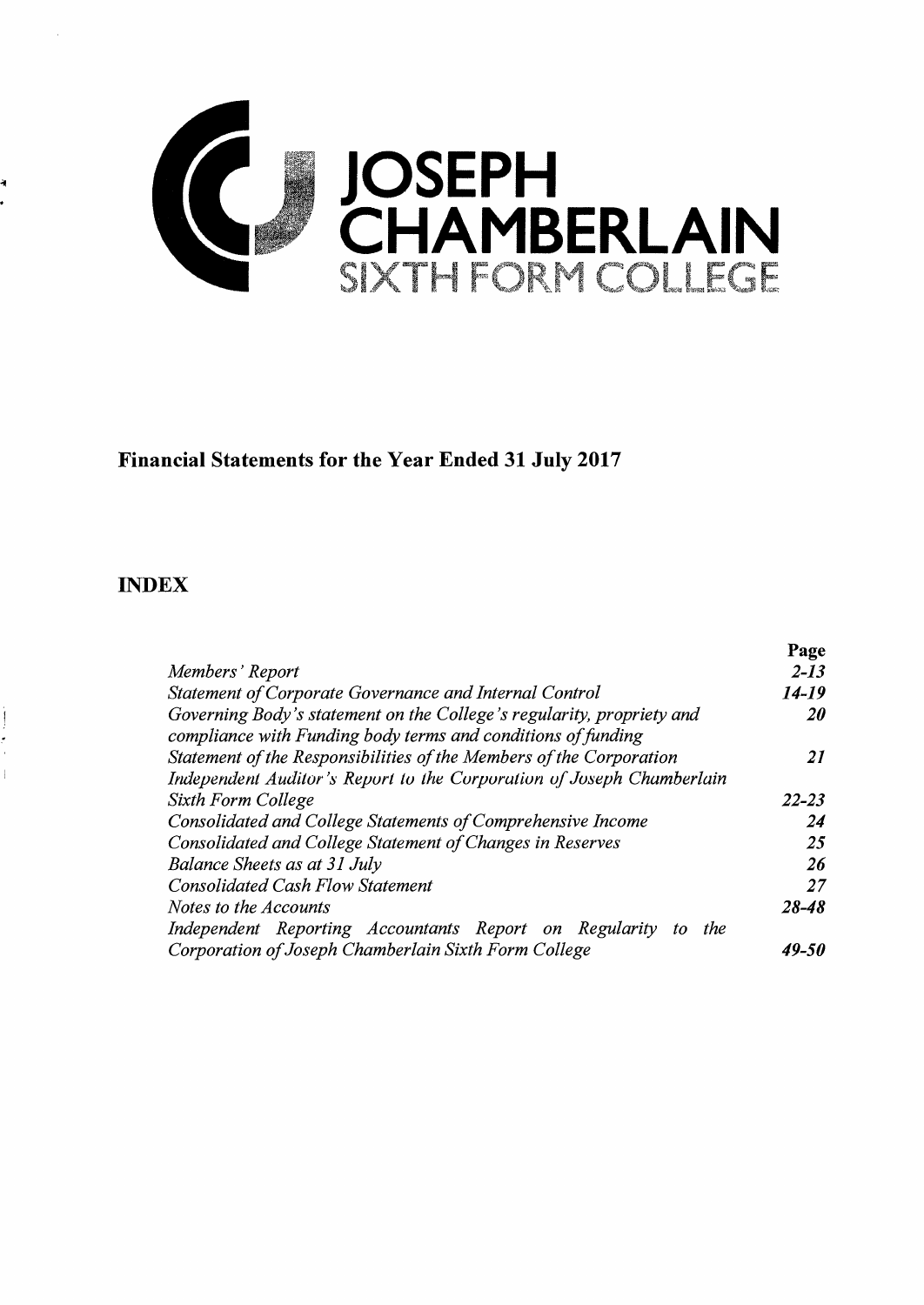## Financial Statements for the Year ended 31 July 2017 Members Report

### NATURE, OBJECTIVES AND STRATEGIES:

The members present their report and the audited Financial Statements for the year ended 31 July 2017.

#### Legal status

The Corporation was established under The Further and Higher Education Act 1992 for the purpose of conducting the affairs of Joseph Chamberlain Sixth Form College. The College is an exempt charity for the purposes of Part 3 of the Charities Act 2011.

#### Mission

The College reviewed the mission of the College during 2016/17 and in January 2017 adopted a revised purpose statement as follows:

"To provide an exceptional learning experience for all of our students, raising their aspirations and improving their achievements so that they can enjoy a level of success in later life that realises their highest ambitions".

#### Public Benefit

The College is an exempt charity under Part 3 of the Charities Act 2011 and following the Machinery of Government changes in 2016 is regulated by the Secretary of State for Education for Sixth Form Colleges. The members of the Governing Body, who are trustees of the charity, are disclosed on page 15.

In setting and reviewing the College's strategic objectives, the Governing Body has had due regard for the Charity Commission's guidance on public benefit and particularly upon its supplementary guidance on the advancement of education. The guidance sets out the requirement that all organisations wishing to be recognised as charities must demonstrate, explicitly, that their aims are for the public benefit.

In delivering its mission, the College provides the following identifiable public benefits through the advancement of education:

- High quality teaching
- Tackling social exclusion
- Providing excellent careers advice for students
- Excellent pastoral support for students
- Work related placements and links with employers
- Links with Local Enterprise Partnerships (LEP's)

### . Implementation of strategic plan

The College chooses to update the strategic plan on a rolling basis and the latest update covering the period 2016 to 2019 was issued in January 2017.

The College's current strategic ambitions are:

- 1. The Academic Achievements and success of Our Students-to be highly ambitious for all of our students and prioritise their success so that they achieve the highest standards academically, making significant progress throughout their time with us:
	- la To exceed the national averages for achievement rates across all ages, levels and provision types
	- 1 b To ensure that all of our students make outstanding levels of progress, based on their starting points on entry to the College
	- lc To ensure that levels of student attendance, punctuality, behaviour, progression and satisfaction are excellent for all students and indicative of a first-class institution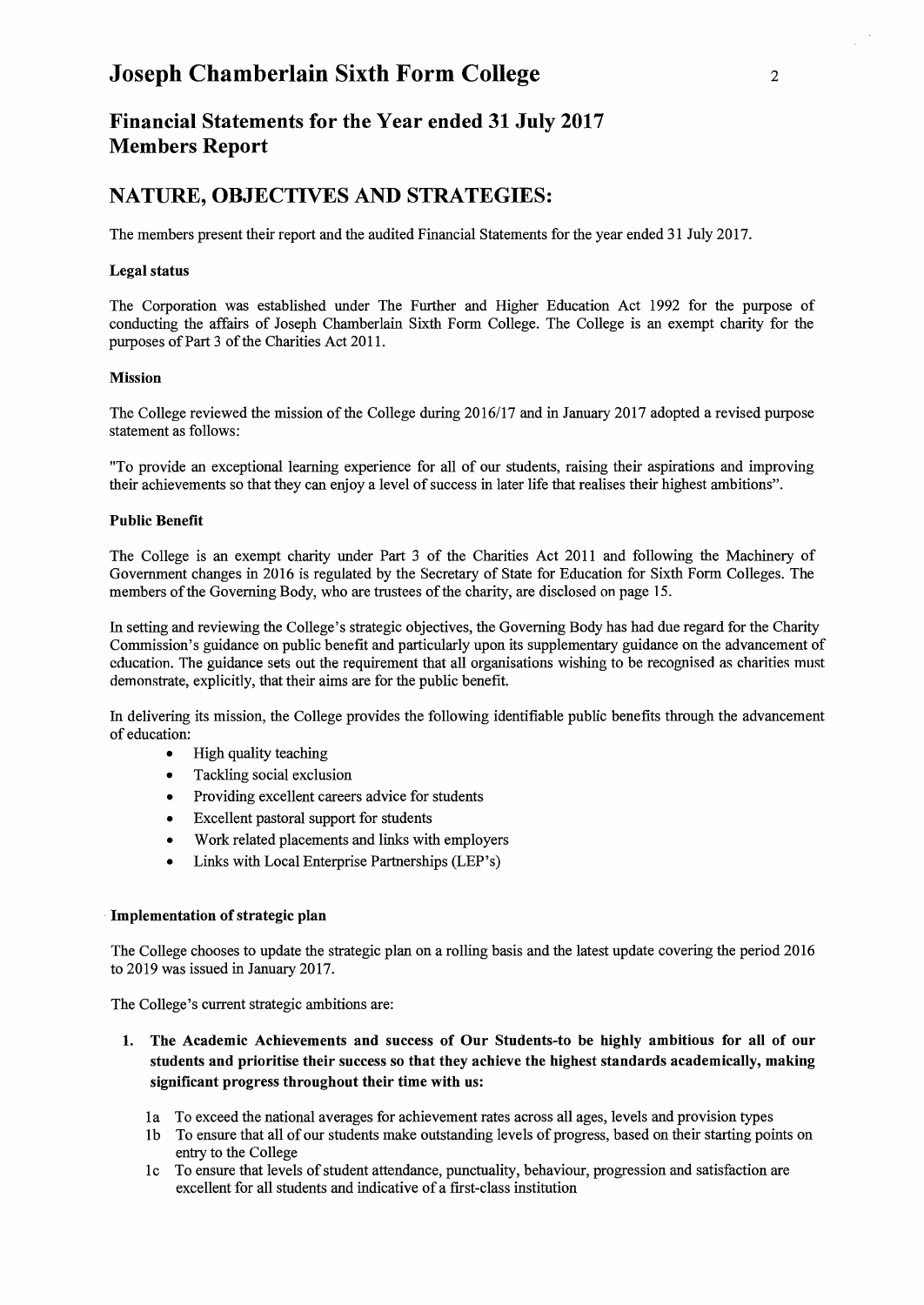# Financial Statements for the Year ended 31 July 2017 Members Report (Continued)

### NATURE, OBJECTIVES AND STRATEGIES (continued)

#### Implementation of strategic plan (continued)

- 2. The Learning Experience of Our Students-to ensure that our students benefit from an exceptional learning experience that excites, inspires and broadens their minds both in the classroom and beyond:
	- 2a To recruit and develop highly talented teachers that have high aspirations for all of our students, are dedicated to their success and are committed to continuous improvement through professional development
	- 2b To ensure that all of our students benefit from a wide range of stimulating extra-curricular opportunities and projects that develop their personal, social and work-related skills effectively
	- 2c To ensure that our students benefit from outstanding resources, technologies, facilities and accommodation that promote excellence in learning
- 3. The Support & Development of Our Students-to ensure that all of our students are supported to develop into confident and responsible citizens who believe in their own ability to do well in later life and who are respectful of the diverse societies in which we live:
	- 3a To ensure that the self-belief and aspirations of all of our students are raised through high quality academic and pastoral guidance throughout their time with us
	- 3b To ensure that all of our students are supported expertly to be ambitious in determining their next steps towards their chosen university courses and future careers
	- 3c To ensure that our students grow and develop during their time with us, so that they hold the values that prepare them well for life in modem Britain and flourish in a diverse, interconnected world
- 4. The Reputation and Recognition of the College-to position the College as a nationally recognized Sixth Form College that attracts an increasing number of students each year, is a highly desirable place to work and captures the interests of a wide range of partners with whom we will collaborate:
	- 4a To ensure that our marketing activity and our excellent reputation results in year-on-year increases in the school leavers we recruit up to the full capacity of approximately  $2,250$
	- 4b To ensure that we recruit and retain the very best staff at all levels to work at the College because of high levels job satisfaction and the career-enhancing opportunities and professional development on offer
	- 4c To ensure that we collaborate with and establish partnerships with other educational establishments, businesses and organisations that can make a positive contribution to the opportunities on offer to our students and can benefit the College in terms of its success, its finances and its reputation
- 5. The College and its Resources-to manage our resources and finances expertly so that we can continue grow and develop as a College, always seeking opportunities for improvement amidst the challenges facing the sector now and in the future:
	- 5a To retain a broad and comprehensive curriculum offer at a range of levels for school leavers and to be innovative in the development of our provision for 19+ learners so that all students can reach their potential in later life
	- 5b To maintain excellent financial health through efficient [mancial management, well-considered diversification of income streams and carefully planned investment opportunities
	- 5c To ensure that all support areas of the College provide an exemplary service and are driven by a firm understanding of their role in supporting an ambitious student-focussed culture

The College is on target to achieve all of the strategic objectives by 31 December 2019.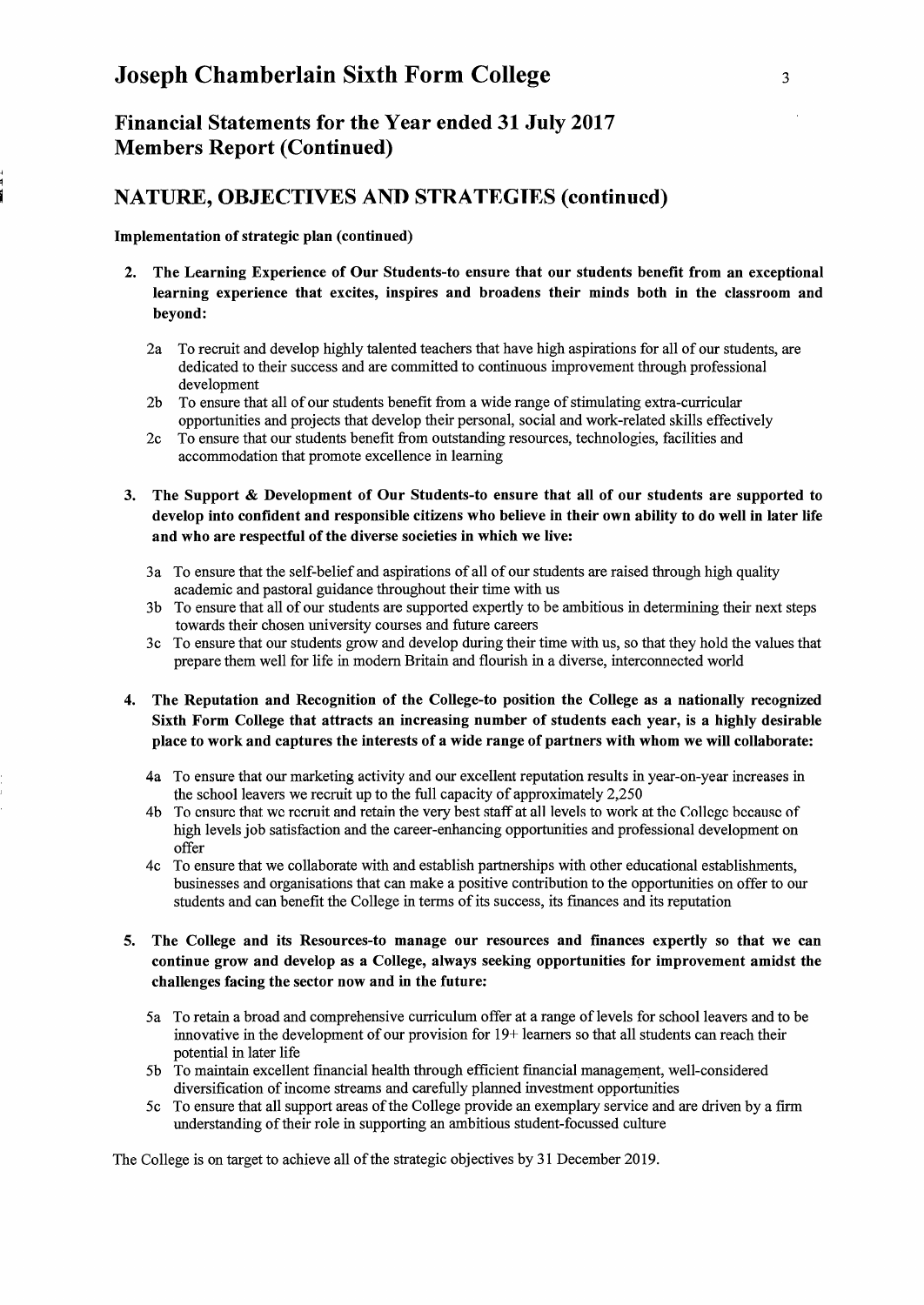# **Financial Statements for the Year ended 31 July 2017 Members Report (continued)**

### **NATURE, OBJECTIVES AND STRATEGIES (continued)**

#### Financial objectives

The College's financial objectives are:

- to achieve a minimum 3% EBITDA of income operating surplus in 2017/18 and 2018/19 in order to protect cash balances and support the College's preferred Area Review recommendations
- to pursue income diversification, on a selective basis, consistent with the College's core competencies, and the need for a financial contribution to the College's overall finances
- to provide sufficient financial resources to maintain and improve OfSTED good grade achieved in September 2014 by achieving a positive operating cash-flow
- to ensure that the College controlled Sports Centre achieves a minimum break-even outturn in 2017/18 and thereafter
- to fund continued capital investment preferably through grant support initiatives
- to ensure that sufficient teaching support resources are available to assist the teaching staff in delivering successful student outcomes whilst ensuring that staff costs do not exceed 70% of income excluding Franchise income

A series of performance indicators have been agreed to monitor the successful implementation of the policies and to maintain the College's financial health grade as outstanding.

Under the ESFA approach to assessing the financial health of Colleges, the College is currently graded as outstanding.

#### **Performance Indicators for 2016-17**

|                                 | Target | Achievement |
|---------------------------------|--------|-------------|
| EFA 16-18 student number target | 1.925  | 2.041       |
| Cash days in hand               | 288    | 284         |
| <b>Adjusted Current Ratio</b>   | 4.37   | 4.20        |
| Pay as % of income              | 68.6   | 65.7        |

The cash days in hand and current ratio targets were not achieved as the College undertook in the [mal quarter of 2016/17 a significant capital expenditure programme to upgrade the College's IT facilities for students.

The College is committed to observing the importance of the measures and indicators and is monitoring the financial indicators through the completion of the annual Finance Record for the Education and Skills Funding Agency ("ESFA"). The current official rating of Outstanding is considered an acceptable outcome.

### **FINANCIAL POSITION**

#### **Financial results**

The College and its subsidiary companies generated an operating surplus in the year of £664,000 (2015/16: £598,000). The surplus includes FRS 102 pension costs of £132,000 (2015/16: £128,000) arising from the incorporation of the FRS 102 pension liability. The remaining costs relating to the implementation of FRS 102 are recognised in Other Comprehensive Income.

The College and its subsidiary companies have income and expenditure reserves of £19,465,000 before providing for the pension liability and £16,584,000 after the provision (2015/16: £18,682,000 and £14,983,000 respectively).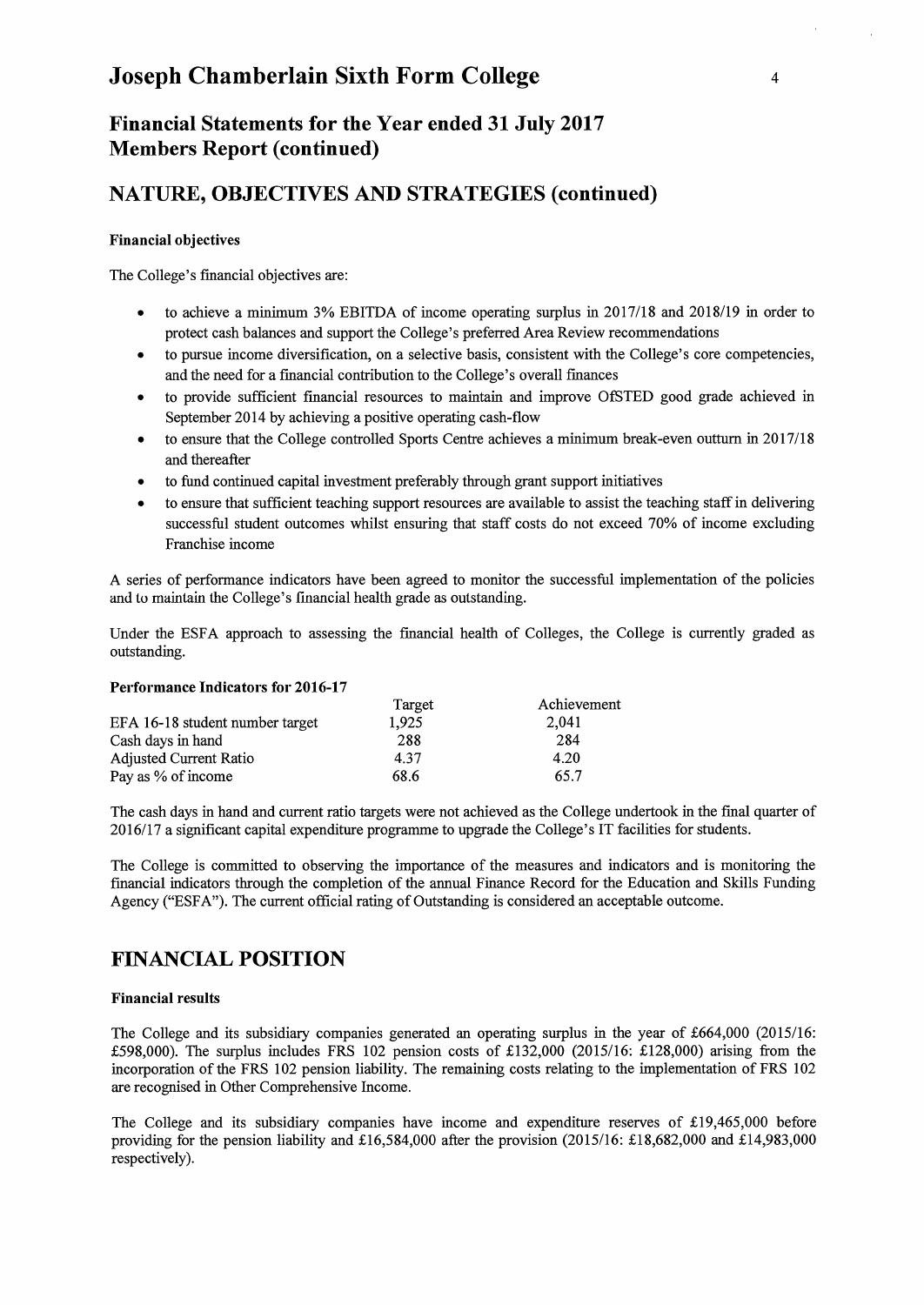### **Financial Statements for the Year ended 31 July 2017 Members Report (continued)**

### **FINANCIAL POSITION (continued)**

#### **Financial results (continued)**

The College wishes to maintain cash balances in order to create a contingency fund against future funding changes, likely increase in employer pension payments and the need to undertake replacement of some furnishings and plant/equipment in 2019/20.

Tangible fixed asset additions for the Group during the year amounted to £492,000.

The College has significant reliance on the education sector funding bodies for its principal funding source, largely from recurrent grants. In 2016/17, the funding bodies provided 91.77% (2015/16: 92.17%) of the College's total group income.

The College has two subsidiary companies, Joseph Chamberlain (Trading) Limited, and The College for International Citizenship CIC.

The principal activity of Joseph Chamberlain (Trading) Limited was the design and building of a new College for Joseph Chamberlain Sixth Form College and the provision of facilities maintenance within that building. During the year to  $31<sup>st</sup>$  July 2011, this activity came to its natural conclusion and consequently the Company did not trade in the intervening years. The transfer of management and control of the on-site Sports Centre from Birmingham City Council to the College was completed in August 2014. The community use of the Sports Centre is now managed through this subsidiary company.

On 16<sup>th</sup> May 2011, Joseph Chamberlain (Trading) Limited acquired the whole of the issued share capital of The College for International Citizenship, a public interest company formed to acquire the assets of an organisation that was originally set up in 2004. The principle aim of the company is to carry on activities which benefit the community and in particular, without limitation, to provide educational courses in international citizenship to students aged 16-18 or over from the local, national and international community.

In the year ended 31 July 2017, Joseph Chamberlain (Trading) Limited generated an operating deficit of £2,450 (2015/16: deficit £10,803).

In the year ended 31 July 2017, the College for International Citizenship CIC generated a small surplus of  $f$ .96 (2015/16: £20 surplus).

#### **Treasury policies and objectives**

Treasury management is the management of the College's cash flows, its banking, money market and capital market transactions; the effective control of the risks associated with those activities; and the pursuit of optimum performance consistent with those risks.

The College has a separate treasury management policy in place.

Short term borrowing for temporary revenue purposes is authorised by the Accounting Officer. Such arrangements are restricted by limits in the Financial Memorandum previously agreed with the LSC and subsequently transferred to the Education and Skills Funding Agency (ESFA). All other borrowing requires the authorisation of the Corporation and shall comply with the requirements of the Financial Memorandum.

#### **Cash flows**

The Consolidated Cash Flow Statement on page 27 shows an overall out-flow of £82,000 (2015/16: £28,000 outflow). However the out-flow excludes the movement in long-term deposit accounts. Overall bank and investment balances increased by £769,000 (2015/16: £974,000).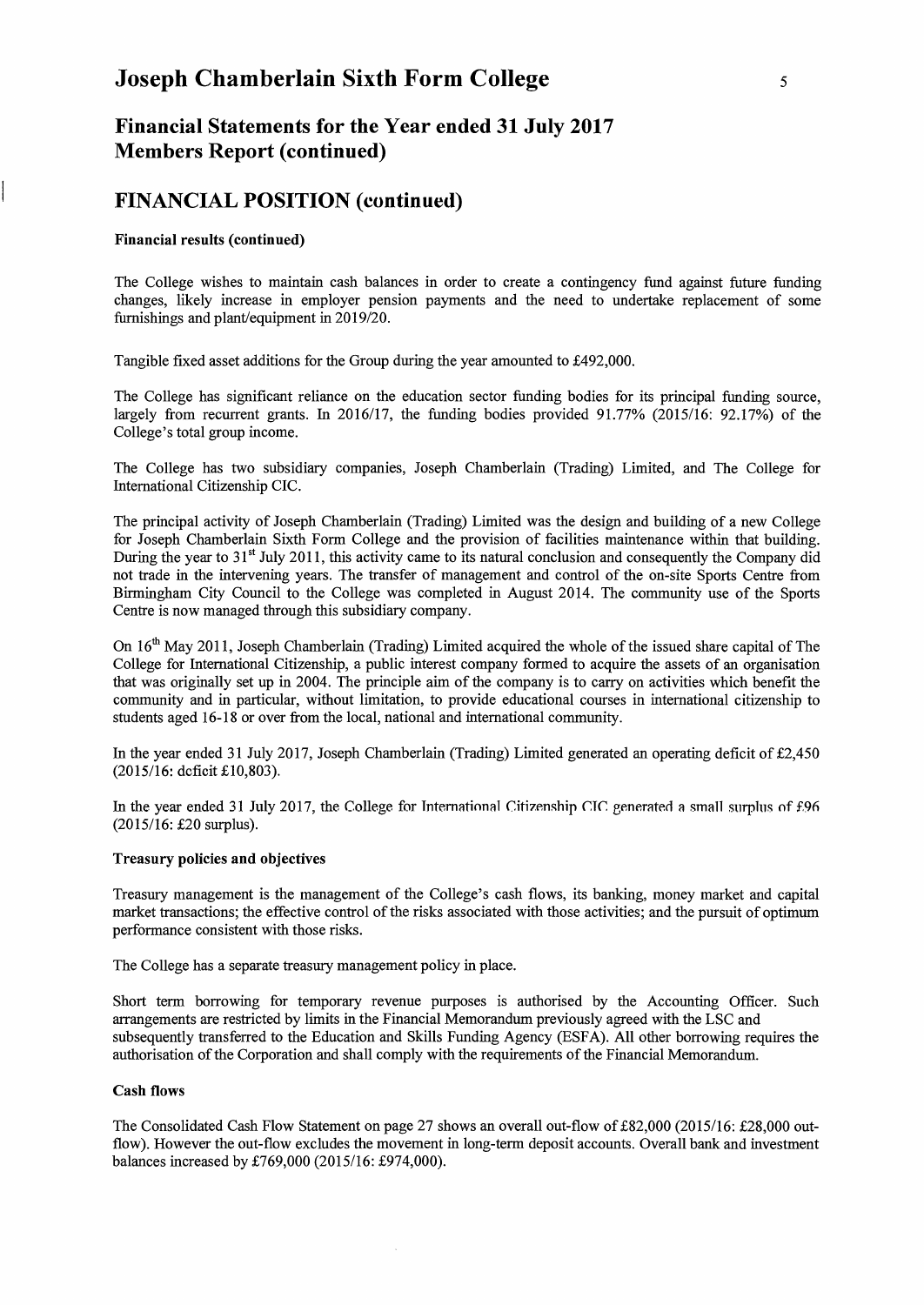## Financial Statements for the Year ended 31 July 2017 Members' Report (continued)

### FINANCIAL POSITION (continued)

#### **Liquidity**

During the year, the College repaid a total of £250,000 (2015/16: £250,000) of bank borrowings, which were originally taken out to help fmance the construction of the new campus and sports hall. This repayment was funded from general cash flows with the fmal repayment due in 2019.

The size of the College's total borrowing and its approach to interest rates has been calculated to ensure a reasonable cushion between the total cost of servicing debt and operating cash flow. During the year this margin was comfortably exceeded.

#### Reserves Policy

The College has no formal Reserves Policy but recognises the importance of reserves in the fmancial stability of any organisation, and ensures that there are adequate reserves to support the College's core activities. As at the Balance Sheet date the Income & Expenditure Reserve stands at £16,584,000 (2015/16: £14,983,000). It is the Corporation's intention to increase reserves over the life of the strategic plan through the generation of annual operating surpluses.

### CURRENT AND FUTURE DEVELOPMENT AND PERFORMANCE

#### *Student numbers*

In 2016/17 the College delivered ESFA activity with an outtum figure of £11,684,992. The funding outtum was £528,040 above the EFA 16-18 allocation and £55,656 above the SFA 19+ allocation. The 16-18 actual learner numbers were 117 higher than the allocation and this increase contributed to the significant over delivery position.

The College enrolments, including sub-contract recruited students, for 2016/17 can be summarised as follows:

|           | Learners |
|-----------|----------|
| $16 - 18$ | 2,042    |
| $19+$     | 1,018    |
| Total     | 3.060    |

#### *Student achievements*

The A level achievement rate in 2016/17 was high again at 98% (2015/16-98%), with a high grade performance of 51% (2015/16-45%). BTEC National results showed a pass rate of 99% (2015/16-98%), whilst BTEC Level 2 performed at a very high level again.

|                      | 2016                    |                  | 2017                    |                  |  |
|----------------------|-------------------------|------------------|-------------------------|------------------|--|
|                      | <b>Achievement Rate</b> | <b>Benchmark</b> | <b>Achievement Rate</b> | <b>Benchmark</b> |  |
| AS                   | 85                      |                  | 84                      |                  |  |
| A                    | 98                      | 95               | 98                      | 96               |  |
| <b>BTEC</b> National | 93                      | 89               | 94                      | 90               |  |
| <b>GCSE</b>          | 88                      | 85               | 89                      | 88               |  |
| <b>BTEC First</b>    | Q 1                     | 84               | 92                      | 87               |  |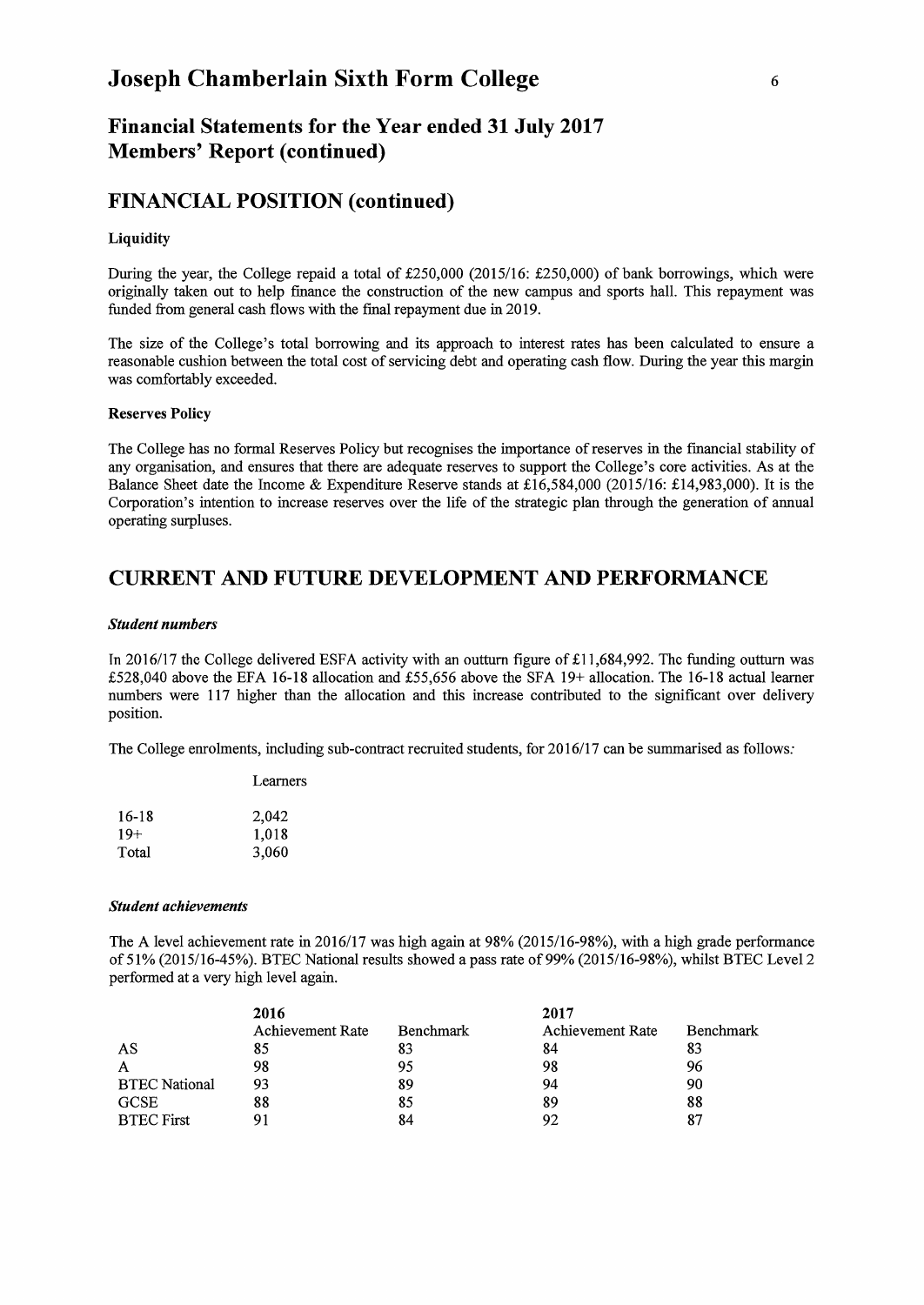### **Financial Statements for the Year ended 31 July 2017 Members Report (continued)**

### **CURRENT AND FUTURE DEVELOPMENT AND PERFORMANCE ( continued)**

#### *Curriculum developments*

The College continues to have a high reputation for serving students from a wide range of backgrounds, ages and abilities. It is continually reviewing its course offer to ensure that it matches the needs of its students. In particular, it developed for 2017/18 enrolment, AS equivalent courses in fmance and mathematical studies. The Senior Leadership Team approved the withdrawal from a Level 1 programme offer from September 2017.

The College has prepared a HE Strategy and if approved by the regulatory bodies it is anticipated that recruitment will commence in September 2018 onto a HNC in Early Years and Performing Arts.

The adult programme is also continually refmed to meet funding guidance and more importantly the needs of the local communities. Weare looking into developing more full cost programmes and working collaboratively with other adult providers in the City. Our excellent partnership arrangement with the Birmingham Education Ethnic Advisory Service continues to serve local people in other areas of the City.

The College also undertakes collaborative work with schools where appropriate. Opportunities are given to students from feeder schools to undertake work placements on the College site. The college also hosts the Work Related Learning Team which provides work placement opportunities to the main site students. Partnerships with a number of employers have been developed this year.

The College continues to host the UK Sixth Form Model United Nations conference in March, attracting nearly 400 national competitors from around the UK. This is an excellent opportunity to promote the College nationally.

The College again supported students referred by the City Council Pupil Placement Unit but this will not continue in 2017/18.

Strong links and partnerships with the Universities of Cambridge, Warwick, Coventry, Aston and Birmingham City continue to benefit students when applying to these institutions. The College is also a "valued partner" of the University of Birmingham's A2B scheme. A large number of College students attend summer schools and visits to universities such as Birmingham, Cambridge and Oxford. Students also participate in maths challenges and master classes at both Aston and Birmingham University. Students are also offered scholarships to attend the full summer programme offered on site by the College for International Citizenship.

#### Payment performance

The Late Payment of Commercial Debts (Interest) Act 1998, which came into force on 1 November 1998, requires colleges, in the absence of agreement to the contrary, to make payments to suppliers within 30 days of either the provision of goods or services or the date on which the invoice was received. The target set by the Treasury for payment to suppliers within 30 days is 95 per cent. During the accounting period 1 August 2016 to 31 July 2017, the College paid 44.16% of supplier invoices representing 49.99% in value (2015/16-51.64% and 53.06%) of all its invoices within 30 days. This figure includes invoices where the College has negotiated extended payment terms. The College processes a fortnightly supplier BACS run to ensure prompt payment of approved supplier invoices.

The delayed payment of high cost franchise and exam invoices are contributory factors in the above statistics.

The College incurred no interest charges in respect of late payment for this period.

#### Post balance sheet events

The only significant post balance sheet event is the enrolment of approximately 100 additional 16-18 students in September 2017 requiring the College to increase the levels of teaching and pastoral support.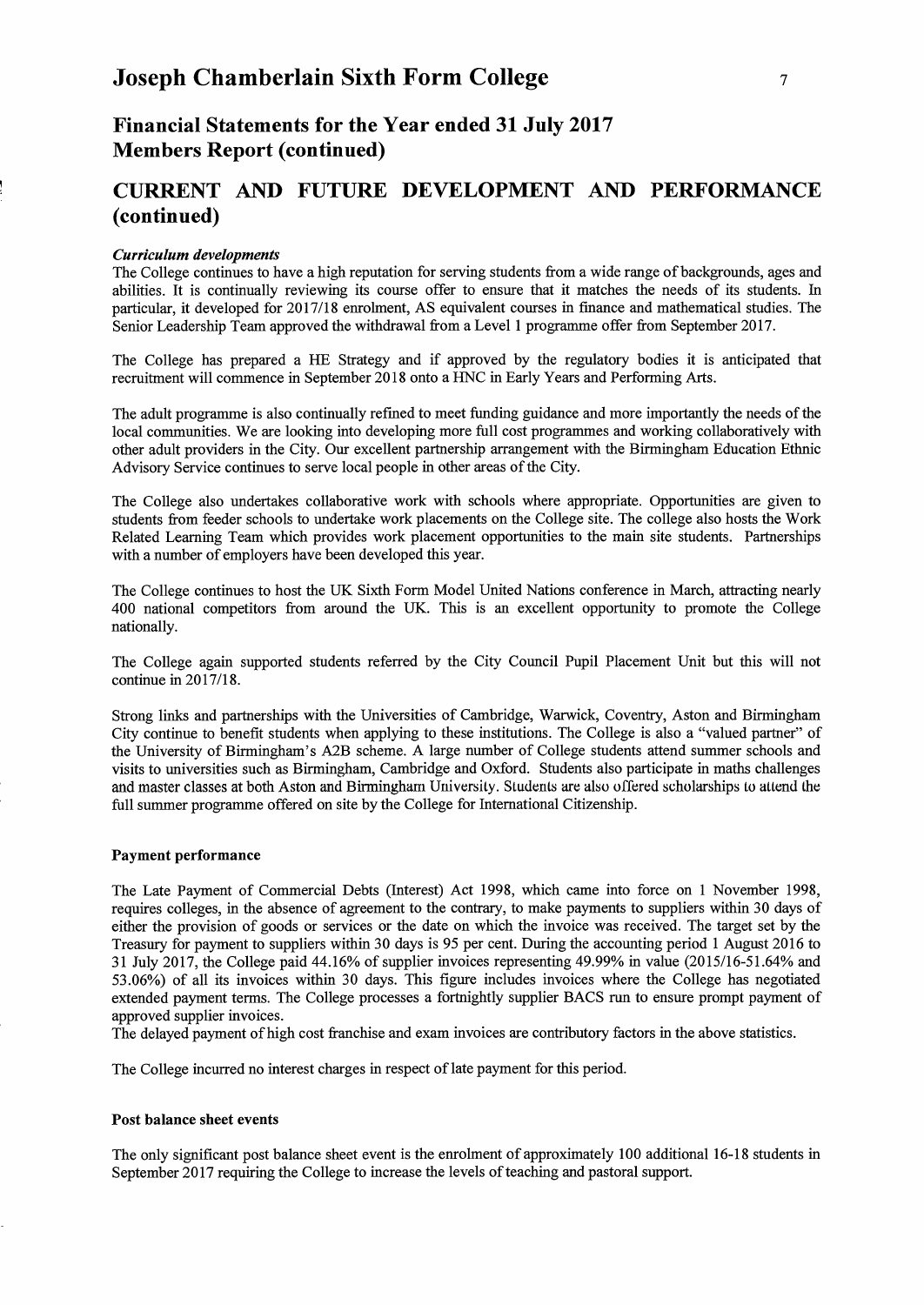## **Financial Statements for the Year ended 31 July 2017 Members Report (continued)**

### **CURRENT AND FUTURE DEVELOPMENT AND PERFORMANCE (continued)**

#### **Future developments**

The College is under demand led funding and hence the recurrent grant from the main funding bodies for 2017/18 has been confirmed at £11,763,221, a significant increase from the 2016/17 initial figure of £11,161,296. This increase is due to higher 16-18 enrolments in 2016/17.

There are no major accommodation projects under way although we are closely monitoring the potential for securing additional rented accommodation for adult and HE delivery including the provision of on-site nursery provision. The current campus for 16-18 students is closing in on full capacity.

### **RESOURCES**

The College has various resources that it can deploy in pursuit of its strategic objectives.

Tangible resources at £30.9 million include the main campus, sports centre and the Orchard House teaching block.

#### **Financial**

The College and its subsidiary companies have £16.58 million of net assets (including £2.88 million defmed benefit pension liability). At 31 July 2017, the College had short term debt of £250,000, long term debt of £375,000 and cash and short term deposits and investments of £9.42 million.

#### **People**

The College employs 193 people (expressed as full time equivalents), of whom 112 are front line teaching staff.

#### *Reputation*

The College has an excellent reputation locally and nationally. Maintaining a quality brand is essential for the College's on-going success at attracting students and developing future external relationships.

### **PRINCIPAL RISKS AND UNCERTAINTIES**

The College has undertaken further work during the year to develop and embed the system of internal control, including fmancial, operational and risk management, which is designed to protect the College's assets and reputation.

Based on the strategic plan, the Senior Leadership Team undertakes a comprehensive review of the risks to which the College is exposed. They identify systems and procedures, including specific preventable actions, which should mitigate any potential impact on the College. The internal controls are then implemented and the subsequent year's appraisal will review their effectiveness and progress against risk mitigation actions. In addition to the annual review, the Senior Leadership Team will also consider any risks which may arise as a result of a new area of work being undertaken by the College.

A risk register is maintained at the College level, which is reviewed at least annually by the Audit Committee and more frequently where necessary. The risk register identifies the key risks, the likelihood of those risks occurring, their potential impact on the College and the actions being taken to reduce and mitigate the risks. Risks are prioritised using a consistent scoring system.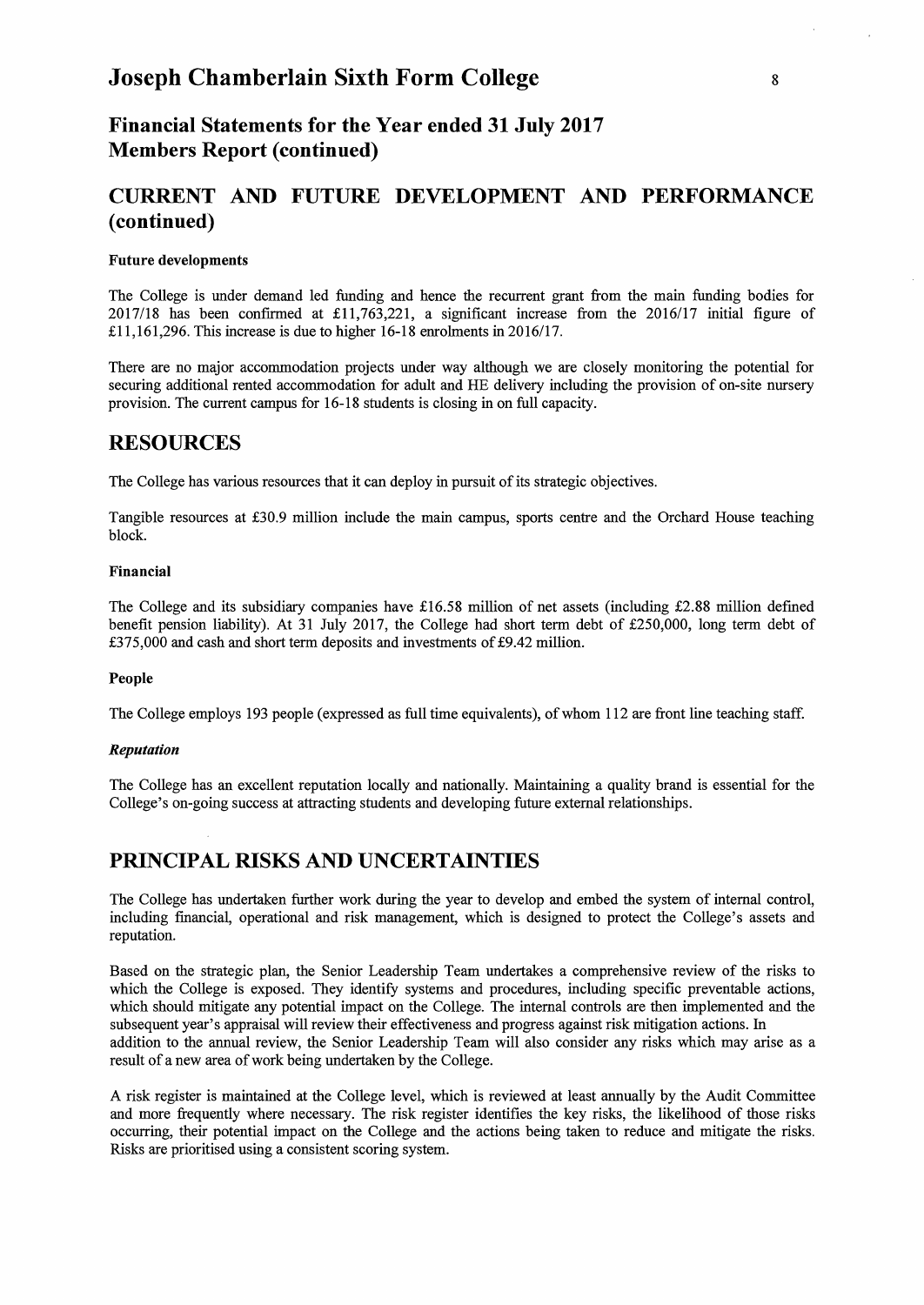## **Financial Statements for the Year ended 31 July 2017 Members Report (continued)**

### **PRINCIPAL RISKS AND UNCERTAINTIES (continued)**

Outlined below is a description of the principal fmance risk factors that may affect the College. Not all the factors are within the College's control. Other factors besides those listed below may also adversely affect the College.

#### Government **funding**

The College has considerable reliance on continued government funding through the education sector funding bodies. In 2016/17, 91.77% of the College's revenue was ultimately public funded and this level is expected to continue. There can be no assurance that government policy or practice will remain the same or that public funding will continue at the same levels or on the same terms.

The College is aware of several issues, which may impact on future funding:

- The ESFA have indicated a continuation of the national funding rate of £4,000 into 2017/18. Any reduction in this rate in 2018/19 would result in the College operating surplus being significantly reduced.
- The competition from local schools introducing sixth forms and the Department of Education plans for Institutes of Technology, T level study programmes and an increase in grammar school places.
- Changes in funding for GCSE English and Maths.
- The commitment of the Government to continue with their public expenditure reduction programmes in particular the devolution of some adult funding to the Local Enterprise Partnerships.
- The impact on the treasury fmances from the BREXIT referendum.

These risks are mitigated in a number of ways:

- Seeking funding derived through a number of direct and indirect contractual arrangements.
- Build on the successes achieved through the OfSTED good rating in September 2014.
- Use all forms of marketing including social media to highlight our success rates.
- Showcase the College in different ways during Open Days.
- Review of AS/A2 curriculum changes and the number of subjects that students are advised to enrol for.
- By ensuring the College is rigorous in delivering high quality education.
- Maintaining focus and investment in managing key relationships with the various funding bodies.
- Diversifying into HE programmes through a direct contract with HEFCE.
- Ensuring the College is focused on those priority sectors which will continue to benefit from public funding. The College marketing initiatives must focus on those areas.

#### *Local competition*

Birmingham continues to be an area of intense competition with its "mixed economy" of grammar schools, sixth form colleges, FE colleges and schools with sixth forms. The on-going development of small sixth forms in academies and schools continues to pose a competitive threat as will the roll-out of Institutes of Technology, T level programmes and additional grammar school places.

These risks are mitigated in a number of ways:

The College applications numbers continue to be high, which indicates that we remain in a strong competitive position. The increase in the school leaving age has created considerable capacity problems in the school sector and should leave the College in a strong position, particularly as it is able to offer a wider range of both academic and vocational courses than small sixth forms and is now benefiting from the additional teaching rooms in Orchard House.

A decline in success rates, especially in high volume courses, would constitute a risk to reputation, which could result in falling numbers. The College takes intervention steps to ensure that high success rates are maintained.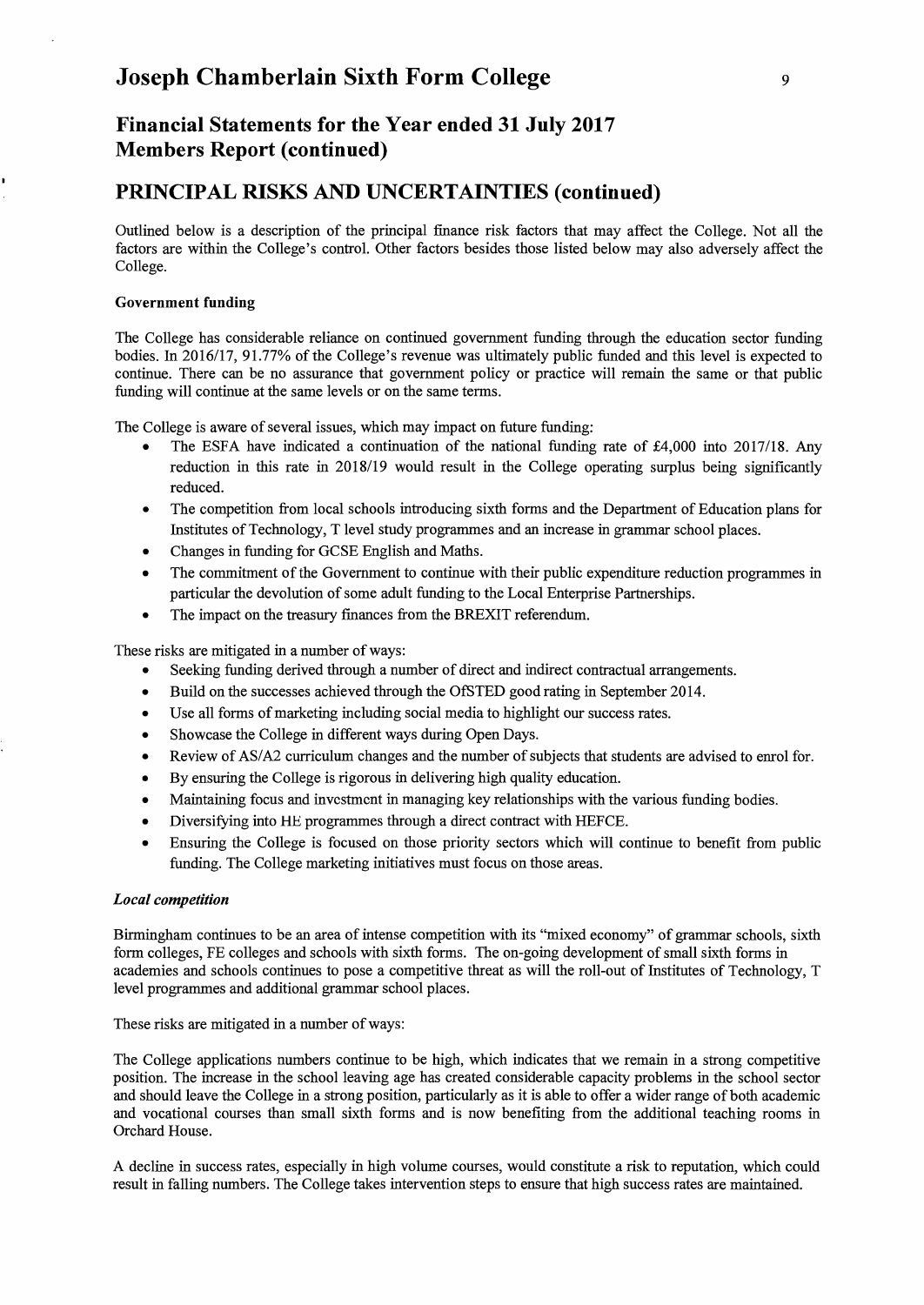# **Joseph Chamberlain Sixth Form College**  $\frac{10}{2}$

# **Financial Statements for the Year ended 31 July 2017 Members' Report (continued)**

### **PRINCIPAL RISKS AND UNCERTAINTIES (continued)**

#### **Tuition fee policy**

The College does not maintain a cross College tuition fee policy as fee income is minimal as the adult student population attending this College traditionally have their fees remitted in line with ESFA adult funding pulicy.

This risk is mitigated in a number of ways:

- By ensuring the College is rigorous in delivering high quality education and training, thus ensuring value for money for students.
- Close monitoring of the demand for courses as prices change.

#### **Maintain adequate funding of pension liabilities**

The fmancial statements report the share of the pension scheme deficit on the College's Balance Sheet in line with the requirements of FRS102. The outcome of the triennial LGPS actuarial review resulted in a substantial increase in the employer contribution rate whilst the overall deficit is still close to £3 million.

The risk is mitigated as the College considers that it will be able to absorb such increases without adversely affecting the key liquidity ratios.

#### **Substantial pay increases**

Government policy is changing following the planned withdrawal in certain public sectors, including education, of the 1% national pay cap. Whilst the College 2017/18 budget includes provision of a 1% scale-point increase for both teaching and support staff any increase in this % would have a material impact on future operating surpluses.

The risk is partly mitigated by continuing to efficiently manage the curriculum through a combination of teaching and pastoral support.

#### **Capacity issues**

The College rooming capacity for 16-18 funded students is c2,400 and final September 2017 enrolments are likely to finish around the 2,150 mark. This would continue the trend of an extra c100 16-18 students in the last three enrolments.

The College is currently looking for additional premises in close proximity to the main campus.

### **STAKEHOLDER RELATIONSHIPS**

As a city centre sixth form college, Joseph Chamberlain Sixth Form College has many stakeholders. These include:

- Students and their parents
- Education Sector Funding Bodies
- **Staff**
- Local employers
- Local Enterprise Partnership
- Birmingham City Council
- Government Office for the West Midlands
- The local community & partner organisations
- Feeder schools
- Other FE Institutions and local sixth form colleges
- Higher education institutions
- Trade Unions and professional bodies.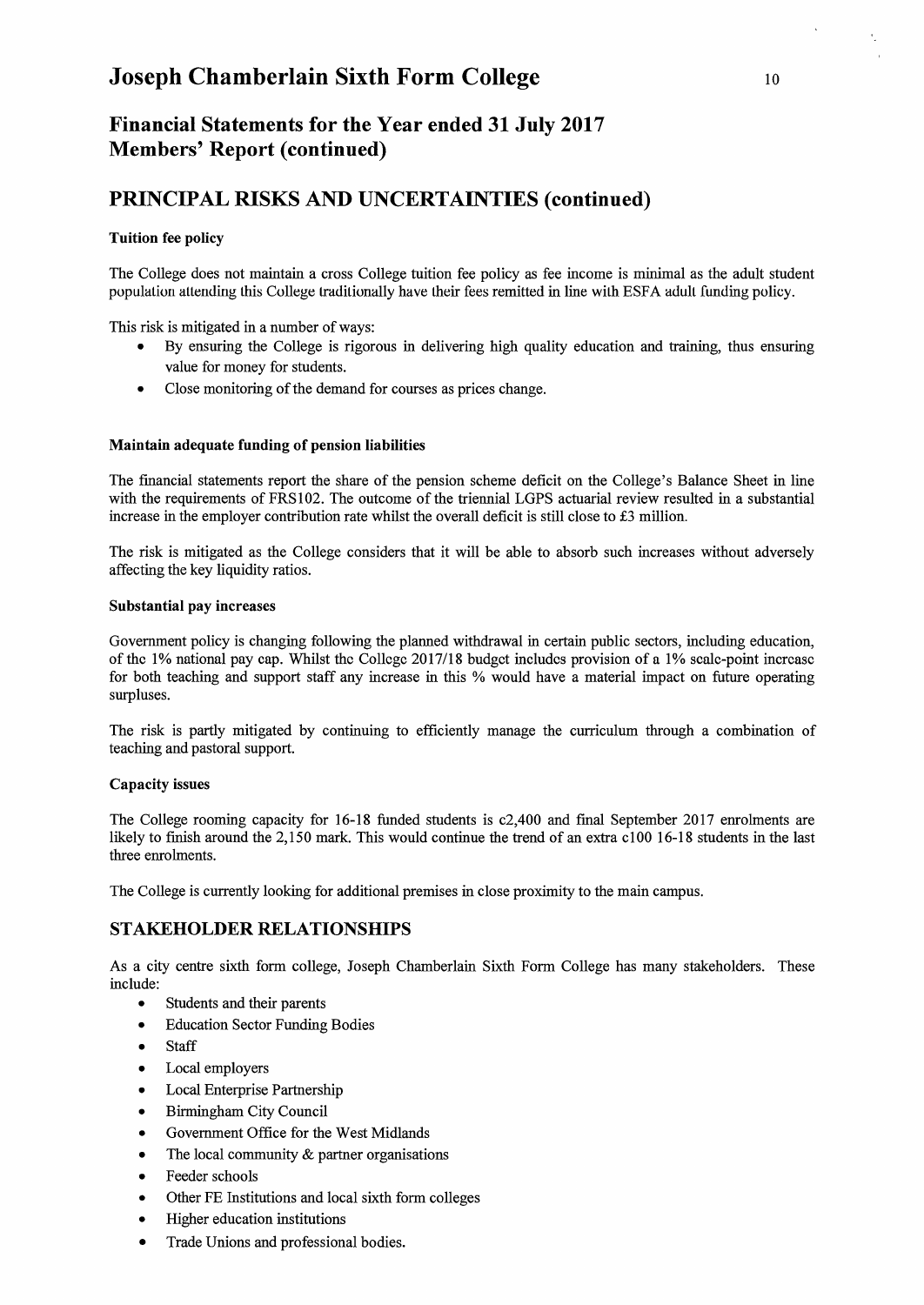## **Financial Statements for the Year ended 31 July 2017 Members Report (continued)**

### **STAKEHOLDER RELATIONSHIPS (continued)**

The College recognises the importance of these relationships and engages in regular communication through a variety of methods and media.

Parents are communicated with in writing and invited to the College throughout the year to discuss progress.

Students, parents, staff, local feeder schools, local business and the Local Authority are all represented on the College Governing Body.

Members of the College staffhave a programme of visits to feeder schools.

The College is an active member of both the Association of Colleges (AoC) and the Sixth Form Colleges Association (SFCA).

The College communicates with prospective students through its refurbished website.

The use of social media technologies is continually being expanded when communicating with current and potential students.

#### **Equal opportunities and employment of disabled persons**

Joseph Chamberlain Sixth Form College is proud of its commitment to equalising opportunity for all who learn and work at the College. The College respects and values differences in race, gender, sexual orientation, physical ability, class and age. The College has in place policies to address these issues and has a coordinating Equality and Diversity Committee which has oversight of the implementation, monitoring and development of policy and reports to the Corporation. An annual report is prepared each year for consideration by the Corporation. The College continues to support and fund an Equality and Diversity Co-ordinator.

The College's Equal Opportunities Policy, including its Equalities Policies, is published on the College's intranet site.

The College considers all applications from disabled persons and offers an interview to all disabled people who meet the job and person specification for any post. Where existing employees become disabled, every effort is made to ensure that their employment at the College continues. An equalities action plan setting clear targets is published each year and the identified actions are monitored by the governing body. This complies with Equality legislation.

#### **Disability statement**

The College is committed to a policy of responding to the general needs of the community and the specific need of the individual. Disability or additional educational needs shall be defined as learning requirements that need support or provision additional to or different from that which is normally available. The College has published a policy statement in relation to students with learning difficulties or disability. The main provisions of this statement include:

- to ensure increased access to the College from all sections of the community, regular liaison with schools, community groups, careers and guidance services and agencies working with those with specific learning difficulties and / or disabilities (SLDD) will be promoted and supported.
- the College application procedure will offer applicants the opportunity to provide information and discuss any special learning difficulty or disability that affects them. However, the College recognises that not all students may be willing or able to do this and that it is the responsibility of the College to ensure that alternative procedures are in place to identify and assess potential learning difficulties and that other opportunities exist to enable students to disclose any SLDD.
- in the event of a place not being offered to a student with a learning difficulty or disability, a record will be kept of the reasons given. Where possible, alternative options and guidance will be given in liaison with Prospects and Social Services, etc.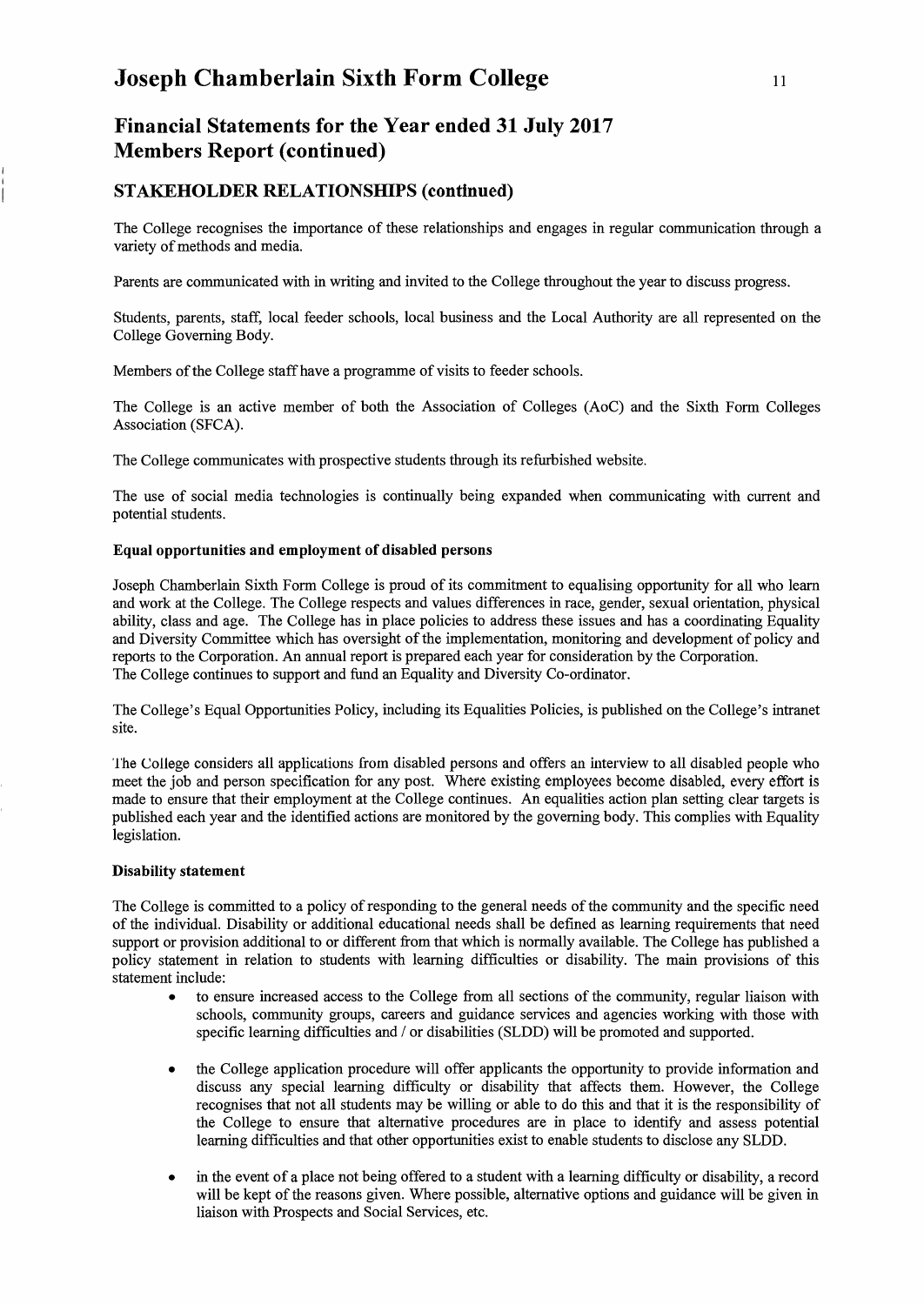# **Financial Statements for the Year ended 31 July 2017 Members' Report (continued)**

#### **Disability statement (continued)**

- when a student who wishes to enrol at this College cannot be admitted because the College cannot meet her or his learning needs, this information will be put before the Corporation.
- advice will be available to students with disabilities or additional learning needs before, during and at the end of their course so that students can examine their individual needs within their progression route.

#### **Approach to students with disabilities**

As an important part of the College relocation project, a full access audit was undertaken and the facilities provided fully comply with all access legislation. Other appropriate measures are taken such as the use of specialist furniture and software.

The College has a Specific Learning Difficulty and Disability Coordinator, who provides information, advice and guidance and support to students who apply or are at the College. She interviews all prospective students with declared difficulties or disabilities and prepares a support plan for them should they enrol at the College. Use is made of specialist sign language and care staff.

In recent years, the College has significantly expanded the number of support assistants it employs to ensure its duties are met. It now employs 15 support assistants. The Disability Equality Scheme and associated action plan are published on the web site.

#### **Disclosure of information to auditors**

The members who held office at the date of approval of this report confirm that, so far as they are each aware, there is no relevant audit information of which the College's auditors are unaware; and each member has taken all the steps that he or she ought to have taken to be aware of any relevant audit information and establish that the College's auditors are aware of that information.

Approved by order of the members of the Corporation of Joseph Chamberlain Sixth Form College on 12 December 2017 and signed on its behalf by:

 $M$ Sr $N$ 

**Councillor S Anderson Chair of Corporation**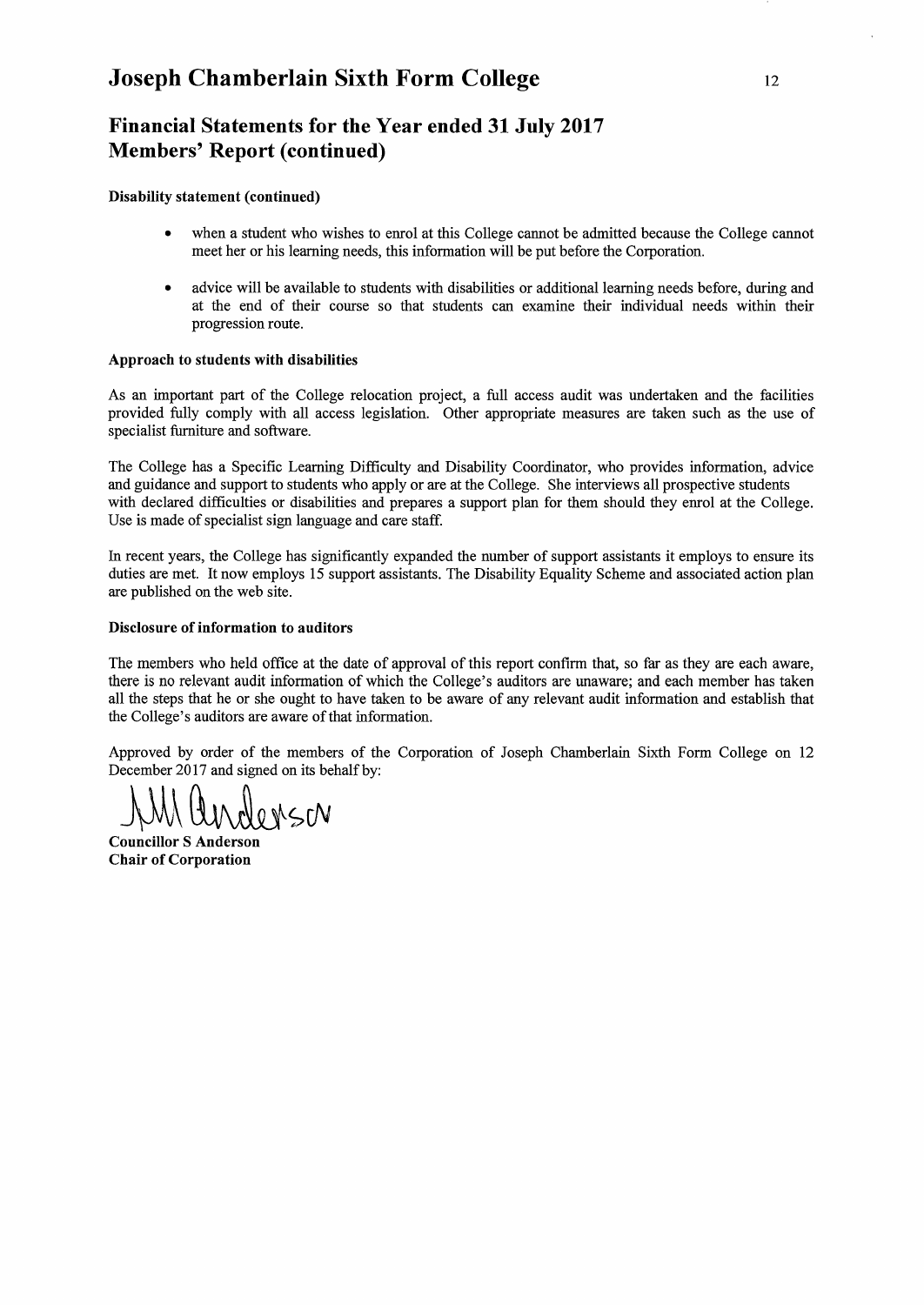# Financial Statements for the Year ended 31 July 2017 Members Report (continued)

### Key management personnel, Corporation and Professional advisers

| Financial statement and reporting accountants: | RSM UK Audit LLP<br><b>St Philips Point</b><br>Temple Row<br>Birmingham<br><b>B2 5AF</b> |
|------------------------------------------------|------------------------------------------------------------------------------------------|
| Internal auditors:                             | HW Controls and assurance<br>30 Camp Road<br>Farnborough<br><b>GU14 6EW</b>              |
| <b>Bankers:</b>                                | Allied Irish Bank (GB)<br>61 Temple Row<br>Birmingham<br>B <sub>2</sub> 5LT              |
| Solicitors:                                    | Eversheds<br>115 Colmore Row<br>Birmingham<br><b>B3 3AL</b>                              |
|                                                | Shoosmiths LLP<br>2 Colmore Square<br>38 Colmore Circus<br>Birmingham<br><b>B4 6BJ</b>   |

#### Key management personnel

İ

Key management personnel are defmed as members of the College Leadership team and were represented by the following in 2016/17:

Mrs Elly Tobin Mr Tony Day Mr David Blower Mr Damian Brant Mr Norman MacDonald Mrs Yasmin Juwle

#### Board of Governors

A full list of Members of the Corporation is given on page 15 of these Financial Statements. Mrs A Barker acted as Clerk to the Corporation throughout the period.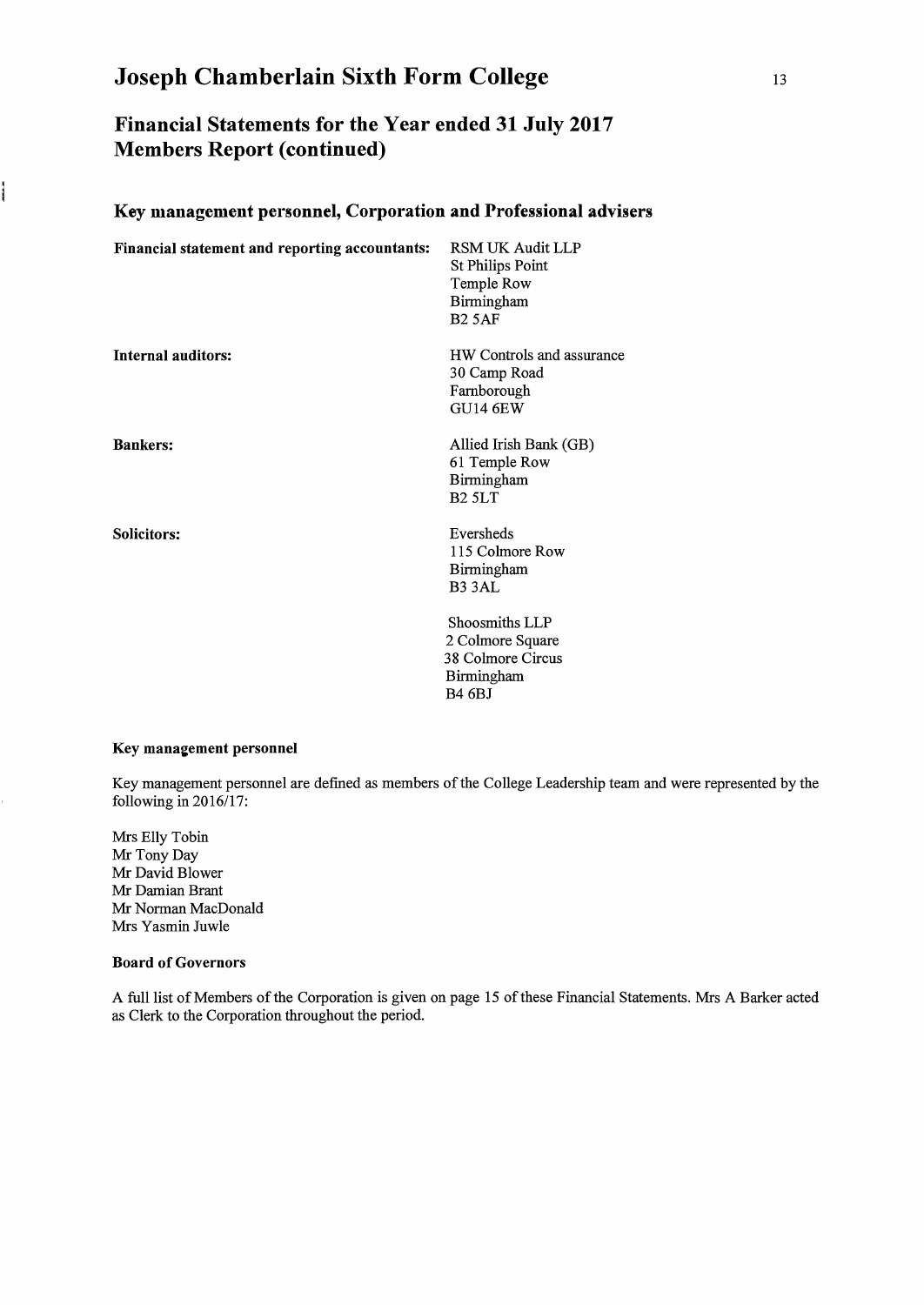## **Financial Statements for the Year ended 31 July 2017 Statement of Corporate Governance and Internal Control**

The following statement is provided to enable readers of the annual report and accounts of the College to obtain a better understanding of its governance and legal structure. This statement covers the period from 1 August 2016 to 31 July 2017 and up to the date of approval of the annual report and financial statements.

The College endeavours to conduct its business:

- 1. in accordance with the seven principles identified by the Committee on Standards in Public Life (selflessness, integrity, objectivity, accountability, openness, honesty and leadership);
- 2. in full accordance with the guidance to colleges from the Association of Colleges in The Code of Good Governance for English Colleges ("the Code"); and
- 3. having due regard to the UK Corporate Governance Code 2014 insofar as it is applicable to the further education sector.

The College is committed to exhibiting best practice in all aspects of corporate governance and in particular the CollegelBoard has adopted and complied with the Code. We have not adopted and therefore do not apply the UK Corporate Governance Code. However we have reported on our Corporate Governance arrangements by drawing upon best practice available, including those aspects of the UK Corporate Governance Code we consider to be relevant to the further education sector and best practice.

In the opinion of the Governors, the College complies with all the provisions of the Code, and it has complied throughout the year ended 31 July 2017. The Governing Body recognises that, as a body entrusted with both public and private funds, it has a particular duty to observe the highest standards of corporate governance at all times.

The College is an exempt charity within the meaning of Part 3 of the Charities Act 2011. The Governors, who are also Trustees for the purposes of the Charities Act 2011, confirm that they have had due regard for the Charity Commission's guidance on public benefit and that the required statements appear elsewhere in these Financial Statements.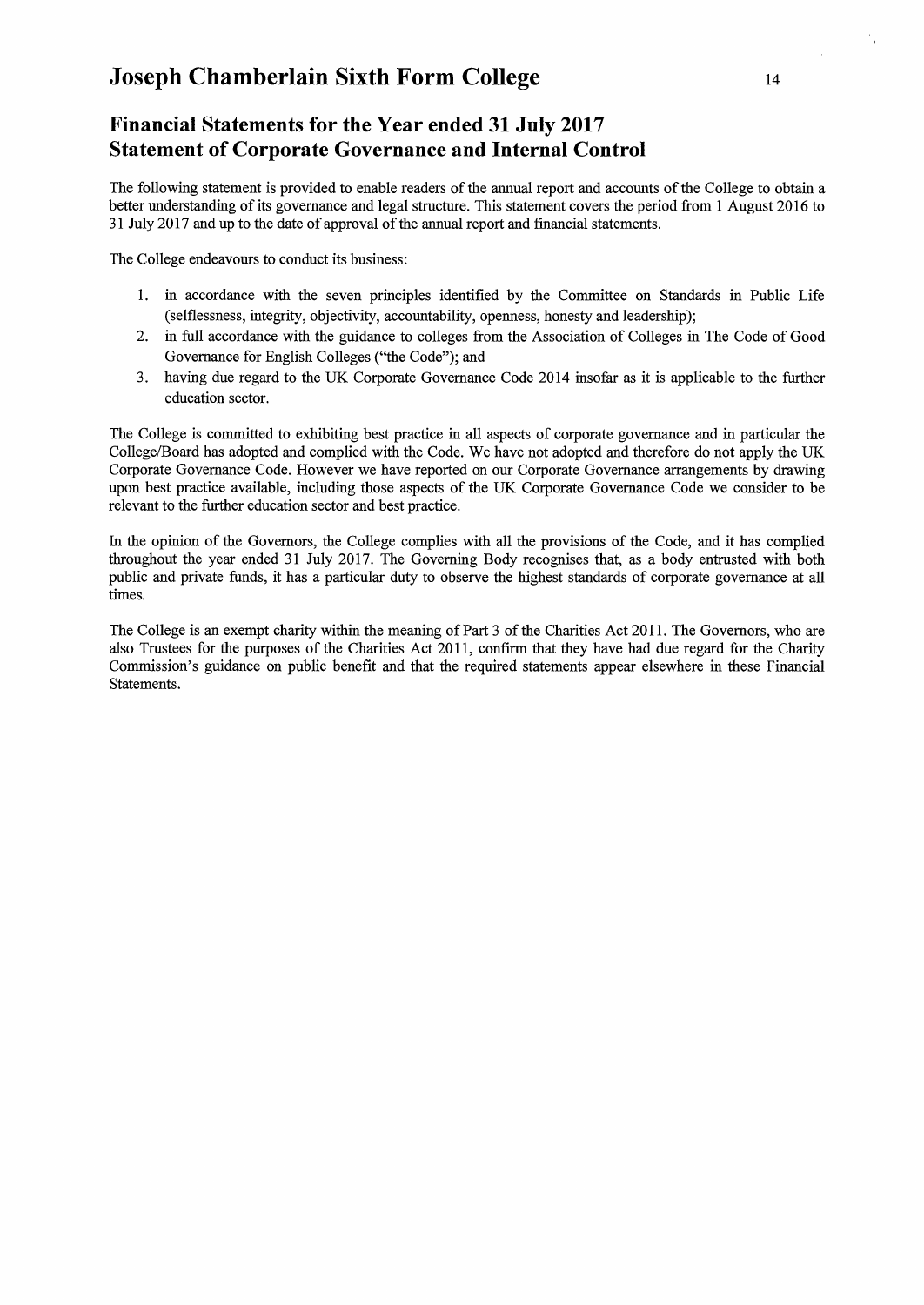# **Financial Statements for the Year ended 31 July 2017 Statement of Corporate Governance and Internal Control (continued)**

# **The Corporation**

 $\frac{1}{2}$ 

The members who served the Corporation throughout the year and up to the date of signature of this report were as follows:

| $\overline{\mathit Name}$             | $\boldsymbol{Date\ of}$<br>Appointment Office | Term of                             | Date of<br><b>Termination</b> | Status of<br><i>Appointment</i> | Committees served                                                                         | <b>Board</b><br>Full<br><b>Attendance</b><br>(maximum 4) |
|---------------------------------------|-----------------------------------------------|-------------------------------------|-------------------------------|---------------------------------|-------------------------------------------------------------------------------------------|----------------------------------------------------------|
| Elly Tobin                            | 01/01/2009                                    | Until replaced                      |                               | Principal                       | F&GP, Search and<br>Curriculum & Learning                                                 |                                                          |
| Thelma<br>Deputy Chair                | Probert-19/10/2008                            | 4 years - extended to<br>17/10/2020 |                               | Co-opted                        | F&GP, Curriculum &<br>Learning and<br>Remuneration                                        | $\overline{\mathbf{3}}$                                  |
| Lesley Servian                        | 16/12/2015                                    | 4 years                             |                               | Business related                | $\overline{F \& GP}$                                                                      | 3                                                        |
| Councillor<br>Sue Anderson-Chair      | 19/10/2008                                    | 4 years -extended to<br>17/10/2020  |                               | Co-opted<br>Local Authority     | Chair: Corporation,<br>F&GP, Remuneration<br>and Search. Member.<br>Curriculum & Learning |                                                          |
| Andrew McHale                         | 18/10/2012                                    | 4 years extended to<br>16/10/2020   |                               | Co-opted                        | Chair: Audit                                                                              | $\overline{\mathbf{3}}$                                  |
| Graeme Birch                          | 19/10/2010                                    | 4 years extended to<br>18/10/2018   |                               | Business related                | Audit                                                                                     | $\theta$                                                 |
| Winsome Sherriffe                     | 18/05/2010                                    | 4 years extended to<br>17/05/2018   |                               | Staff member                    |                                                                                           | $\overline{3}$                                           |
| Rachel Burn                           | 01/09/2016                                    | 4<br>years<br>1/09/2020             | to 04/07/2017                 |                                 | Curriculum & Learning                                                                     | l3                                                       |
| Wendy Sharples                        | 18/05/2010                                    | 4 years extended to<br>17/05/2018   |                               | Co-opted<br>Schools Link        | Chair:<br>Curriculum<br>&<br>Learning                                                     | $\overline{3}$                                           |
| Steven Davies                         | 12/11/2013                                    | 4<br>to<br>years<br>11/11/2021      |                               | Staff member                    |                                                                                           | $\overline{4}$                                           |
| David Jones                           | 19/07/2011                                    | 4 years extended to<br>18/07/2019   |                               | Business related                | Audit                                                                                     | 3                                                        |
| Redwan Begh                           | 19/07/2011                                    | 4<br>to<br>years<br>17/07/2019      |                               | Business related                | Remuneration                                                                              | $\overline{c}$                                           |
| Rubina Chaudary                       | 06/12/2011                                    | 2 years extended to<br>11/11/2021   |                               | Co-opted<br>skills              | AuditAudit and Curriculum &<br>Learning                                                   | $\mathbf{3}$                                             |
| Sukdeep Bell                          | 07/10/2014                                    | 14<br>years<br>08/10/2018           | to 12/12/2017                 | Business related                | Curriculum & Learning                                                                     | $\overline{\mathcal{A}}$                                 |
| Faheem Ahmad                          | 04/10/2016                                    |                                     | 31/07/2017                    | Student member                  |                                                                                           |                                                          |
| Lina Dohia                            | 04/10/2016                                    |                                     | 31/07/2017                    | Student member                  |                                                                                           | $\overline{2}$                                           |
| Bushra Chugtai                        | 10/10/2017                                    |                                     |                               | Student member                  |                                                                                           |                                                          |
| Syed Talha                            | 10/10/2017                                    |                                     |                               | Student member                  |                                                                                           |                                                          |
| Habib Rahman                          | 21/12/2012                                    | 2 years extended to<br>20/12/2018   |                               | Co-opted Search                 | Search                                                                                    | l0                                                       |
| "F&GP" – Finance and General Purposes |                                               |                                     |                               |                                 |                                                                                           |                                                          |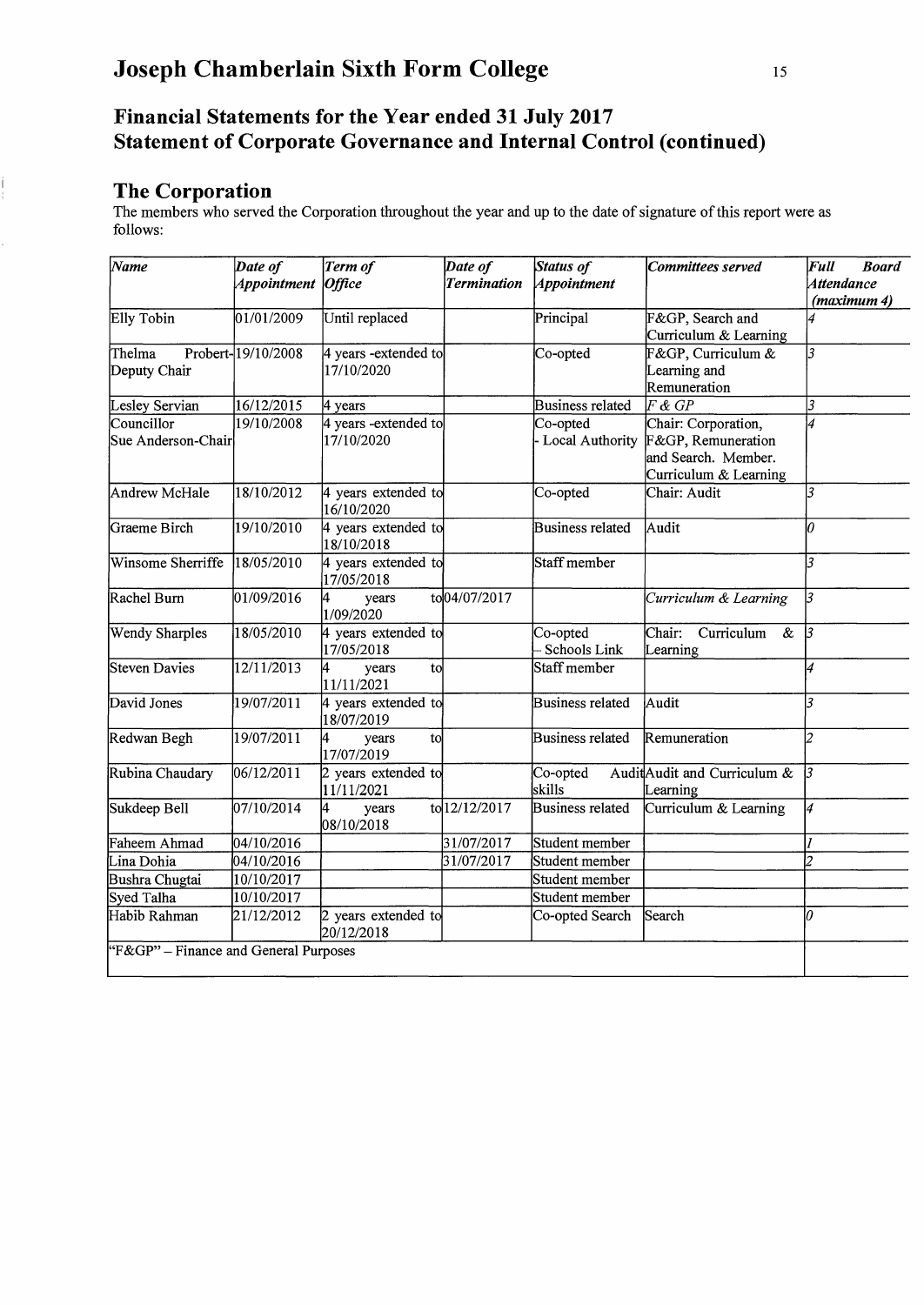### **Financial Statements for the Year ended 31 July 2017 Statement of Corporate Governance and Internal Control (continued)**

Whilst parent governors are nominated to the Corporation for a period of four years, if their child/children leave the College before the end of the four-year period, their term of office ends at the next full Corporation meeting following the election of their successor.

The staff elects staff governors for a period of four years, but their term of office ends if they leave the employment of the College before the end of the four-year period.

The following person has been co-opted to a subcommittee of the Corporation to provide additional expertise:

Mr. H. Rahman - Former member of Corporation with local knowledge - Search Committee

It is the Corporation's responsibility to bring independent judgement to bear on issues of strategy, performance, resources and standards of conduct.

The Corporation is provided with regular and timely information on the overall financial performance of the College together with other information such as performance against funding targets, proposed capital expenditure, quality matters and personnel related matters such as health and safety and environmental issues.

The Corporation meets at least once each term.

The Corporation conducts its business through a number of committees. Each committee has terms of reference, which have been approved by the Corporation. These committees are finance and general purposes, curriculum and learning, remuneration, search and audit. Full minutes of all meetings, except those deemed to be confidential by the Corporation, are available on the College's website (jcc.ac.uk) or from the Clerk to the Corporation at:

> Joseph Chamberlain Sixth Form College 1 Belgrave Road Highgate Birmingham B12 9FF

The Clerk to the Corporation maintains a register of financial and personal interests of the governors. The register is available for inspection at the above address.

All governors are able to take independent professional advice in furtherance of their duties at the College's expense and have access to the Clerk to the Corporation, who is responsible to the Board for ensuring that all applicable procedures and regulations are complied with. The appointment, evaluation and removal of the Clerk are matters for the Corporation as a whole.

Formal agendas, papers and reports are supplied to the governors in a timely manner, prior to Board meetings. Briefmgs are also provided on an ad-hoc basis.

The Corporation has a strong and independent non-executive element and no individual or group dominates its decision making process. The Corporation considers that each of its non-executive members is independent of management and free from any business or other relationship which could materially interfere with the exercise of their independent judgement.

There is a clear division of responsibility in that the roles of the Chair of the Corporation and the Accounting Officer of the College are separate.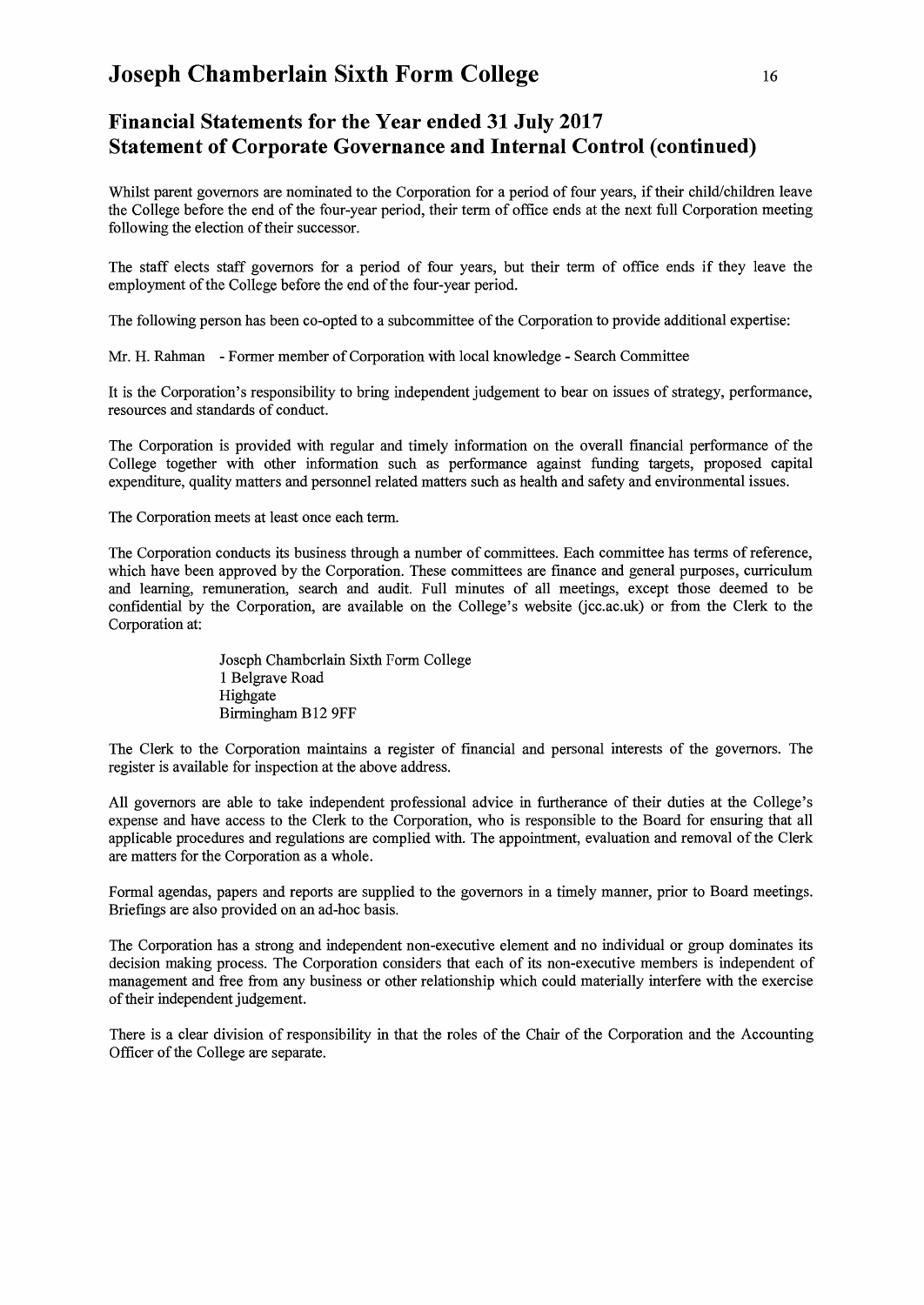## **Financial Statements for the Year ended 31 July 2017 Statement of Corporate Governance and Internal Control (continued)**

### **Appointments to the Corporation**

Any new appointments to the Corporation are a matter for the consideration of the Corporation as a whole. The Corporation has a search committee comprising the Chair of the Corporation, the Principal, two other members of the Corporation and a co-opted member from the local community, which is responsible for the selection and nomination of any new member for the Corporation's consideration. The Corporation is responsible for ensuring that appropriate training is provided as required.

Members of the Corporation are appointed for a term of office not exceeding 4 years.

### **Remuneration Committee**

The College's terms of reference indicate that the Remuneration Committee should comprise four members of the Corporation, excluding staff and student Governors. The Chair of this Committee is the Chair of the main Corporation. The members who served on this Committee throughout the year to 31 July 2017 are noted on page 15.

The Committee's responsibilities are to make recommendations to the Board on the remuneration and benefits of the Accounting Officer and other senior post holders.

Details of the remuneration for the year ended 31 July 2017 are set out in note 7 to the financial statements.

### **Audit Committee**

The College's terms of reference indicate that the Audit Committee should comprise of five members of the Corporation. The Chair of the Corporation, members of the F&GP Committee and the Accounting Officer are excluded from membership of the Audit Committee. The members who served on this Committee throughout the year to 31 July 2017 are noted on page 15. The Committee operates in accordance with written terms of reference approved by the Corporation.

The Audit Committee meets at least once per term and provides a forum for reporting by the College's internal, regularity and financial statement auditors, who have access to the Committee for independent discussion, without the presence of College management. The Committee also receives and considers reports from the main FE funding bodies as they affect the College's business.

The College's internal auditors review the system of internal control, risk management controls and governance processes in accordance with an agreed plan of input and report their findings to management and the Audit Committee.

Management is responsible for the implementation of agreed audit recommendations and internal audit undertakes periodic follow up reviews to ensure such recommendations have been implemented.

The Audit Committee also advises the Corporation on the appointment of internal, regularity and financial statement auditors and their remuneration for both audit and non-audit work as well as reporting annually to the Corporation.

### **Finance & General Purposes (F&GP) Committee**

The College's terms of reference indicate that the F&GP Committee should comprise six members of the Corporation including the Chair of the Corporation and the Accounting Officer. The members who served on this Committee throughout the year to 31 July 2017 are noted on page 15. The Committee operates in accordance with written terms of reference approved by the Corporation.

The F&GP Committee, who meet at least once per term, primary role is to advise the Main Board on matters of Finance, The principle terms of reference include making recommendations to the Corporation on the following matters:-

- Approval of Financial Statements;
- Approval of College annual and revised budgets and any financial forecasts required by Funding Bodies;
- Review of Management Accounts;
- Approve major capital expenditure projects and any associated borrowings;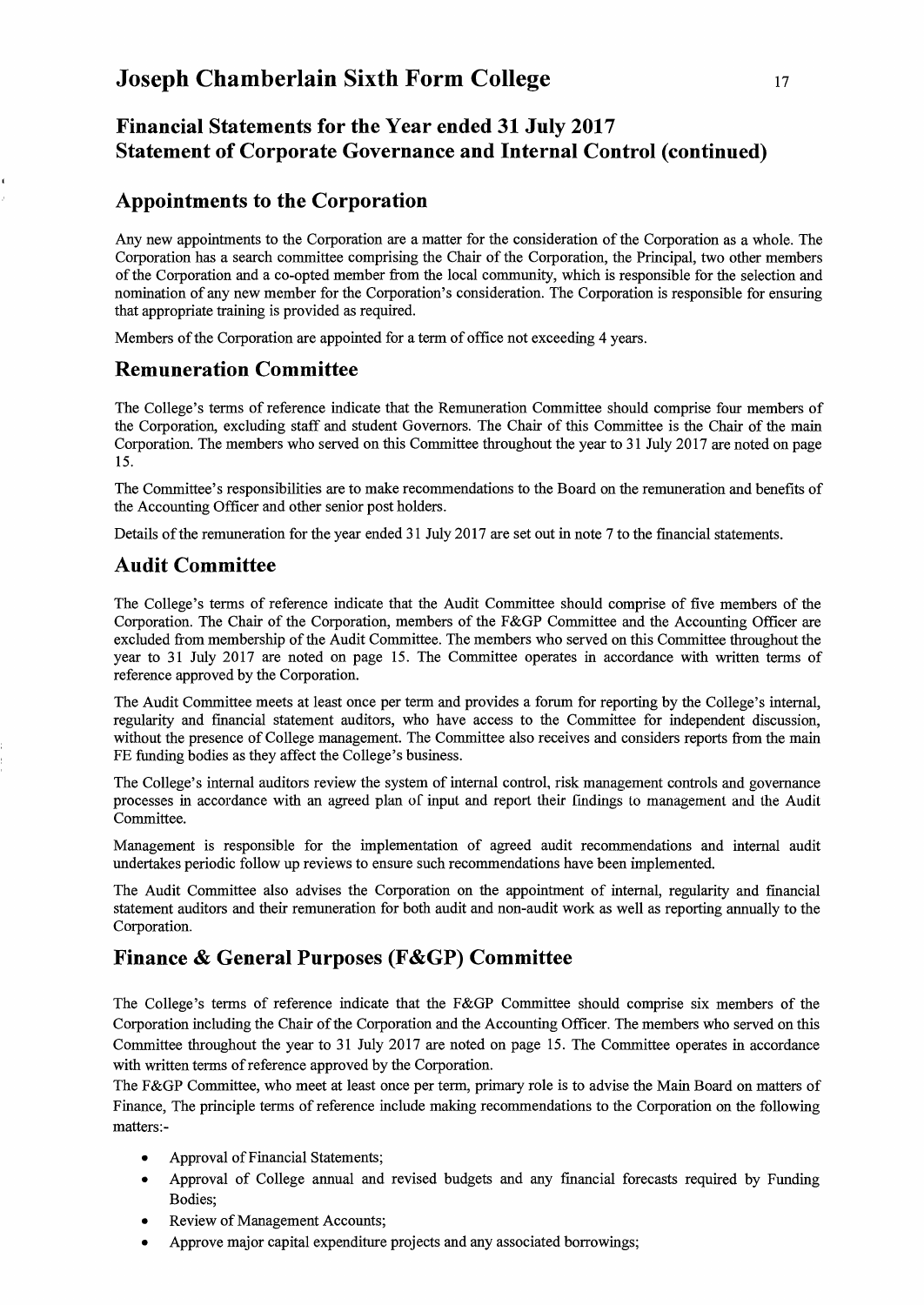# **Financial Statements for the Year ended 31 July 2017 Statement of Corporate Governance and Internal Control (continued)**

# **Finance & General Purposes (F&GP) Committee (continued)**

- Receive reports on any major contracts;
- Approve, where appropriate, College Accommodation strategy;
- Determining College investment and borrowing policies; and
- Monitor fmancial data for sub-contracting arrangements.

This and other Committees also review the College's proposed Strategic Plan and Self-Assessment Report.

# **Internal Control**

### *Scope of responsibility*

The Corporation is ultimately responsible for the College's system of internal control and for reviewing its effectiveness. However, such a system is designed to manage rather than eliminate the risk of failure to achieve business objectives, and can provide only reasonable and not absolute assurance against material misstatement or loss.

The Corporation has delegated the day to day responsibility to the Principal, as Accounting Officer, for maintaining a sound system of internal control that supports the achievement of the College's policies, aims and objectives, whilst safeguarding the public funds and assets for which she is personally responsible, in accordance with the responsibilities assigned to her in the Funding Agreement between Joseph Chamberlain Sixth Form College and the funding bodies. She is also responsible for reporting to the Corporation any material weaknesses or breakdowns in internal control.

#### *The purpose of the system of internal control*

The system of internal control is designed to manage risk to a reasonable level rather than to eliminate all risk of failure to achieve policies, aims and objectives; it can therefore only provide reasonable and not absolute assurance of effectiveness. The system of internal control is based on an on-going process designed to identify and prioritise the risks to the achievement of College policies, aims and objectives, to evaluate the likelihood of those risks being realised and the impact should they be realised and to manage them efficiently, effectively and economically. The system of internal control has been in place in Joseph Chamberlain Sixth Form College for the year ended 31 July 2017 and up to the date of approval of the annual report and accounts.

#### *Capacity to handle risk*

The Corporation has reviewed the key risks to which the College is exposed, together with the operating, fmancial and compliance controls that have been implemented to mitigate those risks. The Corporation is of the view that there is a formal on-going process for identifying, evaluating and managing the College's significant risks that has been in place for the period ending 31 July 2017 and up to the date of approval of the annual report and accounts. This process is regularly reviewed by the Corporation.

### *The risk and control framework*

The system of internal control is based on a framework of regular management information, administrative procedures including the segregation of duties and a system of delegation and accountability. In particular, it includes:

- comprehensive budgeting systems with an annual budget, which is reviewed and agreed by the Corporation
- regular reviews by the Corporation of periodic and annual fmancial reports, which indicate fmancial performance against forecasts
- setting targets to measure financial and other performance
- clearly defmed capital investment control guidelines
- the adoption of formal project management disciplines, where appropriate.

Joseph Chamberlain Sixth Form College has an internal audit service, which operates in accordance with the requirements of the ESFA Post 16 Audit Code of Practice. The work of the internal audit service is informed by the College's analysis of the risks to which the College is exposed. The internal audit service provides the Corporation with reports on the agreed areas of College activity.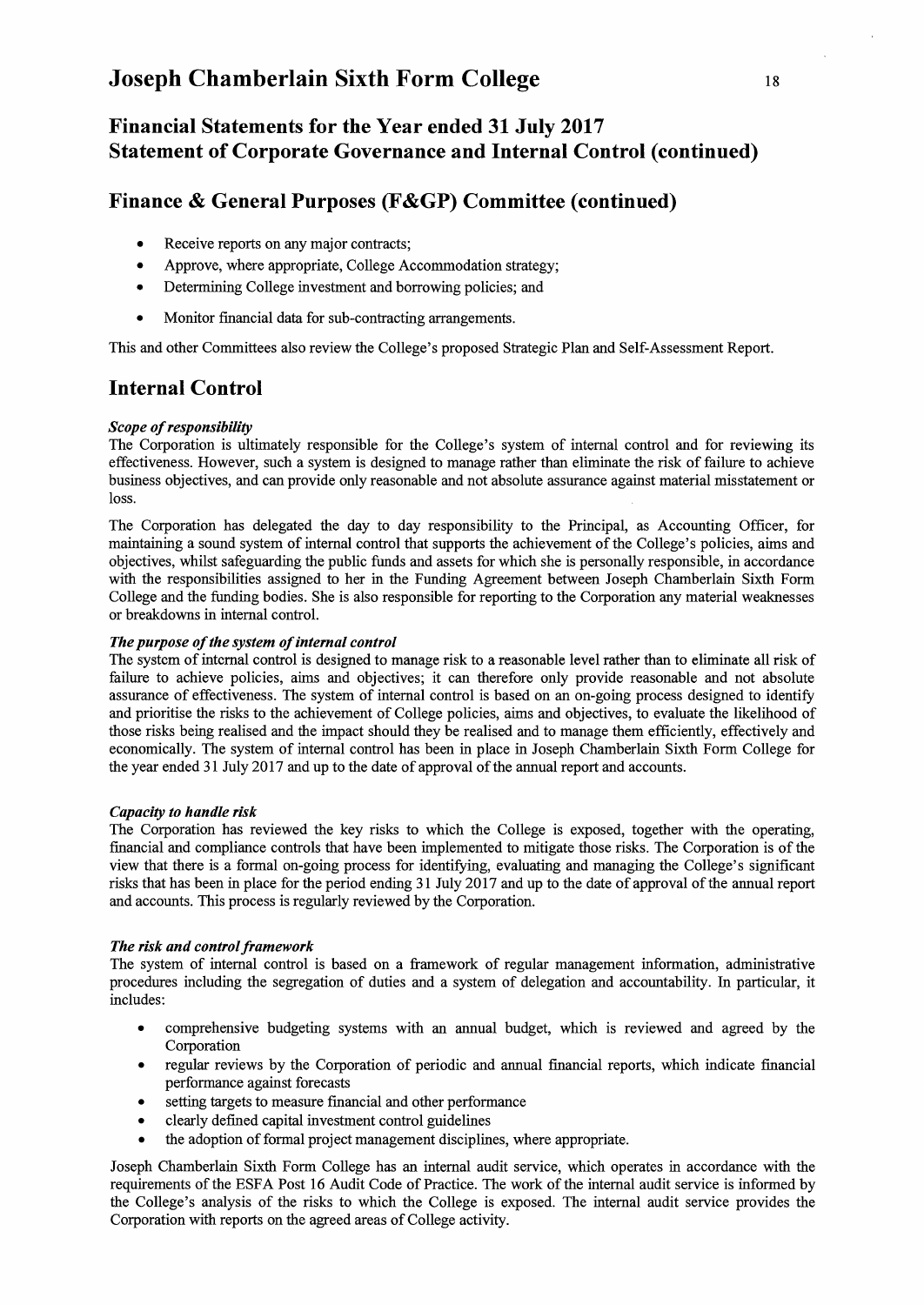### **Financial Statements for the Year ended 31 July 2017 Statement of Corporate Governance and Internal Control (continued)**

### **Internal Control (continued)**

### *The risk and control framework (continued)*

The analysis of risk and the internal audit reports are endorsed by the Corporation on the recommendation of the Audit Committee.

#### *Review of effectiveness*

As Accounting Officer, the Principal has responsibility for reviewing the effectiveness of the system of internal control. Her review of the effectiveness of the system of internal control is informed by:

- the work of the internal auditors
- the work of the executive managers within the College who have responsibility for the development and maintenance of the internal control framework
- comments made by the College's financial statements auditors and the reporting accountants for regularity assurance in their management letters and other reports.

The Accounting Officer has been advised on the implications of the result of her review of the effectiveness of the system of internal control by the Audit Committee, which oversees the work of the internal auditor and other sources of assurance, and a plan to address weaknesses and ensure continuous improvement of the system is in place.

The Senior Leadership Team receives reports setting out key performance and risk indicators and considers possible issues brought to their attention by early warning mechanisms which are embedded within the departments and reinforced by risk awareness training. The Senior Leadership Team and the Audit Committee also receive regular reports from internal audit, which include recommendations for improvement. The Audit Committee's role in this area is confmed to a high level review of the arrangements for internal control. The Corporation's agenda includes a regular item for consideration of risk and control and receives reports thereon from the Senior Leadership Team and the Audit Committee. The emphasis is on obtaining the relevant degree of assurance and not merely reporting by exception. At its meeting on 12 December 2017, the Corporation received a report from the Audit Committee on the annual activities and assessments carried out in 2016/17. The Audit Committee report and assurance will be based on the documentation presented to them by the Senior Leadership Team and internal auditors and taking account of events since 31 July 2017.

Based on the advice of the Audit Committee the Corporation is of the opinion that the College has an adequate and effective framework for governance, risk management and control, and has fulfilled its statutory responsibility for "the effective and efficient use of resources, the solvency of the College and the safeguarding of their assets".

### **Going Concern**

After making appropriate enquiries, the Corporation considers that the College has adequate resources to continue in operational existence for the foreseeable future. For this reason they continue to adopt the going concern basis in preparing the fmancial statements.

Approved by order of the members of the Corporation on 12 December 2017 and signed on its behalf by:

AM CUNCLEASEM

Chair

Li

Mrs E. Tobin Principal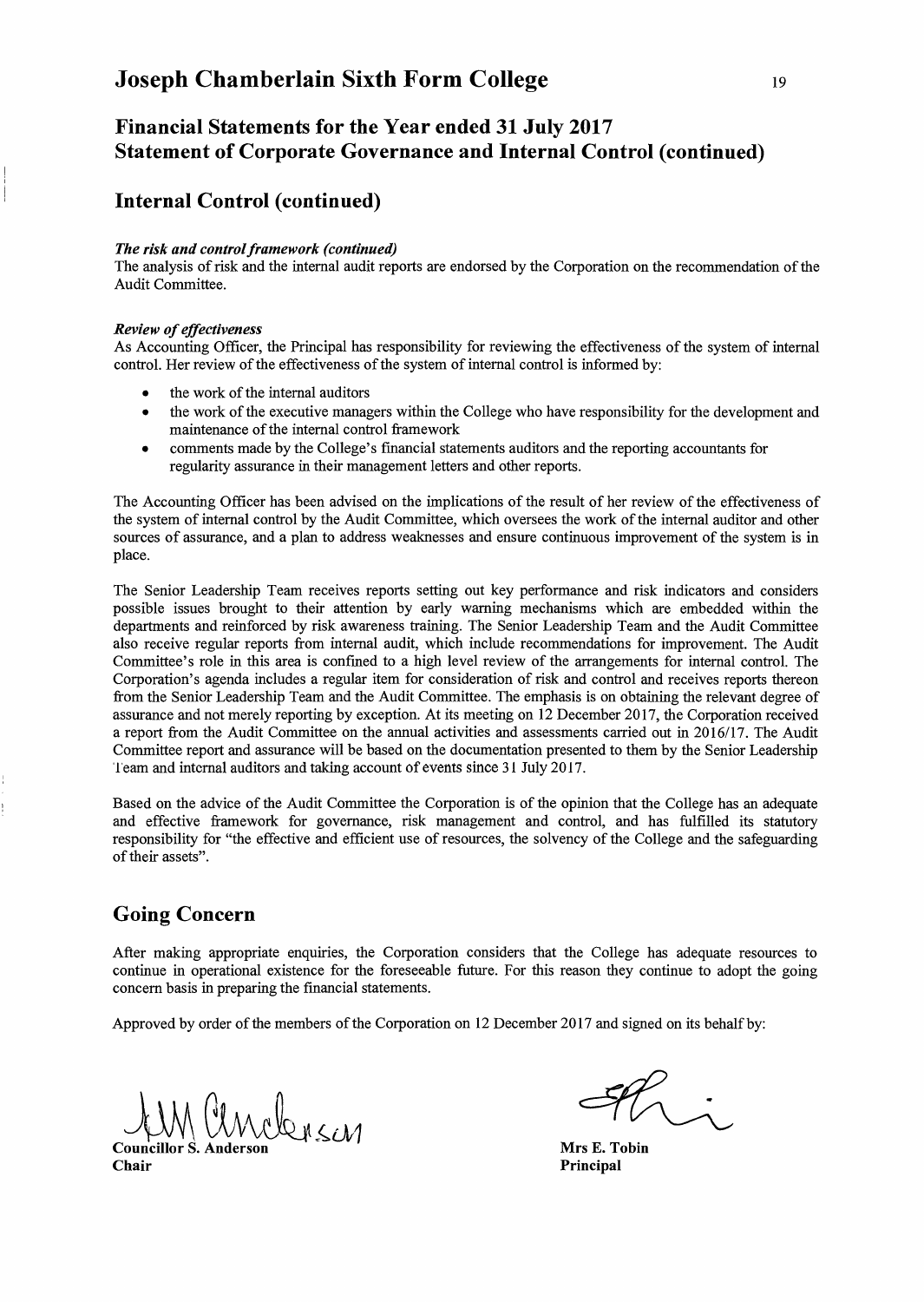# **Financial Statements for the Year ended 31 July 2017 Governing Body's statement on the College's regularity, propriety and compliance with Funding body terms and conditions of funding**

The Corporation has considered its responsibility to notify the Education and Skills Funding Agency of material irregularity, impropriety and non-compliance with Education and Skills Funding Agency terms and conditions of funding, under the funding agreement in place between the College and the Education and Skills Funding Agency. As part of its consideration the Corporation has had due regard to the requirements of the funding agreement.

We confirm, on behalf of the Corporation, that after due enquiry, and to the best of our knowledge, we are able to identify any material irregular or improper use of funds by the College, or non-compliance with the Education and Skills Funding Agency's terms and condition of funding under the College's funding agreement.

We further confirm that no instances of material irregularity, impropriety or funding non-compliance discovered to date have been notified to the Education and Skills Funding Agency. If any instances are identified after the date of this statement, these will be notified to the Education and Skills Funding Agency.

AM Anders

Councillor S. Anderson Chair

Mrs E. Tobin Principal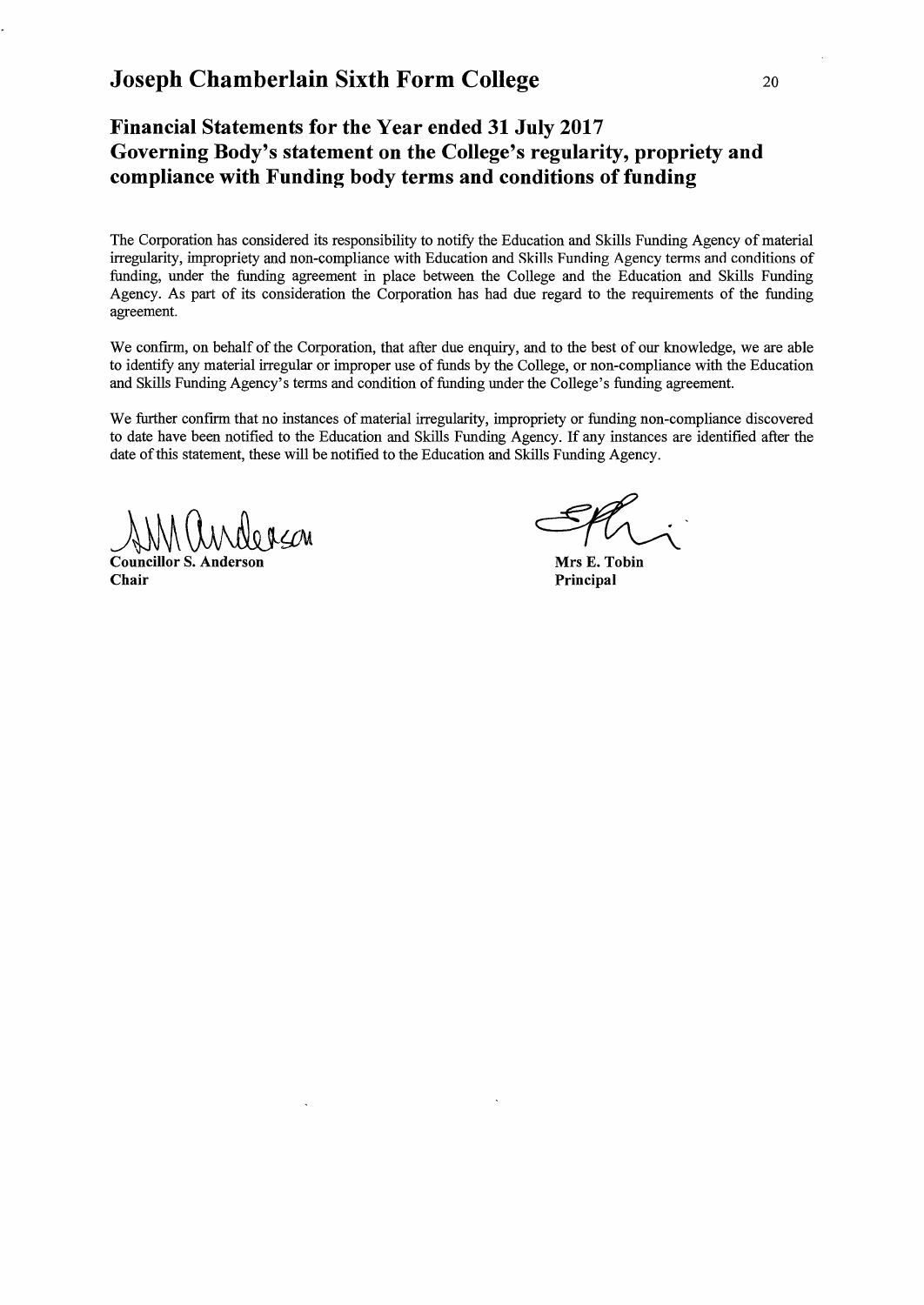ĺ

### **Financial Statements for the Year ended 31 July 2017 Statement of Responsibilities of the Members of the Corporation**

The members of the Corporation (who act as trustees for the charitable activities of the College) are required to present audited Iiuaucial statements for each financial year.

The law applicable to charities in England and the terms and conditions of the Funding Agreement between the Education and Skills Funding Agency and the Corporation of the College, requires the Corporation of the College to prepare financial statements and the Members Report for each financial year in accordance with the Statement of Recommended Practice - Accounting for Further and Higher Education Institutions the annual Accounts Direction issued by the Education and Skills Funding Agency, and applicable United Kingdom Generally Accepted Accounting Practice (United Kingdom Accounting Standards) and which give a true and fair view of the state of affairs of the College and of the College's surplus/deficit of income over expenditure for that period.

In preparing the financial statements, the corporation is required to:

- select suitable accounting policies and apply them consistently
- make judgements and estimates that are reasonable and prudent
- state whether applicable UK Accounting Standards have been followed, subject to any material departures disclosed and explained in the financial statements
- prepare financial statements on the going concern basis, unless it is inappropriate to assume that the College will continue in operation.

The Corporation is responsible for keeping proper accounting records which disclose with reasonable accuracy, at any time, the financial position of the College, and which enable it to ensure that the financial statements are prepared in accordance with the Charities Act 2011 and other relevant accounting standards. It is responsible for taking steps in order to safeguard the assets of the College and to prevent and detect fraud and other irregularities.

The maintenance and integrity of the College website is the responsibility of the Corporation of the College; the work carried out by the auditors does not involve consideration of these matters and, accordingly, the auditors accept no responsibility for any changes that may have occurred to the financial statements since they were initially presented on the website. Legislation in the United Kingdom governing the preparation and dissemination of financial statements may differ from legislation in other jurisdictions.

Members of the Corporation are responsible for ensuring that funds from the Education and Skills Funding Agency are used only in accordance with the authorities that govern them as defined by and in accordance with Further & Higher Education Act 1992, subsequent legislation and related regulations and the Funding Agreement with the Education and Skills Funding Agency and any other conditions that may be prescribed from time to time.

Approved by order of the members of the Corporation on 12 December 2017 and signed on its behalf by:

J1M *~(£.cM*  **Councillor S. Anderson** 

**Chair**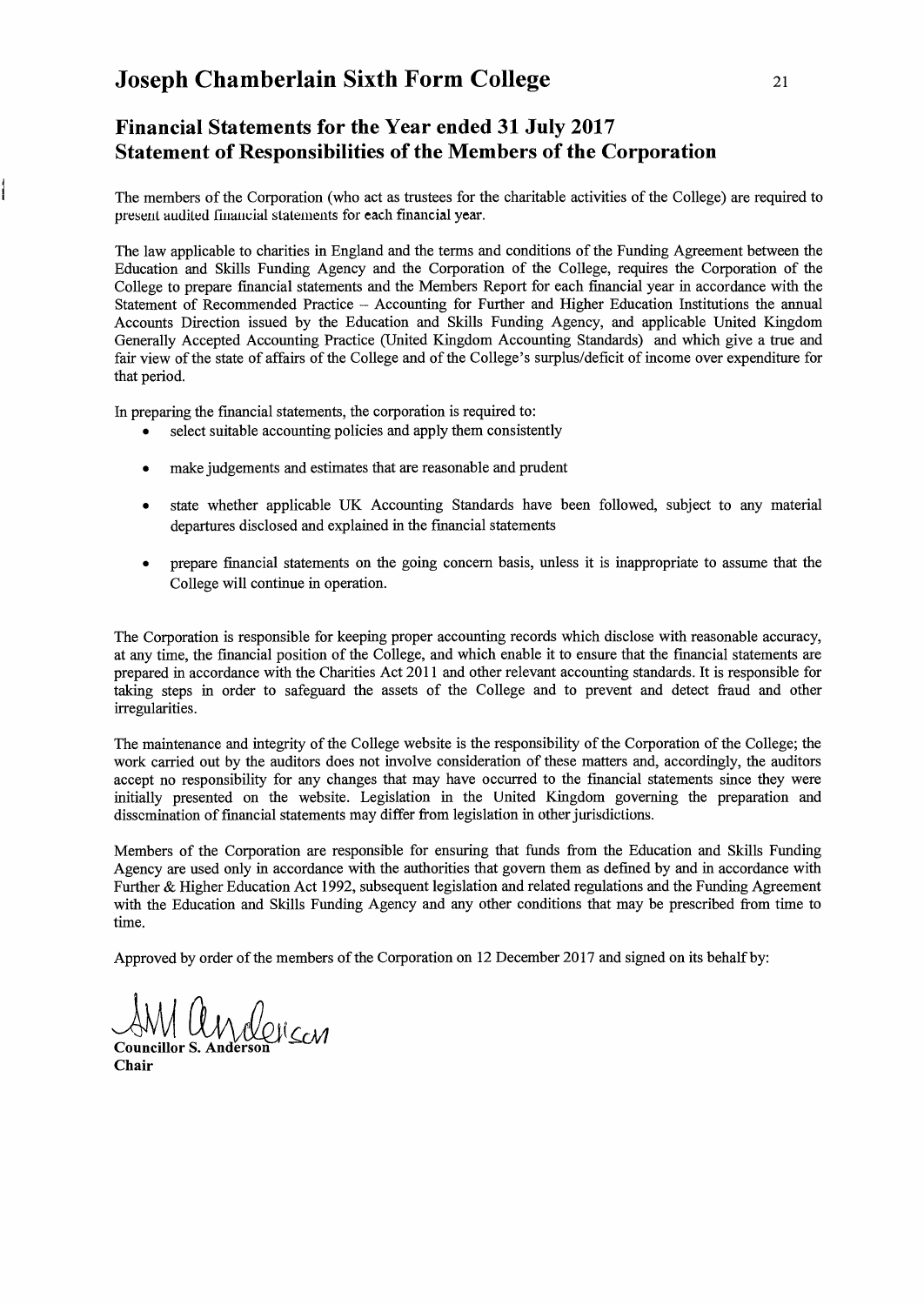# **INDEPENDENT AUDITOR'S REPORT TO THE CORPORATION OF JOSEPH CHAMBERLAIN SIXTH** FORM **COLLEGE**

#### Opinion

We have audited the financial statements of Joseph Chamberlain Sixth Form College (the "College") and its subsidiaries (the "Group") for the year ended 31 July 2017 which comprise the consolidated and college statements of comprehensive income, the consolidated and college balance sheets, the consolidated and college statements of changes in reserves, the consolidated statement of cash flows and notes to the financial statements, including a summary of significant accounting policies. The financial reporting framework that has been applied in their preparation is United Kingdom accounting standards (United Kingdom Generally Accepted Accounting Practice), including FRS 102 "The Financial Reporting Standard applicable in the UK and Republic of Ireland" as set out in our engagement letter dated 25 August 2017.

In our opinion the financial statements:

- give a true and fair view of the state of the Group's and of the College's affairs as at 31 July 2017 and of the Group's and the College's surplus of income over expenditure for the year then ended; and
- have been properly prepared in accordance with United Kingdom Generally Accepted Accounting Practice.

#### Basis for opinion

We conducted our audit in accordance with International Standards on Auditing (UK) (ISAs (UK)) and applicable law. Our responsibilities under those standards are further described in the Auditor's responsibilities for the audit of the financial statements section of our report. Weare independent of the group in accordance with the ethical requirements that are relevant to our audit of the financial statements in the UK, including the FRC's Ethical Standard and we have fulfilled our other ethical responsibilities in accordance with these requirements. We believe that the audit evidence we have obtained is sufficient and appropriate to provide a basis for our opinion.

#### Conclusions relating to going concern

We have nothing to report in respect of the following matters in relation to which the ISAs (UK) require us to report to you where:

- the governors' use of the going concern basis of accounting in the preparation of the financial statements is not appropriate; or
- the governors have not disclosed in the financial statements any identified material uncertainties that may cast significant doubt about the group's or the college's ability to continue to adopt the going concern basis of accounting for a period of at least twelve months from the date when the financial statements are authorised for issue.

#### Other information

The governors are responsible for the other information. The other information comprises the information included in the Members Report and Financial Statements other than the financial statements and our auditor's report thereon. Our opinion on the financial statements does not cover the other information and, except to the extent otherwise explicitly stated in our report, we do not express any form of assurance conclusion thereon.

In connection with our audit of the financial statements, our responsibility is to read the other information and, in doing so, consider whether the other information is materially inconsistent with the financial statements or our knowledge obtained in the audit or otherwise appears to be materially misstated. If we identify such material inconsistencies or apparent material misstatements, we are required to determine whether there is a material misstatement in the [mancia! statements or a material misstatement of the other information. If, based on the work we have performed, we conclude that there is a material misstatement of this other information, we are required to report that fact. We have nothing to report in this regard.

#### Matters on which we are required to report by exception

We have nothing to report in respect of the following matters where the Post-16 Audit Code of Practice 2016 to 2017 issued by the Department for Education requires us to report to you if, in our opinion:

- adequate accounting records have not been kept;
- the financial statements are not in agreement with the accounting records; or
- we have not received all the information and explanations required for our audit.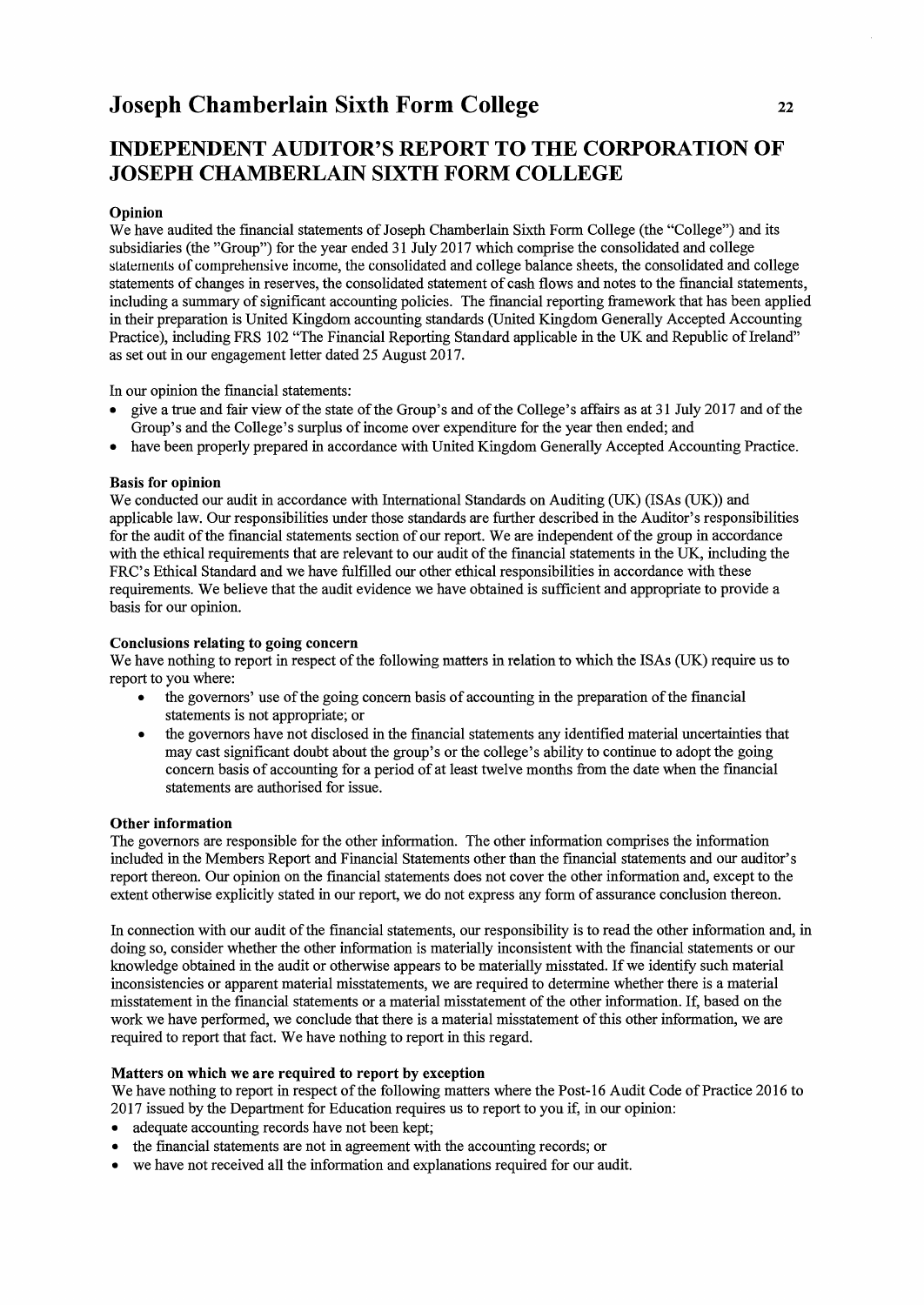# **INDEPENDENT AUDITOR'S REPORT TO THE CORPORATION OF JOSEPH CHAMBERLAIN SIXTH FORM COLLEGE (continued)**

#### **Responsibilities of the** Corporation **of Joseph Chamberlain Sixth Form** College

As explained more fully in the Statement of the Corporation's Responsibilities set out on page 21 the Corporation is responsible for the preparation of financial statements and for being satisfied that they give a true and fair view, and for such internal control as the Corporation determine is necessary to enable the preparation of financial statements that are free from material misstatement, whether due to fraud or error. In preparing the financial statements, the Corporation is responsible for assessing the College's ability to continue as a going concern, disclosing, as applicable, matters related to going concern and using the going concern basis of accounting unless the Corporation either intend to liquidate the College or to cease operations, or have no realistic alternative but to do so.

#### **Auditor's responsibilities for the audit of the financial statements**

Our objectives are to obtain reasonable assurance about whether the [mancial statements as a whole are free from material misstatement, whether due to fraud or error, and to issue an auditor's report that includes our opinion. Reasonable assurance is a high level of assurance, but is not a guarantee that an audit conducted in accordance with ISAs (UK) will always detect a material misstatement when it exists. Misstatements can arise from fraud or error and are considered material if, individually or in the aggregate, they could reasonably be expected to influence the economic decisions of users taken on the basis of these financial statements.

A further description of our responsibilities for the audit of the [mancial statements is located on the Financial Reporting Council's website at http://www.frc.org.uk/auditorsresponsibilities this description forms part of our auditor's report.

This report is made solely to the Corporation, as a body, in accordance with the Funding Agreement published by the Education Funding Agency and our engagement letter dated 25 August 2017. Our audit work has been undertaken so that we might state to the Corporation, as a body, those matters we are required under our engagement letter dated 25 August 2017 to state to them in an auditor's report and for no other purpose. To the fullest extent permitted by law, we do not accept or assume responsibility to anyone other than the Corporation, as a body, for our audit work, for this report, or for the opinions we have formed.

kan & Llb u

 $\mathbf{I}$ 

**RSM UK AUDIT LLP Chartered Accountants St Philips Point Temple Row Birmingham B25AF** 

Date: *8* **febe 2-17**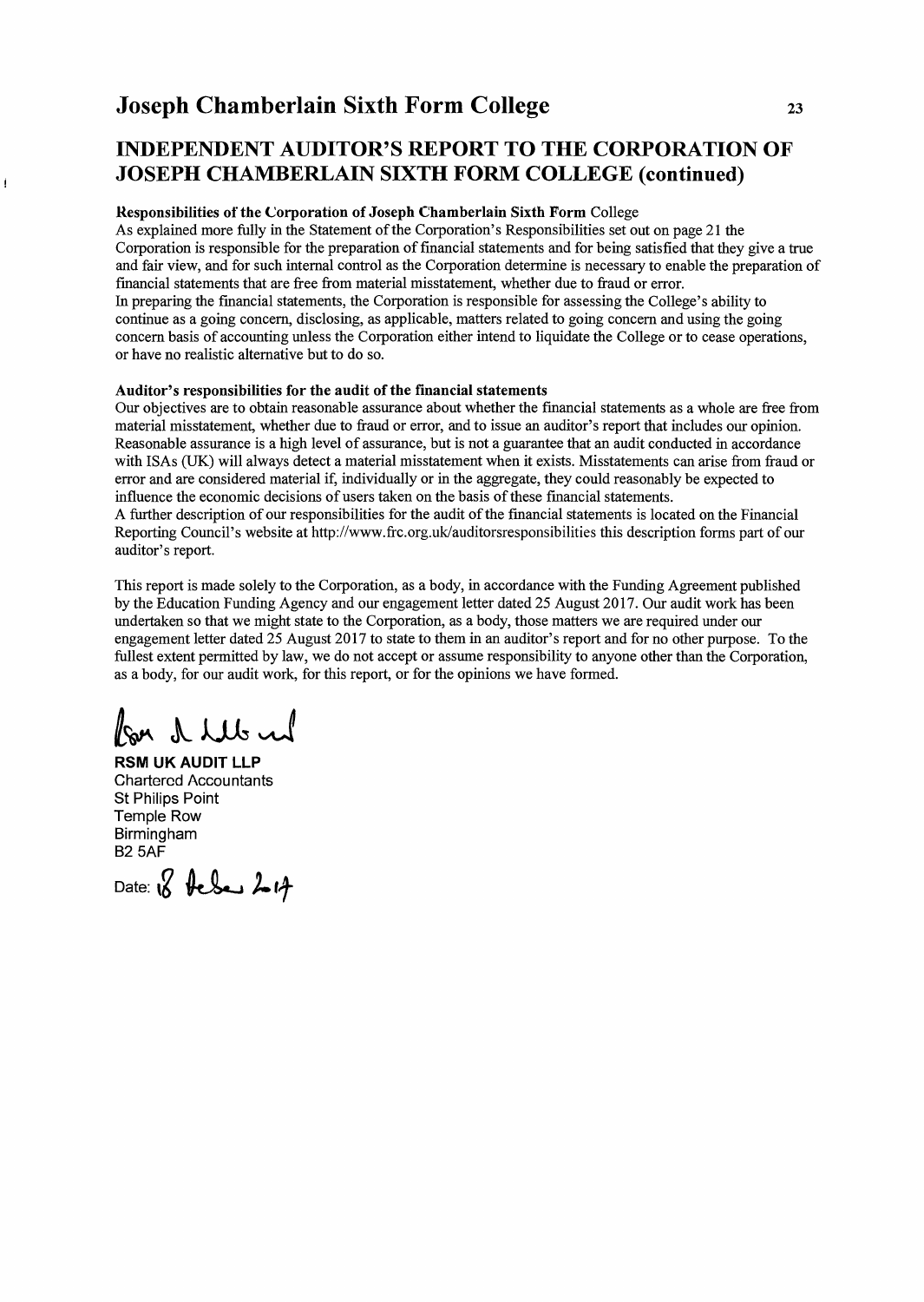# **Financial Statements for the Year ended 31 July 2017**

# **Consolidated and College Statements of Comprehensive Income**

|                                                                                        | <b>Notes</b>   | Year ended 31 July 2017 |                          | Year ended 31 July 2016 |                          |
|----------------------------------------------------------------------------------------|----------------|-------------------------|--------------------------|-------------------------|--------------------------|
|                                                                                        |                | Group<br>£'000          | College<br>$\pounds 000$ | Group<br>$\pounds 000$  | College<br>$\pounds 000$ |
| <b>INCOME</b>                                                                          |                |                         |                          |                         |                          |
| Funding body grants                                                                    | $\mathfrak{2}$ | 11,723                  | 11,723                   | 10,908                  | 10,908                   |
| Tuition fees and education contracts                                                   | 3              | 73                      | 73                       | 75                      | 75                       |
| Other grants and contracts                                                             | 4              | 47                      | 15                       | 76                      | 31                       |
| Other income                                                                           | 5              | 820                     | 693                      | 720                     | 611                      |
| Investment income                                                                      | 6              | 111                     | 111                      | 56                      | 56                       |
| <b>Total income</b>                                                                    |                | 12,774                  | 12,615                   | 11,835                  | 11,681                   |
| <b>EXPENDITURE</b>                                                                     |                |                         |                          |                         |                          |
| Staff costs                                                                            | 7              | 7,421                   | 7,306                    | 6,768                   | 6,660                    |
| Other operating expenses                                                               | 8              | 3,247                   | 3,201                    | 3,140                   | 3,083                    |
| Depreciation                                                                           | 11             | 1,332                   | 1,405                    | 1,238                   | 1,312                    |
| Interest and other finance costs                                                       | 9              | 101                     | 101                      | 90                      | 90                       |
| <b>Total expenditure</b>                                                               |                | 12,101                  | 12,013                   | 11,236                  | 11,145                   |
| Surplus before other gains and losses                                                  |                | 673                     | 602                      | 599                     | 536                      |
| Loss on disposal of assets                                                             |                | (9)                     | (9)                      | (1)                     | (1)                      |
| Surplus before tax                                                                     |                | 664                     | 593                      | 598                     | 535                      |
| Taxation                                                                               | 10             |                         |                          |                         |                          |
| Surplus for the year                                                                   |                | 664                     | 593                      | 598                     | 535                      |
| Actuarial gain/(loss) in respect of pension                                            |                |                         |                          |                         |                          |
| schemes                                                                                | 24             | 937                     | 937                      | (1, 415)                | (1, 415)                 |
| <b>Total Comprehensive Income for the Year</b>                                         |                | 1,601                   | 1,530                    | (817)                   | (880)                    |
| Represented by:                                                                        |                |                         |                          |                         |                          |
| Unrestricted comprehensive income                                                      |                | 1,601                   | 1,530                    | (817)                   | (880)                    |
|                                                                                        |                | 1,601                   | 1,530                    | (817)                   | (880)                    |
| Surplus/(deficit) for the year attributable to:<br>Corporation of the College          |                | 1,601                   | Ξ.<br>1,530              | (817)                   | (880)                    |
| Total comprehensive Income for the year attributable to:<br>Corporation of the College |                | 1,601                   | 1,530                    | (817)                   | (880)                    |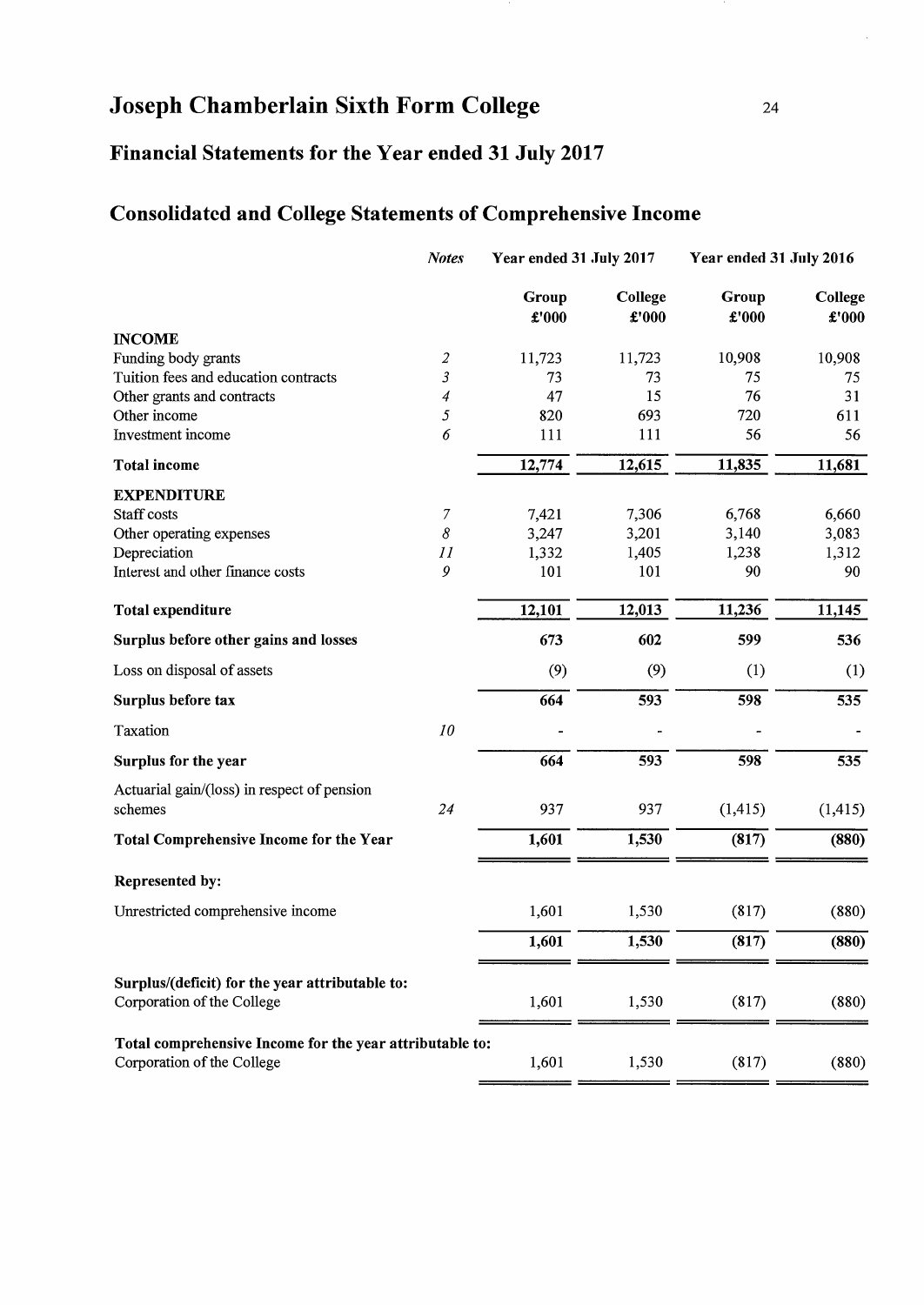# Financial Statements for the Year ended 31 July 2017

# Consolidated and College Statement of Changes in Reserves

|                                             | Income and<br>expenditure<br>account<br>£'000 | Total<br>£'000 |
|---------------------------------------------|-----------------------------------------------|----------------|
| Group                                       |                                               |                |
| <b>Balance at 1st August 2016</b>           | 14,983                                        | 14,983         |
| Surplus from income and expenditure account | 664                                           | 664            |
| Other comprehensive income                  | 937                                           | 937            |
| Total comprehensive income for the year     | 1,601                                         | 1,601          |
| <b>Balance at 31st July 2017</b>            | 16,584                                        | 16,584         |

### College

 $\frac{1}{\epsilon}$ 

 $\frac{1}{2}$ 

| <b>Balance at 1st August 2016</b>           | 18,112 | 18,112 |
|---------------------------------------------|--------|--------|
| Surplus from income and expenditure account | 593    | 593    |
| Other comprehensive income                  | 937    | 937    |
| Total comprehensive income for the year     | 1,530  | 1,530  |
| <b>Balance at 31st July 2017</b>            | 19,642 | 19,642 |

 $\hat{\boldsymbol{\beta}}$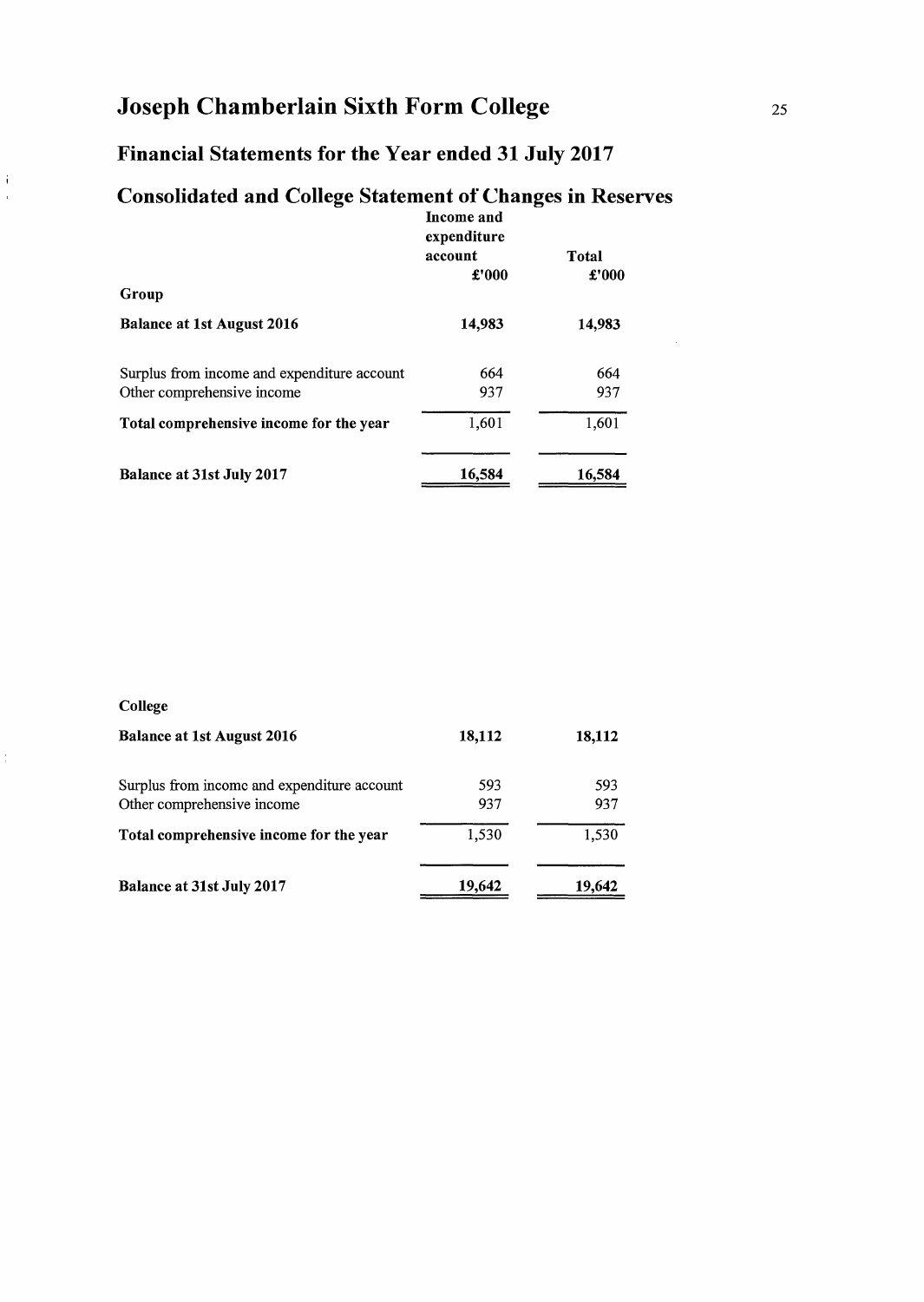# Financial Statements for the Year ended 31 July 2017

## Balance Sheets as at 31 July

| <b>Notes</b> | <b>Group</b>                        | College      | <b>Group</b>     | College   |
|--------------|-------------------------------------|--------------|------------------|-----------|
|              | 2017                                | 2017         | 2016             | 2016      |
|              | £'000                               | £'000        | £'000            | £'000     |
|              |                                     |              |                  |           |
| II           | 30,879                              | 33,907       | 31,728           | 34,829    |
| 12           | $\boldsymbol{0}$                    | $\mathbf{0}$ | $\boldsymbol{0}$ | $\bf{0}$  |
|              | 30,879                              | 33,907       | 31,728           | 34,829    |
|              |                                     |              |                  |           |
| 13           | 178                                 | 287          | 111              | 227       |
| 14           | 6,128                               | 6,128        | 5,277            | 5,277     |
|              | 3,291                               | 3,127        | 3,373            | 3,177     |
|              | 9,597                               | 9,542        | 8,761            | 8,681     |
|              |                                     |              |                  |           |
| 15           | (2,932)                             | (2, 847)     | (2, 848)         | (2,740)   |
|              | 6,665                               | 6,695        | 5,913            | 5,941     |
|              | 37,544                              | 40,602       | 37,641           | 40,770    |
|              |                                     |              |                  |           |
| 16           | (18,004)                            | (18,004)     | (18,890)         | (18, 890) |
|              |                                     |              |                  |           |
| 18           | (2,881)                             | (2,881)      | (3,699)          | (3,699)   |
| $18\,$       | (75)                                | (75)         | (69)             | (69)      |
|              | 16,584                              | 19,642       | 14,983           | 18,112    |
|              |                                     |              |                  |           |
|              | 16,584                              | 19,642       | 14,983           | 18,112    |
|              | 16,584                              | 19,642       | 14,983           | 18,112    |
|              | Less: Creditors amounts falling due |              |                  |           |

The financial statements on pages 24 to 48 were approved and authorised for issue by the Corporation on 12 December 2017 and are signed on its behalf by:

A)}JJ\~~~ s. Anderson

 $\overline{E}$ . Tobin

Chair **Accounting Officer**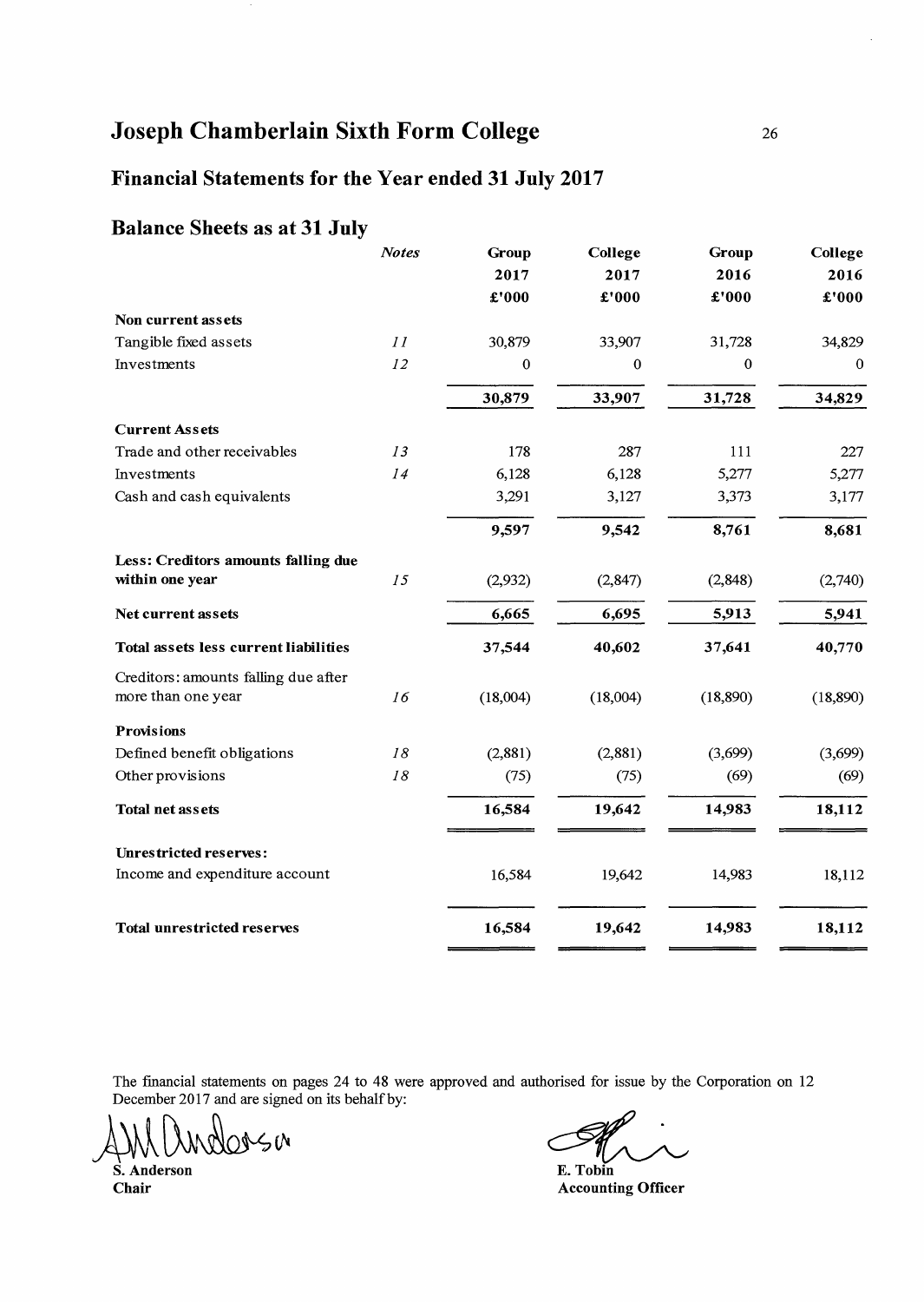# **Financial Statements for the Year ended 31 July 2017**

# **Consolidated Statement of Cash flows**

 $\begin{array}{c} | \\ | \end{array}$ 

Ŷ,

 $\frac{1}{3}$ 

| <b>Notes</b>                                        | 2017     | 2016    |
|-----------------------------------------------------|----------|---------|
|                                                     | £'000    | £'000   |
| Cash flow from operating activities                 |          |         |
| Surplus for the year                                | 664      | 598     |
| Adjustment for non-cash items                       |          |         |
| Depreciation                                        | 1,332    | 1,238   |
| (Increase)/decrease in debtors                      | (67)     | 24      |
| Increase in creditors due within one year           | 84       | 28      |
| (Decrease) in creditors due after one year          | (636)    | (687)   |
| Pensions costs less contributions payable           | 41       | 50      |
| Payments from Enhanced Pension Provision            | (10)     | (5)     |
| Taxation                                            |          |         |
| Adjustment for investing or financing activities    |          |         |
| Investment income                                   | (111)    | (56)    |
| Interest payable                                    | 101      | 90      |
| Loss on sale of fixed assets                        | 9        | 1       |
| Net cash flow from operating activities             | 1,407    | 1,281   |
| Cash flows from investing activities                |          |         |
| Investment income                                   | 111      | 56      |
| Withdrawal of deposits                              | 5,277    | 4,025   |
| New deposits                                        | (6,128)  | (5,027) |
| Payments made to acquire fixed assets               | (492)    | (102)   |
| Net cash flows from investing activities            | (1, 232) | (1,048) |
| Cash flows from financing activities                |          |         |
| Interest paid                                       | (7)      | (11)    |
| Repayments of amounts borrowed                      | (250)    | (250)   |
| Net cash flows from financing activities            | (257)    | (261)   |
| (Decrease) in cash and cash equivalents in the year | (82)     | (28)    |
| Cash and cash equivalents at beginning of year      | 3,373    | 3,401   |
| Cash and cash equivalents at end of year            | 3,291    | 3,373   |

 $\equiv$  $\blacksquare$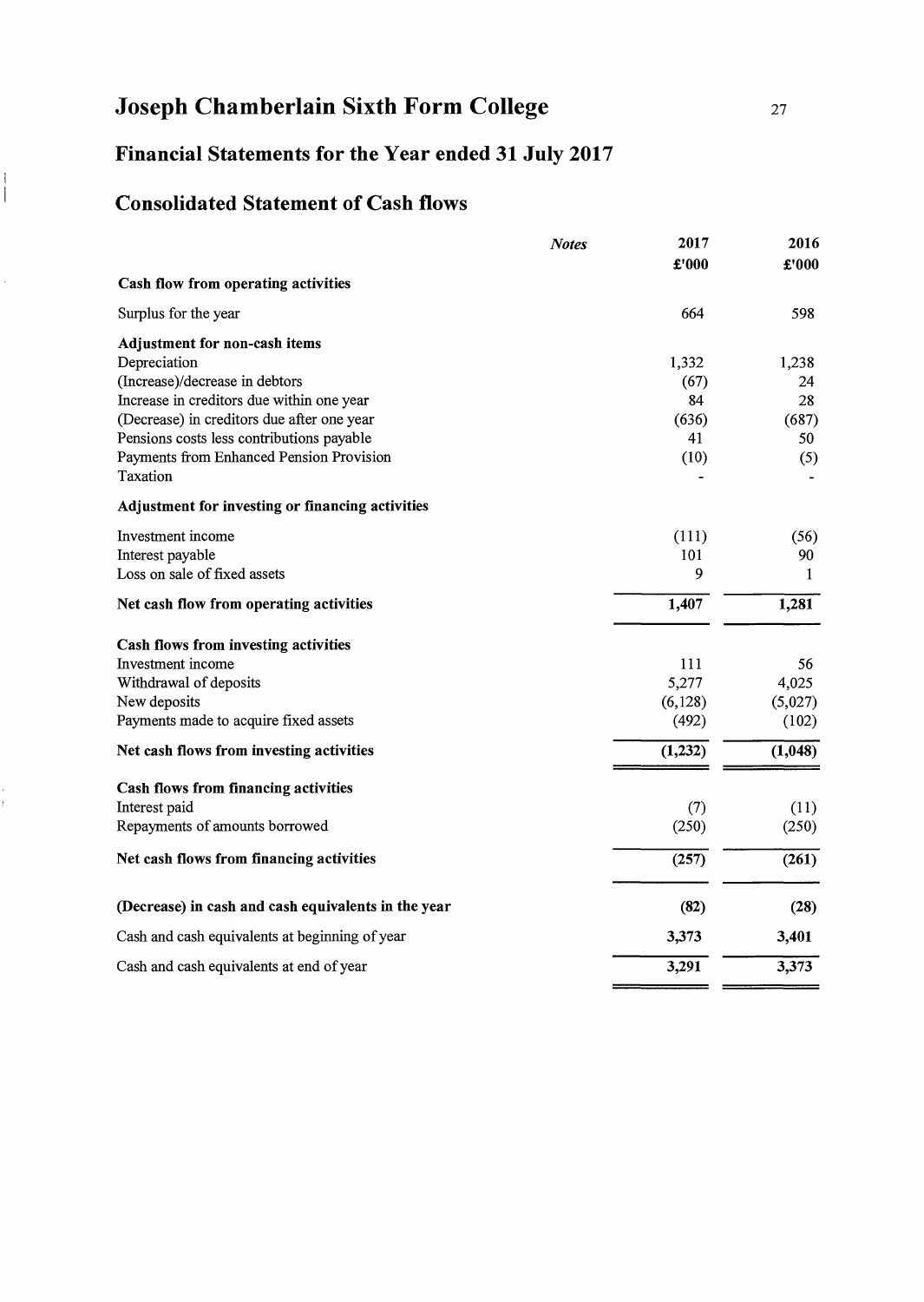### **Financial Statements for the Year ended 31 July 2017**

### **Notes to the Accounts**

#### **1. Statement of accounting policies and estimation techniques**

#### **General Information**

Joseph Chamberlain Sixth Form College ("the College") is a corporation established under the Further & Higher Education Act 1992 as an English sixth form college of further education. The registered office address of the Company is 1 Belgrave Road, Highgate, Birmingham, B12 9FF. The nature of the College's operations are set out in the Members' Report.

#### **Statement of accounting policies**

The following accounting policies have been applied consistently in dealing with items which are considered material in relation to the financial statements.

#### **Basis of preparation**

These financial statements have been prepared in accordance with the *Statement of Recommended Practice: Accounting for Further and Higher Education 2015* (the 2015 FE HE SORP), the *College Accounts Direction for 2015/16* and in accordance with Financial Reporting Standard 102 - *"The Financial Reporting Standard applicable in the United Kingdom and Republic of Ireland"* (FRS102).

The College is a public benefit entity and has therefore applied the relevant public benefit requirements ofFRS 102.

The College has taken advantage of the exemptions provided in FRS 102 1.12 and the 2015 FE HE SORP 3.3, and has not included a separate statement of its own cash flows. These cash flows are included within the Consolidated Statement of Cash Flows, and the College Balance Sheet discloses cash at both the current and preceding reporting dates.

The preparation of financial statements in compliance with FRS 102 requires the use of certain critical accounting estimates. It also requires management to exercise judgement in applying the College's accounting policies.

Monetary amounts in these financial statements are rounded to the nearest £1,000 except where stated.

#### **Basis of accounting**

The financial statements are prepared under the historical cost convention.

#### **Basis of consolidation**

The consolidated financial statements include the College and its subsidiary undertaking, Joseph Chamberlain Trading Limited and its subsidiary public interest company The College for International Citizenship CIC both of which are controlled by the Group.

Control is achieved where the Group has the power to govern the financial and operating policies of an entity so as to obtain benefits from its activities. Intra-group transactions, profits and balances are eliminated fully on consolidation. All financial statements are made up to 31 July 2017.

#### **Going Concern**

The activities of the College, together with the factors likely to affect its future development and performance are set out in the Members' Report. The [mancial position of the College, its cash flow, liquidity and borrowings are presented in the Financial Statements and accompanying Notes.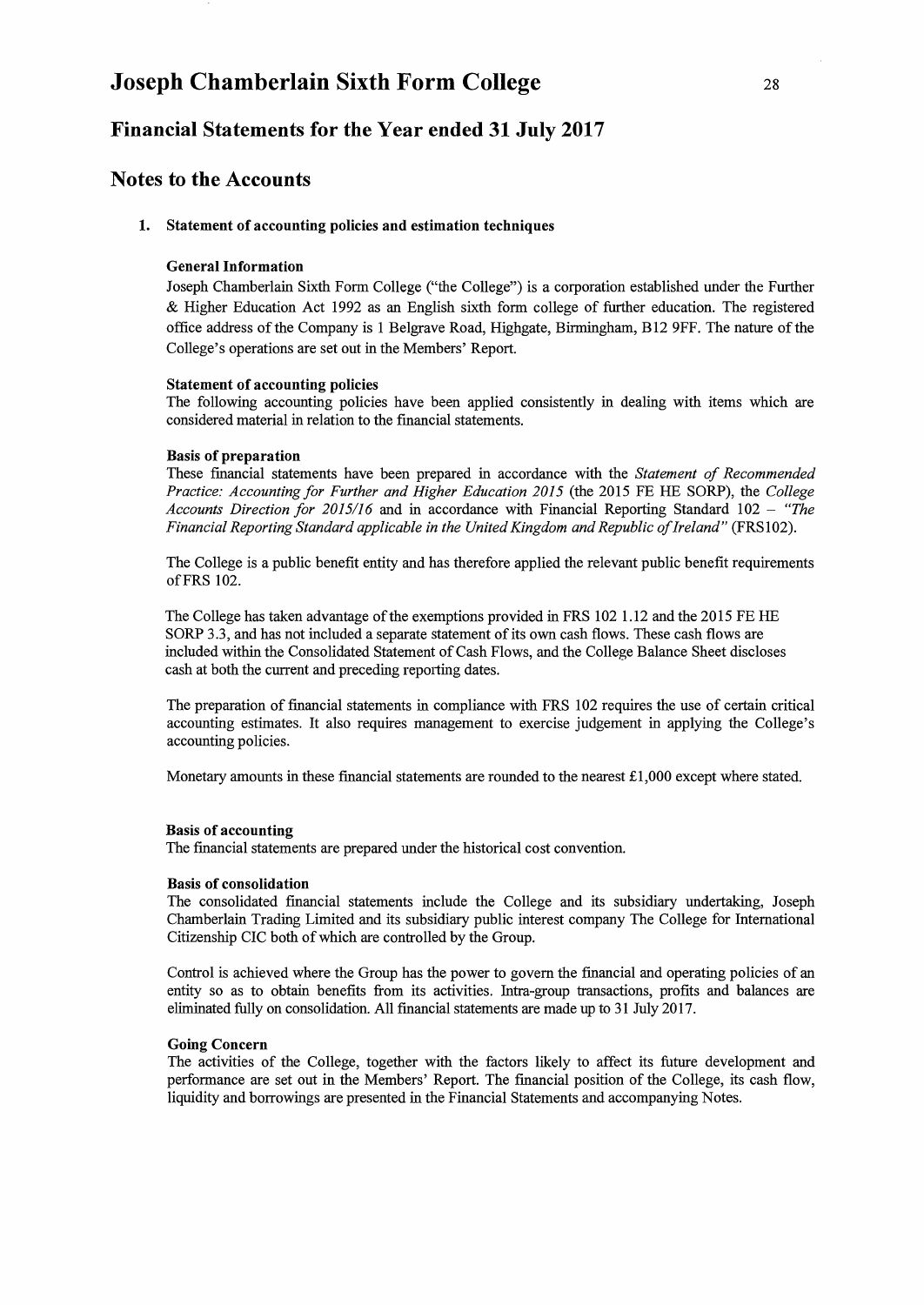### **Financial Statements for the Year ended 31 July 2017**

### **Notes to the Accounts (continued)**

#### **1. Statement of accounting policies and estimation techniques (continued)**

#### **Going Concern (continued)**

Ì

The College currently has £625,000 of loans outstanding with bankers on terms negotiated in 2009 being secured by a fixed and floating charge on College assets. The terms of the existing agreement terminate in 2019. The College's forecasts and fmancial projections indicate that it will be able to operate within this existing facility and covenants for the foreseeable future.

Accordingly the College has a reasonable expectation that it has adequate resources to continue in operational existence for the foreseeable future, and for this reason will continue to adopt the going concern basis in the preparation of its Financial Statements.

#### **Recognition of income**

Government revenue grants and other grants are accounted for under the accrual model as permitted by FRS 102 and are recognised where a reliable estimate of the fair value of the asset received or receivable can be made on a systematic basis over the periods in which the related costs for which the grant compensates are recognised. Funding body recurrent grants are measured in line with best estimates for the period of what is receivable and depend on the particular income stream involved. Any under achievement for the Adult Education Budget is adjusted for and reflected in the level of recurrent grant recognised in the Statement of Comprehensive Income. The fmal grant income is normally determined with the conclusion of the year end reconciliation process with the funding body following the year end, and the results of any funding audits. 16-18 leamer-responsive funding is not normally subject to reconciliation and is therefore not subject to contract adjustments, and is recognised when receivable.

Grants from non-government sources are recognised in income when the College is entitled to the income and performance related conditions have been met. Income received in advance of performance related conditions being met is recognised as deferred income within creditors on the Balance Sheet and released to income as the conditions are met.

Government capital grants are capitalised, held as deferred income and recognised in income over the expected useful life of the asset, under the accrual method as permitted by FRS 102. Other capital grants are recognised in income when the College is entitled to the funds subject to any performance related conditions being met.

Income from tuition fees is stated gross of any expenditure which is not a discount and is recognised in the period for which it is earned.

All income from short-term deposits is credited to the Statement of Comprehensive Income in the period in which it is earned on a receivable basis.

#### **Accounting for post-employment benefits**

Post-employment benefits to employees of the College are principally provided by the Teachers' Pension Scheme (TPS) and the Local Government Pension Scheme (LGPS). These are multi-employer defmed benefit plans, which are externally funded and contracted out of the State Second Pension.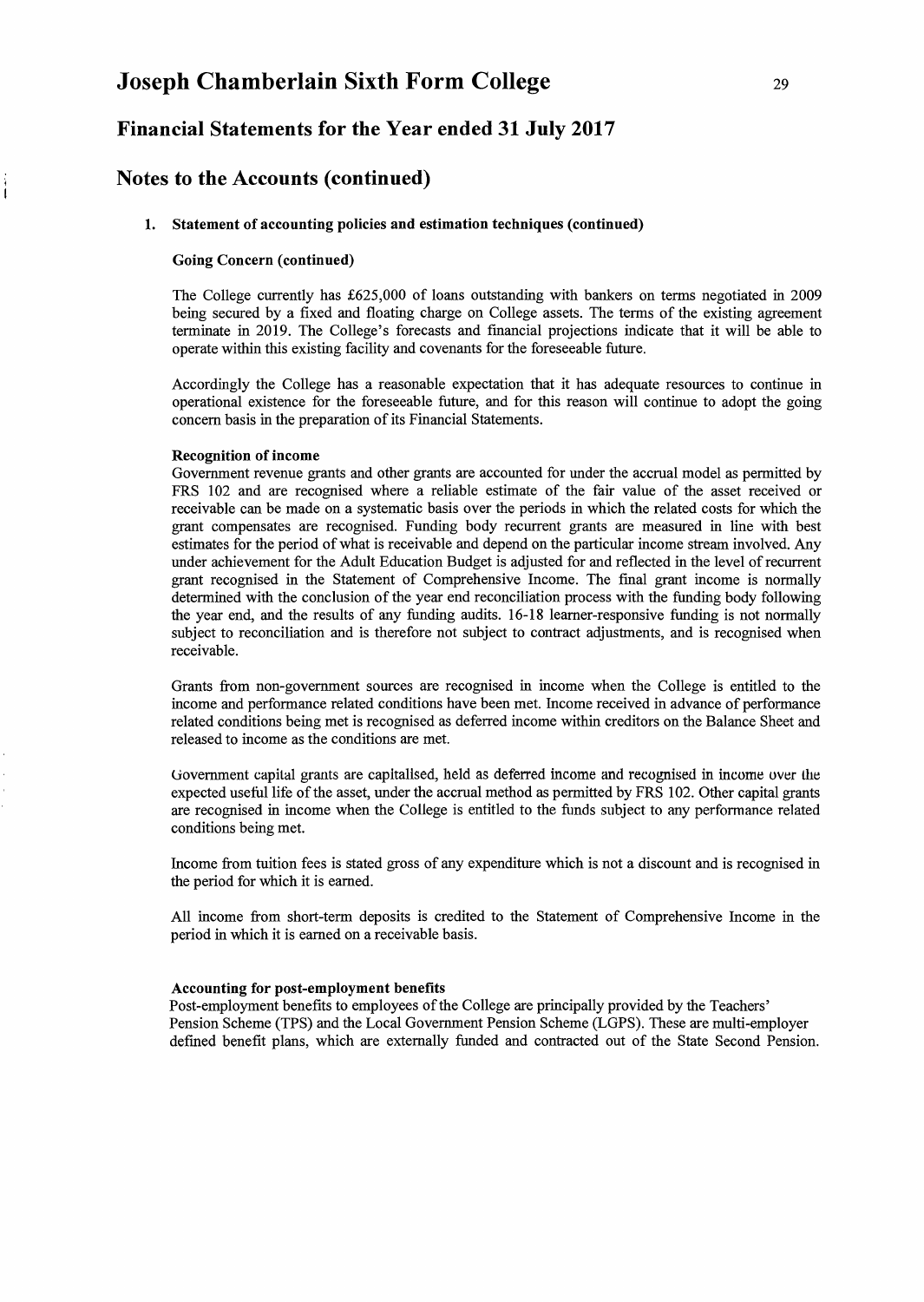### **Financial Statements for the Year ended 31 July 2017**

### **Notes to the Accounts (continued)**

#### 1. Statement of accounting policies and estimation techniques (continued)

#### Accounting for post-employment benefits (continued)

The TPS is an unfunded scheme. Contributions to the TPS are calculated so as to spread the cost of pensions over employees' working lives with the College in such a way that the pension cost is a substantially level percentage of current and future pensionable payroll. The contributions are determined by the Government Actuary on the basis of valuations using a projected unit method. The TPS is a multi-employer scheme and the College is unable to identify its share of the underlying assets and liabilities of the scheme on a consistent and reasonable basis. The TPS is therefore treated as a defmed contribution plan and the contributions recognised as an expense in the Statement of Comprehensive Income in the periods during which services are rendered by employees. Differences between contributions payable in the year and contributions paid are shown as either accruals or prepayments.

The LGPS is a funded scheme and the assets of the Scheme are held separately. The assets of the LGPS are measured using closing fair values. LGPS liabilities are measured using the projected unit credit method and discounted at the current rate of return on a high quality corporate bond of equivalent term and currency to the liabilities. The actuarial valuations are obtained at least triennially and are updated at each balance sheet date. The amounts charged to operating surplus are the current service costs and the costs of scheme introductions, benefit changes, settlements and curtailments. They are included as part of staff costs as incurred. Net interest on the net defined benefit liability/asset is also recognised in the Statement of Comprehensive Income and included within finance costs. This comprises the interest cost on the defined benefit obligation and interest income on the scheme assets, calculated by multiplying the fair value of the scheme assets at the beginning of the period by the rate used to discount the benefit obligations. The difference between the interest income on the scheme assets and the actual return on the scheme assets is recognised in Other Comprehensive Income.

Remeasurements comprising actuarial gains and losses and the return on scheme assets (excluding amounts included in net interest) are recognised immediately in Other Comprehensive Income.

#### Short term Employment benefits

Short term employment benefits such as salaries and compensated absences (holiday pay) are recognised as an expense in the year in which the employees render service to the College. Any unused benefits are accrued and measured as the additional amount the College expects to pay as a result of the unused entitlement.

#### Enhanced pensions

The actual cost of any enhanced on-going pension to a former member of staff is paid by the College annually. An estimate of the expected future cost of any enhancement to the on-going pension of a former member of staff is charged in full to comprehensive income in the year that the member of staff retires. In subsequent years, a charge is made to provisions in the Balance Sheet using the enhanced pension spread-sheet provided by the funding bodies.

#### Non-current Assets - Tangible fixed assets

Tangible fixed assets are stated at cost less accumulated depreciation and accumulated impairment losses.

#### *Land and buildings*

Freehold buildings are depreciated on a straight line basis over their expected useful lives as follows:

Main College Campus - 50 years

Freehold land is not depreciated.

 $\bar{\mathcal{L}}$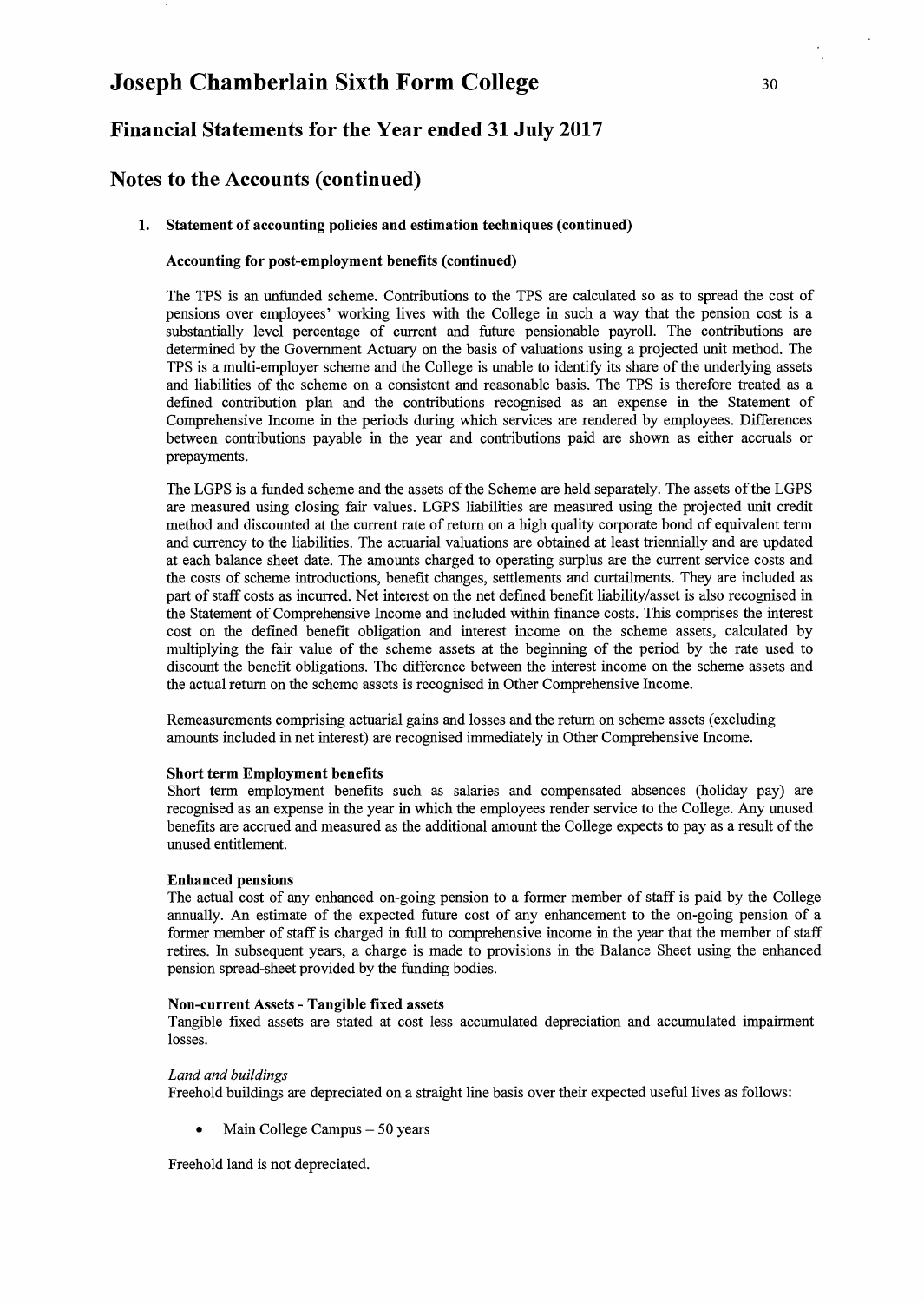### **Financial Statements for the Year ended 31 July 2017**

### **Notes to the Accounts (continued)**

 $\mathbf{I}$ 

#### **1.** Statement of accounting policies and estimation techniques (continued)

#### Non-current Assets - Tangible fixed assets (continued)

The College has a policy of depreciating major adaptations to buildings over the period of their useful economic life of between 20 and 50 years.

Where land and buildings are acquired with the aid of specific Government grants, they are capitalised and depreciated as above. The related grants are credited to a deferred income account within creditors, and are released to the Statement of Comprehensive Income over the expected useful economic life of the related asset on a systematic basis consistent with the depreciation policy. The deferred income is allocated between creditors due within one year and those due after more than one year.

A review for impairment of a fixed asset is carried out if events or changes in circumstances indicate that the carrying amount of any fixed asset may not be recoverable.

#### *Subsequent expenditure on existing fixed assets*

Where significant expenditure is incurred on tangible fixed assets after initial purchase it is charged to the Statement of Comprehensive Income account in the period it is incurred, unless it increases the future benefits to the College, in which case it is capitalised and depreciated on the relevant basis.

#### *Equipment*

Equipment costing less than £1,000 per individual item is recognised as expenditure in the period of acquisition, unless the individual item is part of a major replacement programme, in which case such items may be capitalised. All other equipment is capitalised at cost.

Capitalised equipment is depreciated on a straight-line basis over its remaining useful economic life as follows:

| $\bullet$ | Plant and equipment              | $5-15$ years |
|-----------|----------------------------------|--------------|
| $\bullet$ | motor vehicles                   | 5 years      |
| $\bullet$ | computer equipment               | 3-5 years    |
| ٠         | furniture, fixtures and fittings | $5-10$ years |
|           |                                  |              |

Where equipment is acquired with the aid of specific Government grants, they are capitalised and depreciated as above. The related grants are credited to a deferred income account within creditors, and are released to the Statement of Comprehensive Income over the expected useful economic life of the related asset on a systematic basis consistent with the depreciation policy. The deferred income is allocated between creditors due within one year and those due after more than one year.

#### Borrowing costs

Borrowing costs are recognised as expenditure in the period in which they are incurred.

#### Leased assets

Costs in respect of operating leases are charged on a straight-line basis over the lease term.

Leasing agreements which transfer to the College substantially all the benefits and risks of ownership of an asset are treated as fmance leases.

Assets held under fmance leases are recognised initially at the fair value of the leased asset (or, if lower, the present value of minimum lease payments) at the inception of the lease. The corresponding liability to the lessor is included in the Balance Sheet as a fmance lease obligation. Assets held under fmance leases are included in tangible fixed assets and depreciated and assessed for impairment losses in the same way as owned assets.

Minimum lease payments are apportioned between the finance charge and the reduction of the outstanding liability. The fmance charges are allocated over the period of the lease in proportion to the capital element outstanding.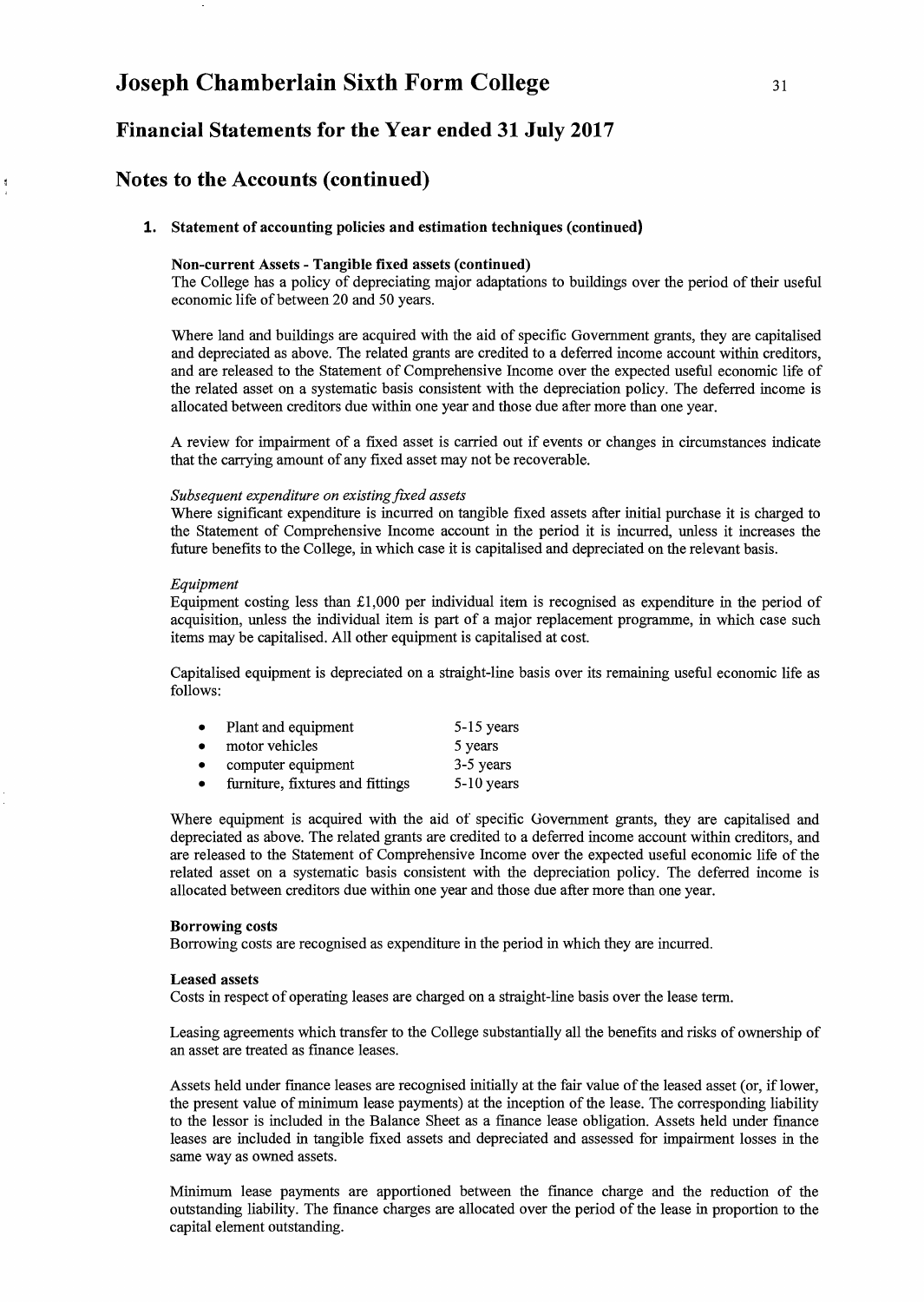### **Financial Statements for the Year ended 31 July 2017**

### **Notes to the Accounts (continued)**

#### **1. Statement of accounting policies and estimation techniques (continued)**

#### **Investments**

#### *Investments in subsidiaries*

Investments in subsidiaries are accounted for at cost less impairment in the individual fmancial statements.

#### **Cash and cash equivalents**

Cash includes cash in hand, deposits repayable on demand and overdrafts. Deposits are repayable on demand if they are in practice available within 24 hours without penalty.

Cash equivalents are short term, highly liquid investments that are readily convertible to known amounts of cash with insignificant risk of change in value.

#### **Financial instruments**

The Group has chosen to adopt Sections 11 and 12 of FRS102 in full in respect of financial instruments.

#### Financial assets and liabilities

Financial assets and fmancial liabilities are recognised when the Group becomes a party to the contractual provisions of the instrument. Financial liabilities and equity are classified according to the substance of the fmancial instrument's contractual obligations, rather than the fmancial instrument's legal form. All fmancial assets and liabilities are initially measured at transaction price (including transaction costs), except for those fmancial assets measured at fair value through the profit or loss, which are initially measured at fair value (which is normally the transaction price excluding transaction costs), unless arrangement constitutes a financing transaction. A financial asset or financial liability that is payable or receivable in one year is measured at the undiscounted amount expected to be received or paid net of impairment., unless it is a fmancing transaction. If an arrangement constitutes a fmancing transaction, the fmancial asset or fmancial liability is measured at the present value of the future payments discounted at a market rate of interest for a similar debt instrument.

Financial assets and financial liabilities are offset only when there is a current legally enforceable right to set off the recognised amounts and the intention to either settle on a net basis, or to realise the asset and settle the liability simultaneously.

#### Derecognition of fmancial assets and liabilities

A fmancial asset is derecognised only when the contractual rights to cash-flows expire or are settled, or substantially all the risks and rewards of ownership are transferred to another party, or if some significant risk and rewards of ownership are retained but control of the asset has transferred to another party that is able to sell the asset in its entirety to an unrelated third party. A financial liability (or part thereof) is derecognised when the obligation specified in the contract is discharged, cancelled or expires.

#### **Foreign currency translation**

Transactions denominated in foreign currencies are recorded using the rate of exchange ruling at the date of the transaction.

#### **Taxation**

The College is considered to pass the tests set out in Paragraph 1 Schedule 6 Finance Act 2010 and therefore it meets the defmition of a charitable company for UK Corporation Tax purposes. Accordingly, the College is potentially exempt from taxation in respect of income or capital gains received within categories covered by sections 478-488 of the Corporation Tax Act 2010 or Section 256 of the Taxation of Chargeable Gains Act 1992, to the extent that such income or gains are applied exclusively to charitable purposes.

The College is partially exempt in respect of Value Added Tax, so that it can only recover a minor element of the VAT charged on its inputs. Irrecoverable VAT on inputs is included in the costs of such inputs and added to the cost of tangible fixed assets as appropriate, where the inputs themselves are tangible fixed assets by nature.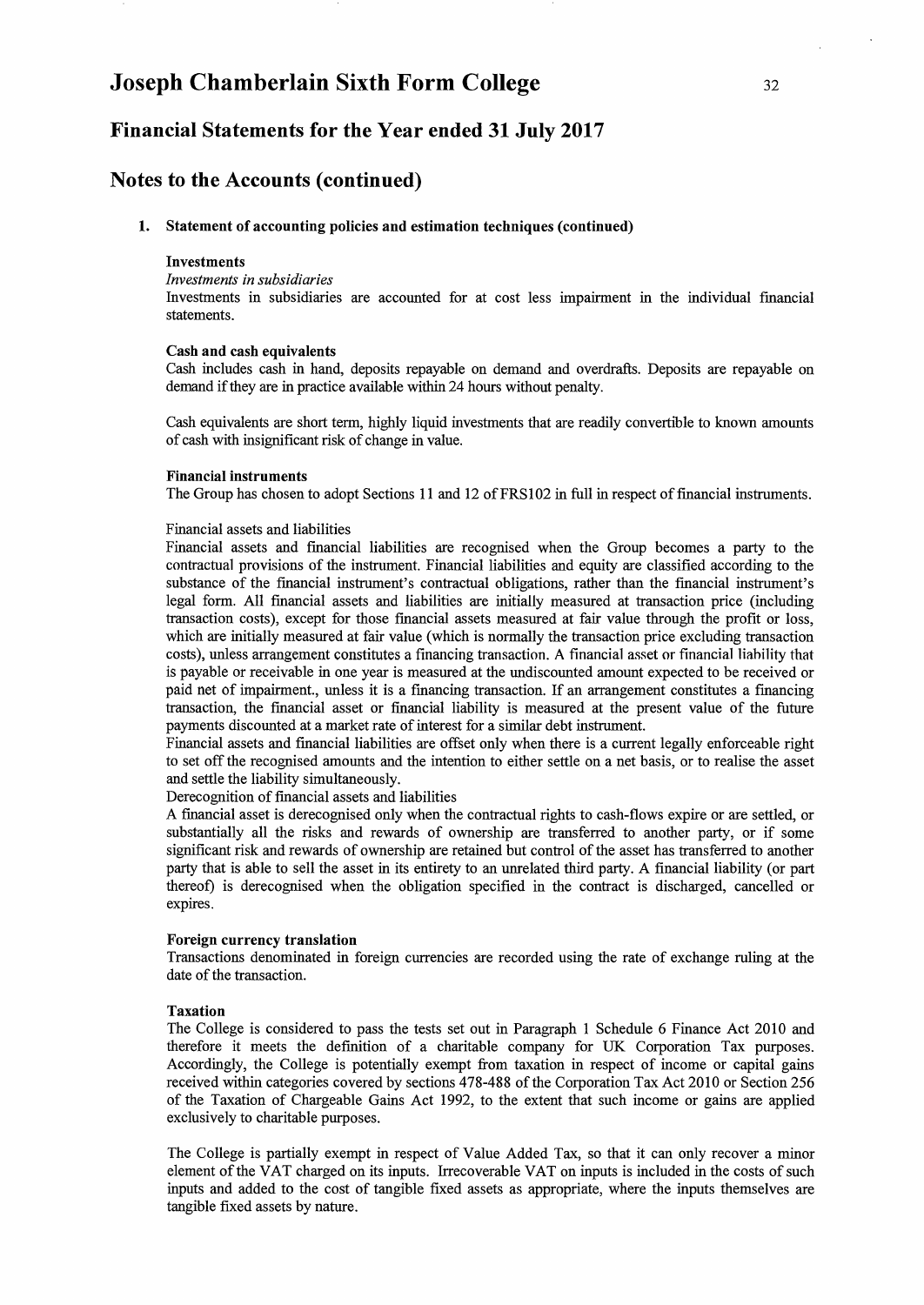### **Financial Statements for the Year ended 31 July 2017**

### **Notes to the Accounts (continued)**

#### 1. Statement of accounting policies and estimation techniques (continued)

#### Taxation (continued)

The College's subsidiary companies are subject to Corporation Tax and VAT in the same way as any commercial organisation.

#### Provisions and contingent liabilities

Provisions are recognised when the College has a present legal or constructive obligation as a result of a past event, it is probable that a transfer of economic benefit will be required to settle the obligation and a reliable estimate can be made of the amount of the obligation.

Where the effect of the time value of money is material, the amount expected to be required to settle the obligation is recognised at present value using a pre-tax discount rate that reflects the rates specific to the liability. The unwinding of the discount is recognised as a finance cost in the Statement of Comprehensive Income in the period it arises.

A Contingent Liability arises from a past event that gives the College a possible obligation whose existence will only be confirmed by the occurrence or otherwise of uncertain future events not wholly within the control of the College. Contingent liabilities also arise in circumstances where a provision would otherwise be made but either it is not probable that an outflow of resources will be required or the amount of the obligation cannot be measured reliably.

Contingent Liabilities are not recognised in the Balance Sheet but are disclosed in the notes to the financial statements.

#### Agency arrangements

The College acts as an agent in the collection and payment of bursary support funds from the funding bodies. Related payments received from the funding bodies and subsequent disbursements to students are excluded from the Statement of Comprehensive Income of the College where the College does not have control of the economic benefit related to the transaction.

#### Judgements in applying accounting policies and key sources of estimation uncertainty

In preparing these financial statements, management have made the following judgements:

• Determine whether there are indicators of impairment of the group's tangible assets. Factors taken into consideration in reaching such a decision include the economic viability and expected future financial performance of the asset and where it is a component of a larger cashgenerating unit, the viability and expected future performance of that unit.

#### *Other key sources of estimation uncertainty*

*• Tangible fixed assets* 

Tangible fixed assets are depreciated over their useful lives taking into account residual values, where appropriate. The actual lives of the assets and residual values are assessed annually and may vary depending on a number of factors. In re-assessing asset lives, factors such as technological innovation and maintenance programmes are taken into account. Residual value assessments consider issues such as future market conditions, the remaining life of the asset and projected disposal values.

#### *• Local Government Pension Scheme*

The present value of the Local Government Pension Scheme defined benefit liability depends on a number of factors that are determined on an actuarial basis using a variety of assumptions. The assumptions used in determining the net cost (income) for pensions include the discount rate. Any changes in these assumptions, which are disclosed in note 24, will impact the carrying amount of the pension liability. Furthermore a roll forward approach which projects results from the latest full actuarial valuation performed at 31 March 2016 has been used by the actuary in valuing the pensions liability at 31 July 2017. Any differences between the figures derived from the roll forward approach and a full actuarial valuation would impact on the carrying amount of the pension liability.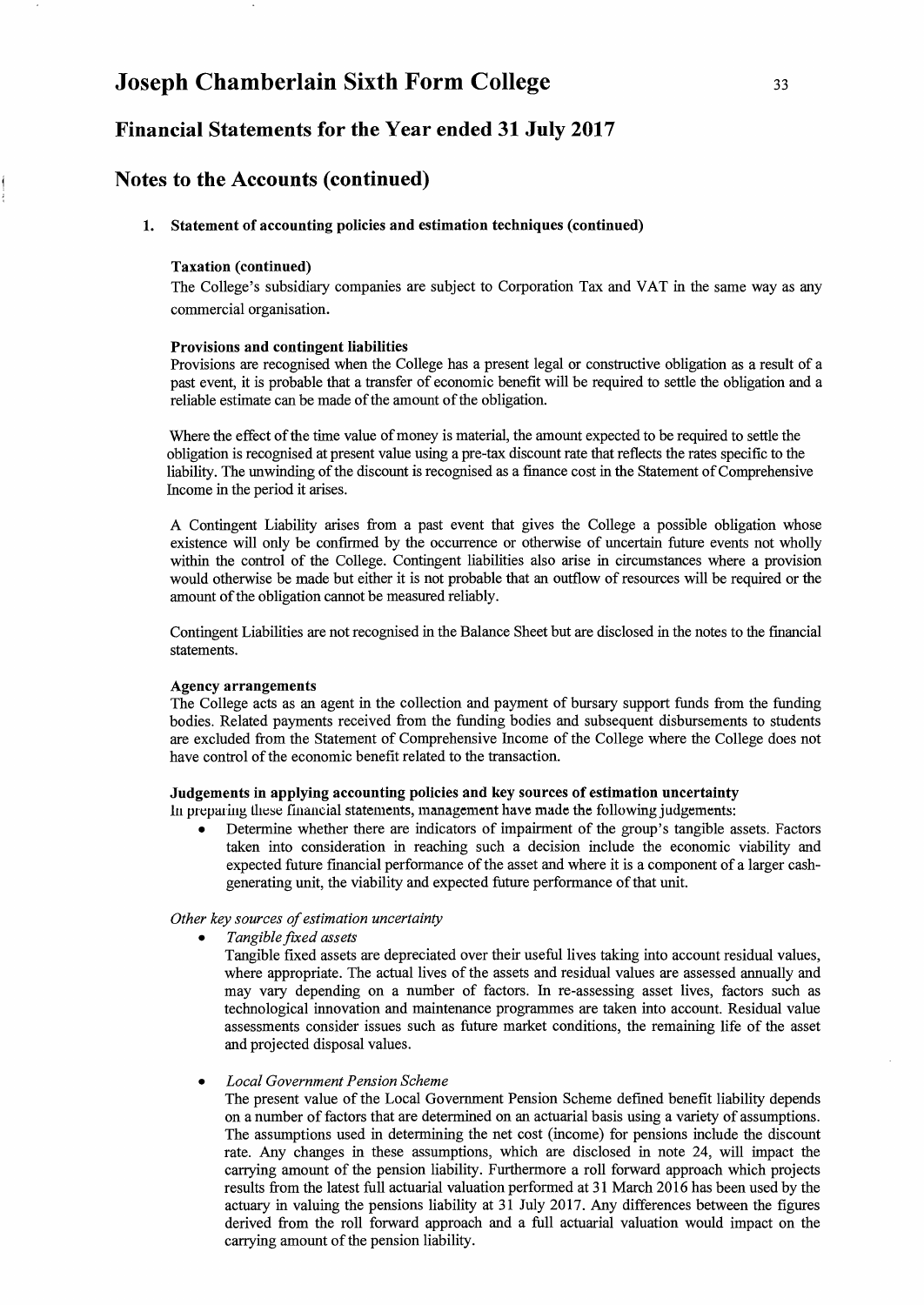# Financial Statements for the Year ended 31 July 2017

# Notes to the Accounts (continued)

### 2. Funding body grants

|                                                   | 2017<br>Group<br>£'000 | 2017<br>College<br>£'000 | 2016<br>Group<br>£'000 | 2016<br>College<br>$\pounds 000$ |
|---------------------------------------------------|------------------------|--------------------------|------------------------|----------------------------------|
| <b>Recurrent grants</b>                           |                        |                          |                        |                                  |
| <b>Education and Skills Funding Agency-Adults</b> | 2.019                  | 2.019                    | 1.774                  | 1,774                            |
| Education and Skills Funding Agency-16-18         | 9,073                  | 9,073                    | 8,457                  | 8,457                            |
| Specific grants                                   |                        |                          |                        |                                  |
| Education and Skills Funding Agency               | 46                     | 46                       | 119                    | 119                              |
| Releases of government capital grants             | 585                    | 585                      | 558                    | 558                              |
| Total                                             | 11,723                 | 11,723                   | 10,908                 | 10,908                           |
|                                                   |                        |                          |                        |                                  |

#### 3. Tuition fees and education contracts

|                             | 2017<br>Group<br>£'000 | 2017<br>College<br>£'000 | 2016<br>Group<br>£'000 | 2016<br>College<br>$\pounds 000$ |
|-----------------------------|------------------------|--------------------------|------------------------|----------------------------------|
| <b>Adult Education Fees</b> |                        |                          | 12                     | 12                               |
| <b>Total Tuition fees</b>   |                        |                          | 12                     | 12                               |
| <b>Education Contracts</b>  | 72                     | 72                       | 63                     | 63                               |
| <b>Total</b>                | 73                     | 73                       | 75                     | 75                               |
|                             |                        |                          |                        |                                  |

#### 4. Other grants and contracts

|                            | 2017  | 2017    | 2016  | 2016    |
|----------------------------|-------|---------|-------|---------|
|                            | Group | College | Group | College |
|                            | £'000 | £'000   | £'000 | £'000   |
| Other grants and contracts | 47    | 15      | 76    | 31      |
| Total                      | 47    | 15      | 76    | 31      |
|                            |       |         |       |         |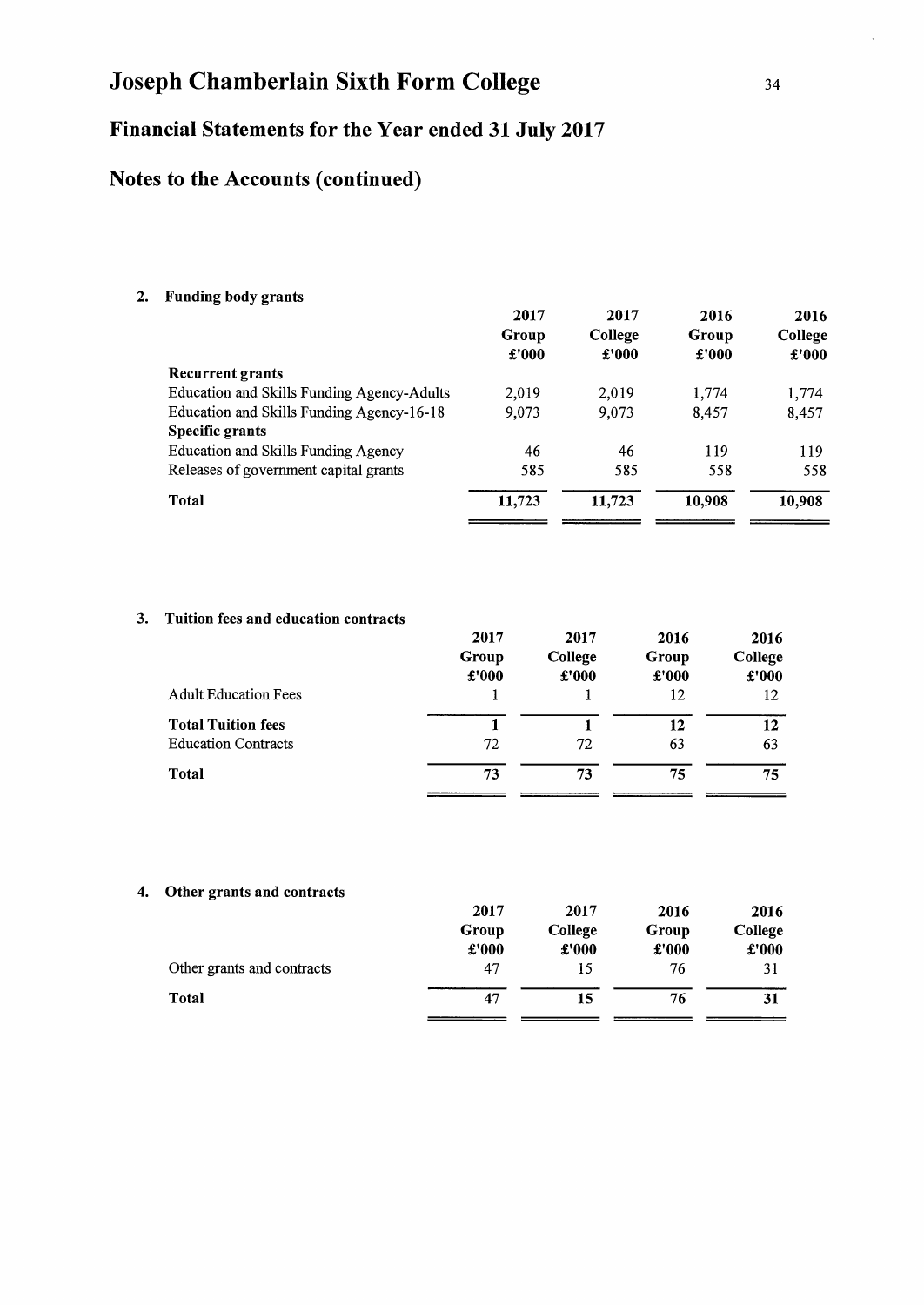# Financial Statements for the Year ended 31 July 2017

### Notes to the Accounts (continued)

5. Other income

 $\frac{1}{1}$ 

 $\begin{array}{c}\n1 \\
1 \\
2\n\end{array}$ 

|                                    | 2017          | 2017    | 2016  | 2016    |
|------------------------------------|---------------|---------|-------|---------|
|                                    | Group         | College | Group | College |
|                                    | $\pounds 000$ | £'000   | £'000 | £'000   |
| Other income generating activities | 246           | 119     | 217   | 108     |
| Non-funding body capital grants    | 69            | 69      | 84    | 84      |
| Miscellaneous income               | 505           | 505     | 419   | 419     |
| <b>Total</b>                       | 820           | 693     | 720   | 611     |

#### 6. Investment Income

|                                | 2017  | 2017    | 2016           | 2016    |
|--------------------------------|-------|---------|----------------|---------|
|                                | Group | College | Group          | College |
|                                | £'000 | £'000   | £'000          | £'000   |
| Income from bank deposits      | 49    | 49      | 56             | 56      |
| Income from investments        | 17    | 17      |                |         |
| Fair Value gain on investments | 45    | 45      | $\blacksquare$ |         |
| <b>Total</b>                   | 111   | 111     | 56             | 56      |
|                                |       |         |                |         |

7. Staff costs and key management personnel remuneration - Group and College The average number of persons (including key management personnel) employed by the Group during the year, expressed as full time equivalents, was:

|                                    | 2017          |       | 2016   |
|------------------------------------|---------------|-------|--------|
|                                    | <b>Number</b> |       | Number |
| Teaching staff                     | 112           |       | 110    |
| Non-teaching staff                 | 81            |       | 72     |
| <b>Total</b>                       | 193           |       | 182    |
|                                    |               |       |        |
| Staff costs for the above persons: |               |       |        |
|                                    |               | 2017  | 2016   |
|                                    |               | £'000 | £'000  |
| Wages and salaries                 |               | 5,630 | 5,351  |
| Social security costs              |               | 536   | 425    |
| Other pension costs                |               | 1,022 | 832    |
| Payroll sub total                  |               | 7,188 | 6,608  |
| Contracted out staffing services   |               | 233   | 160    |
| <b>Total staff costs</b>           |               | 7,421 | 6,768  |
|                                    |               |       |        |
|                                    |               |       |        |

Other pension costs include FRS102 adjustments of £38,000 (2015/16: £47,000).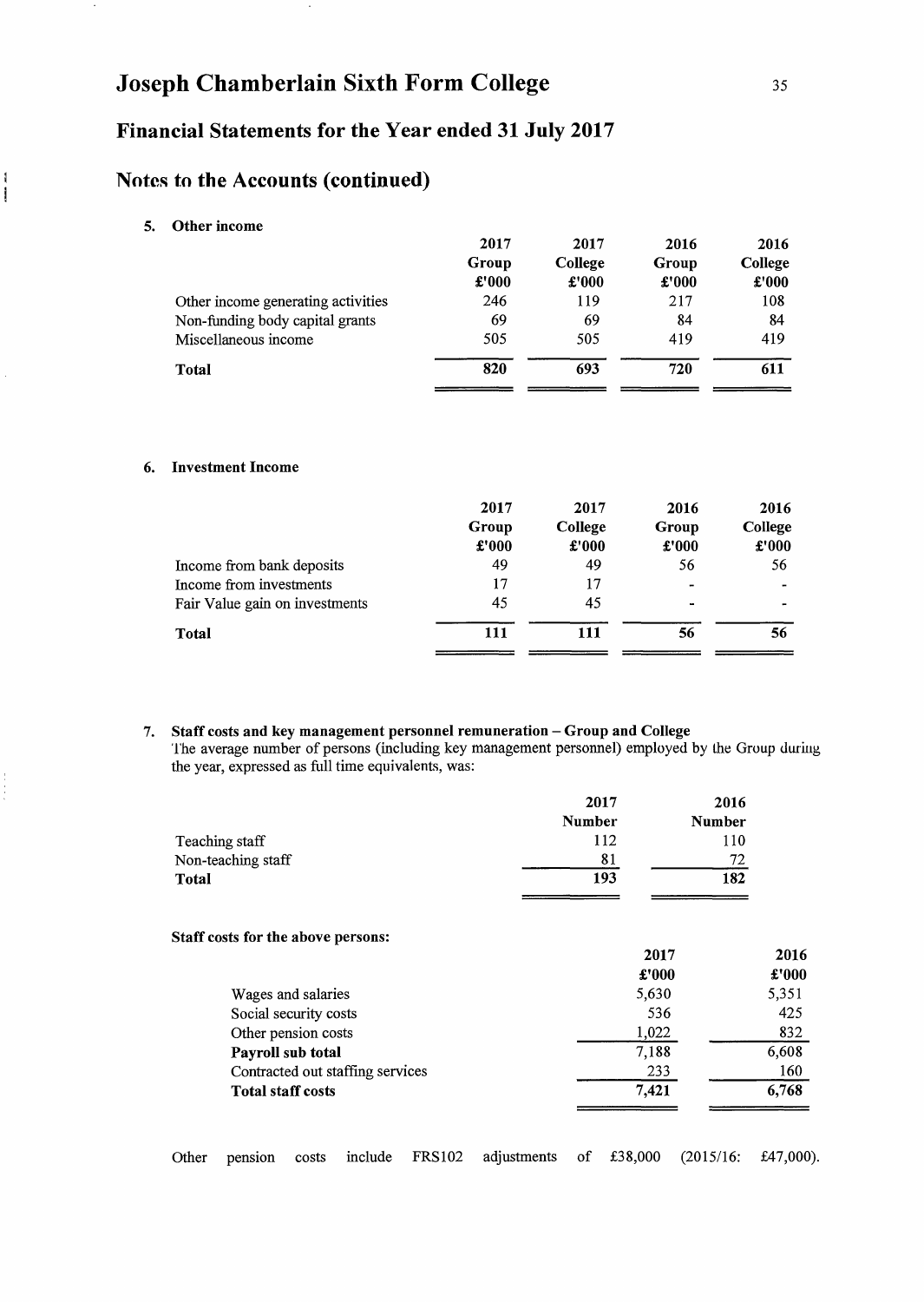### Financial Statements for the Year ended 31 July 2017

### Notes to the Accounts (continued)

#### 7 Staff costs and key management personnel remuneration - Group and College (continued)

#### Key management personnel

Key management personnel are those persons having authority and responsibility for planning, directing and controlling the activities of the College and are represented by the College Leadership Team, which comprises the Principal, Deputy Principal, Assistant Principals, Director of Finance and HR Director.

| Emoluments of key management personnel, Accounting Officer and other higher paid staff |        |        |  |
|----------------------------------------------------------------------------------------|--------|--------|--|
|                                                                                        | 2017   | 2016   |  |
|                                                                                        | Number | Number |  |
| The number of key management personnel including                                       |        |        |  |
| the Accounting Officer was:                                                            | 6      |        |  |

The number of key management personnel and other staff who received annual emoluments, excluding pension contributions but including benefits in kind, in the following ranges was:

|                      |        | Key management personnel |  |
|----------------------|--------|--------------------------|--|
|                      | 2017   | 2016                     |  |
|                      | Number | <b>Number</b>            |  |
| £20,001 to £30,000   |        | 2                        |  |
| £40,001 to £50,000   |        |                          |  |
| £50,001 to £60,000   | 2      | 2                        |  |
| £80,001 to £90,000   |        |                          |  |
| £90,001 to £100,000  |        |                          |  |
| £100,001 to £110,000 |        |                          |  |
|                      | 6      |                          |  |
|                      |        |                          |  |

No other members of staff received emoluments above £60,000 (2016: None).

Key management personnel (including the Accounting

Officer) emoluments are made up as follows: 2017 2016 £'000 £'000

| <b>Total emoluments</b>          | 477 | 478 |
|----------------------------------|-----|-----|
| Pension contributions            | 57  | 55  |
|                                  | 420 | 423 |
| National Insurance contributions | 45  | 41  |
| Benefits in kind                 |     |     |
| Salaries                         | 375 | 382 |

There were no amounts due to key management personnel that were waived in the year, nor any salary sacrifice arrangements in place.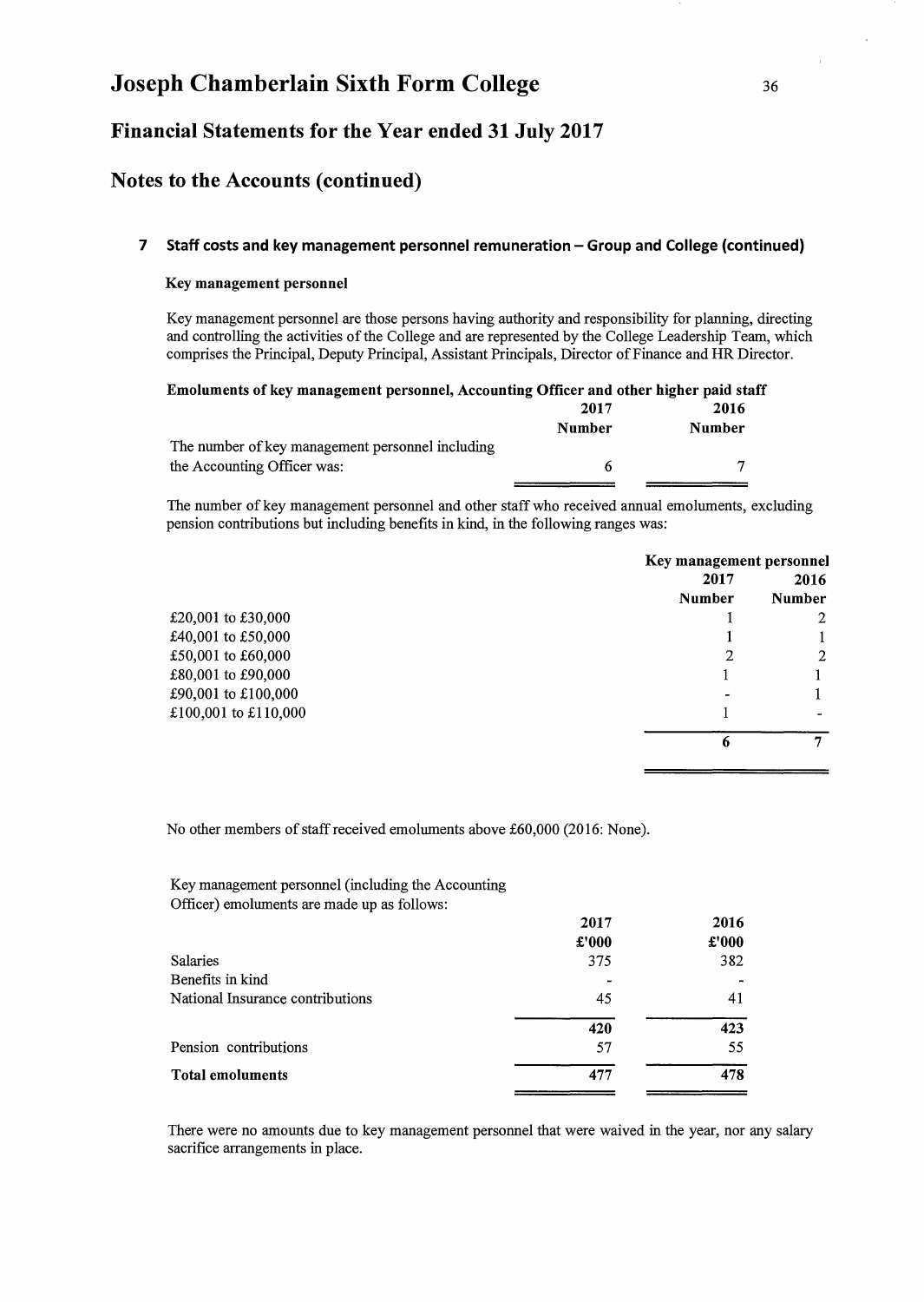# Financial Statements for the Year ended 31 July 2017

### Notes to the Accounts (continued)

#### 7. Staff costs and key management personnel remuneration - Group and College (continued)

The above emoluments include amounts payable to the Accounting Officer (who is also the highest paid senior post-holder) of:

|                                  | 2017           | 2016  |
|----------------------------------|----------------|-------|
|                                  | £'000          | £'000 |
| Salaries                         | 105            | 100   |
| Benefits in kind                 | $\blacksquare$ |       |
| National Insurance contributions | 13             | 12    |
|                                  | 118            | 112   |
| Pension contributions            | 14             | 12    |

There were no severance payments to key management personnel in either year.

#### Governors Remuneration

The members of the Corporation, other than the Accounting Officer and staff members, did not receive any salary payment from the College. The total expenses paid to one governor in the year amounted to £9 (2016: £Nil) in respect of costs they incurred from performing their duties.

#### 8. Other operating expenses

|                                         | 2017  | 2017    | 2016  | 2016    |
|-----------------------------------------|-------|---------|-------|---------|
|                                         | Group | College | Group | College |
|                                         | £'000 | £'000   | £'000 | £'000   |
| Teaching costs                          | 891   | 888     | 625   | 615     |
| Non-teaching costs                      | 1,636 | 1,618   | 1,718 | 1,694   |
| Premises costs                          | 720   | 695     | 797   | 774     |
| Total                                   | 3,247 | 3,201   | 3,140 | 3,083   |
| Surplus before tax is stated after      |       |         |       |         |
| charging:                               | 2017  |         | 2016  |         |
|                                         | £'000 |         | £'000 |         |
| Auditors' remuneration:                 |       |         |       |         |
| Financial statements audit <sup>*</sup> | 28    |         | 28    |         |
| Internal audit                          | 10    |         | 10    |         |
| Other services provided by the          |       |         |       |         |
| financial statements auditor            |       |         |       |         |
| Taxation incl. VAT services             | 4     |         | 8     |         |
| Loss on disposal of non-current assets  | 9     |         | 1     |         |
| Hire of assets under operating leases   | 46    |         | 51    |         |

\* includes £21,660 in respect of College (2015/16 £23,760)

No other services have been provided by the college's internal auditors.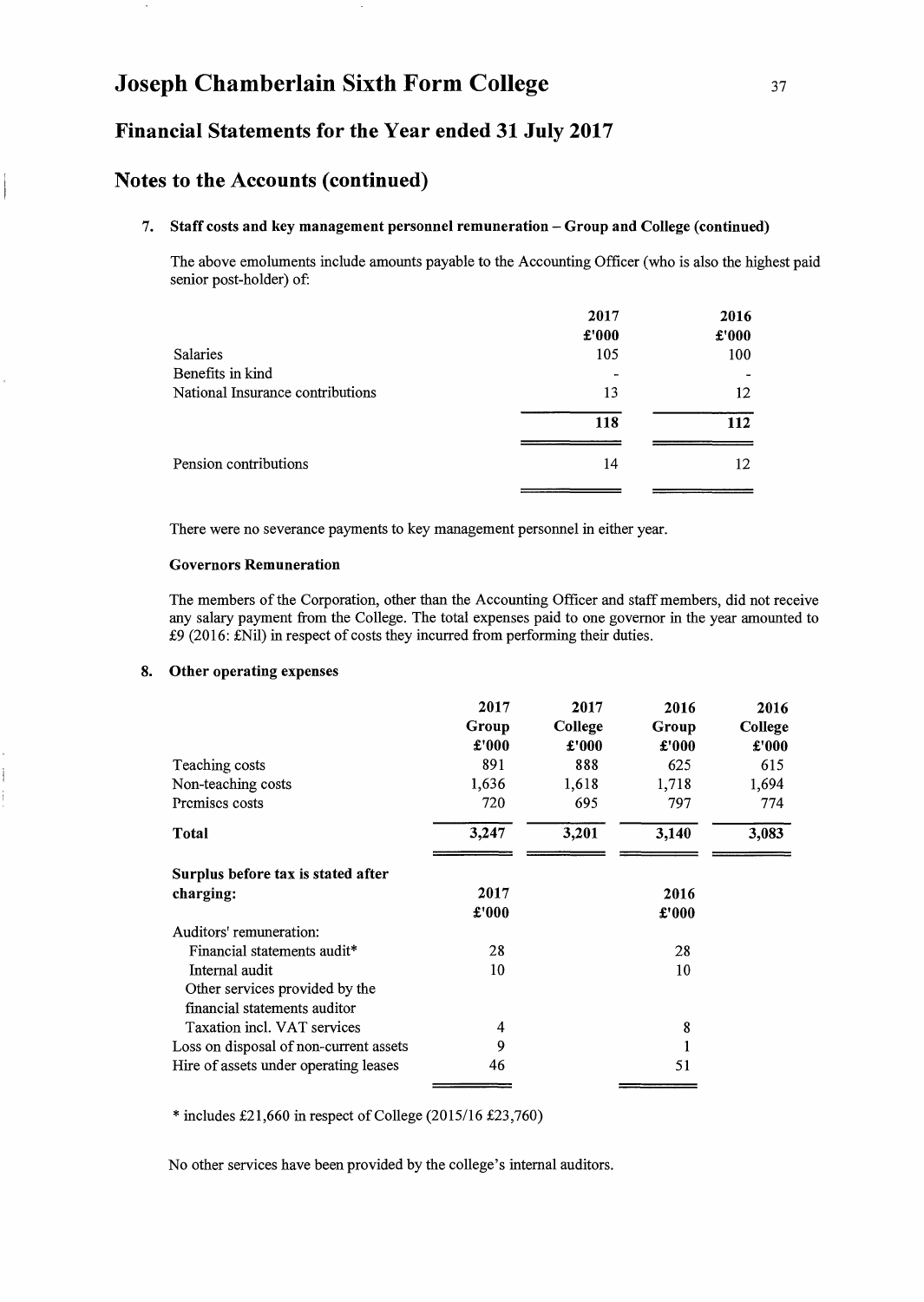# **Financial Statements for the Year ended 31 July 2017**

# **Notes to the Accounts (continued)**

#### **9. Interest and other finance costs - Group and College**

|                                                             | 2017<br>$\pounds 000$ | 2016<br>£'000 |
|-------------------------------------------------------------|-----------------------|---------------|
| On bank loans, overdrafts and other loans                   |                       |               |
|                                                             | 7                     |               |
| Unwinding of discounts in relation to enhanced pension      |                       |               |
| provision                                                   | 3                     |               |
| Net interest on defined benefit pension liability (note 24) | 91                    | 78            |
|                                                             | 101                   | 90            |

#### **lO. Taxation**

The Corporation do not believe the College was liable for any Corporation Tax arising out of its activities during this year. A small tax liability arose in one of the subsidiary companies.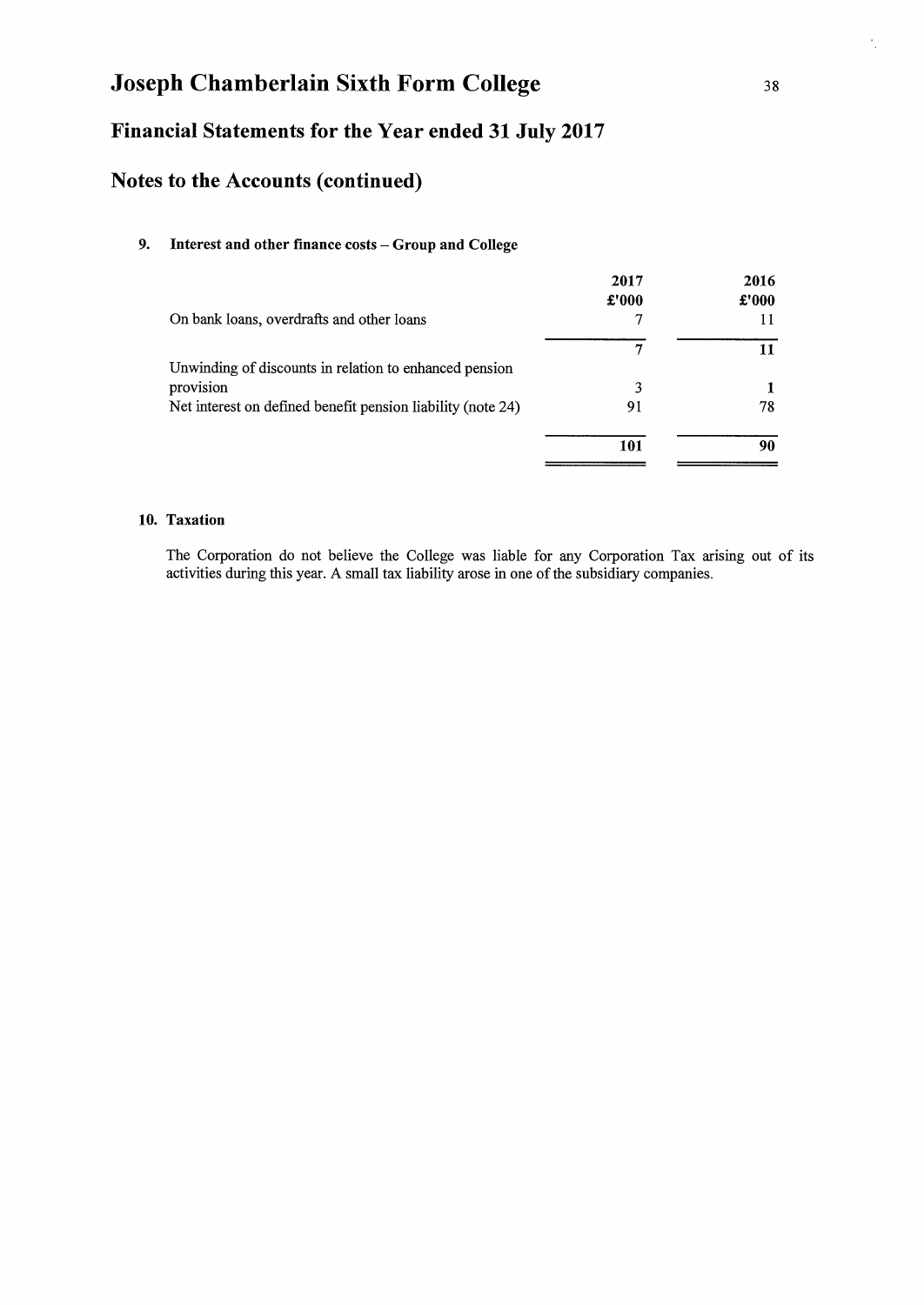# Financial Statements for the Year ended 31 July 2017

## Notes to the Accounts (continued)

11. Tangible fixed assets (Group)

 $\begin{array}{c} \rule{0pt}{2ex} \rule{0pt}{2ex} \rule{0pt}{2ex} \rule{0pt}{2ex} \rule{0pt}{2ex} \rule{0pt}{2ex} \rule{0pt}{2ex} \rule{0pt}{2ex} \rule{0pt}{2ex} \rule{0pt}{2ex} \rule{0pt}{2ex} \rule{0pt}{2ex} \rule{0pt}{2ex} \rule{0pt}{2ex} \rule{0pt}{2ex} \rule{0pt}{2ex} \rule{0pt}{2ex} \rule{0pt}{2ex} \rule{0pt}{2ex} \rule{0pt}{2ex} \rule{0pt}{2ex} \rule{0pt}{2ex} \rule{0pt}{2ex} \rule{0pt}{$ 

ì

|                                | Land and<br><b>Buildings</b> |           |        |
|--------------------------------|------------------------------|-----------|--------|
|                                | Freehold                     | Equipment | Total  |
|                                | £'000                        | £'000     | £'000  |
| $\cos t$                       |                              |           |        |
| At 1 August 2016               | 34,901                       | 6,313     | 41,214 |
| Additions                      |                              | 492       | 492    |
| Disposals                      |                              | (98)      | (98)   |
| <b>At 31 July 2017</b>         | 34,901                       | 6,707     | 41,608 |
| Depreciation                   |                              |           |        |
| At 1 August 2016               | 5,000                        | 4,486     | 9,486  |
| Charge for the year            | 671                          | 661       | 1,332  |
| Disposals                      |                              | (89)      | (89)   |
| <b>At 31 July 2017</b>         | 5,671                        | 5,058     | 10,729 |
| Net book value at 31 July 2017 | 29,230                       | 1,649     | 30,879 |
| Net book value at 31 July 2016 | 29,901                       | 1,827     | 31,728 |

Tangible fixed assets (College only)

|                                | Land and<br><b>Buildings</b> |           |        |
|--------------------------------|------------------------------|-----------|--------|
|                                | Freehold                     | Equipment | Total  |
|                                | £000                         | £000      | £000   |
| Cost                           |                              |           |        |
| <b>At 1 August 2016</b>        | 38,592                       | 6,313     | 44,905 |
| Additions                      |                              | 492       | 492    |
| Disposals                      |                              | (98)      | (98)   |
| At 31 July 2017                | 38,592                       | 6,707     | 45,299 |
| Depreciation                   |                              |           |        |
| At 1 August 2016               | 5,590                        | 4,486     | 10,076 |
| Charge for the year            | 744                          | 661       | 1,405  |
| Disposals                      |                              | (89)      | (89)   |
| <b>At 31 July 2017</b>         | 6,334                        | 5,058     | 11,392 |
| Net book value at 31 July 2017 | 32,258                       | 1,649     | 33,907 |
| Net book value at 31 July 2016 | 33,002                       | 1,827     | 34,829 |

All the tangible fixed assets of the group are held in the books of the College.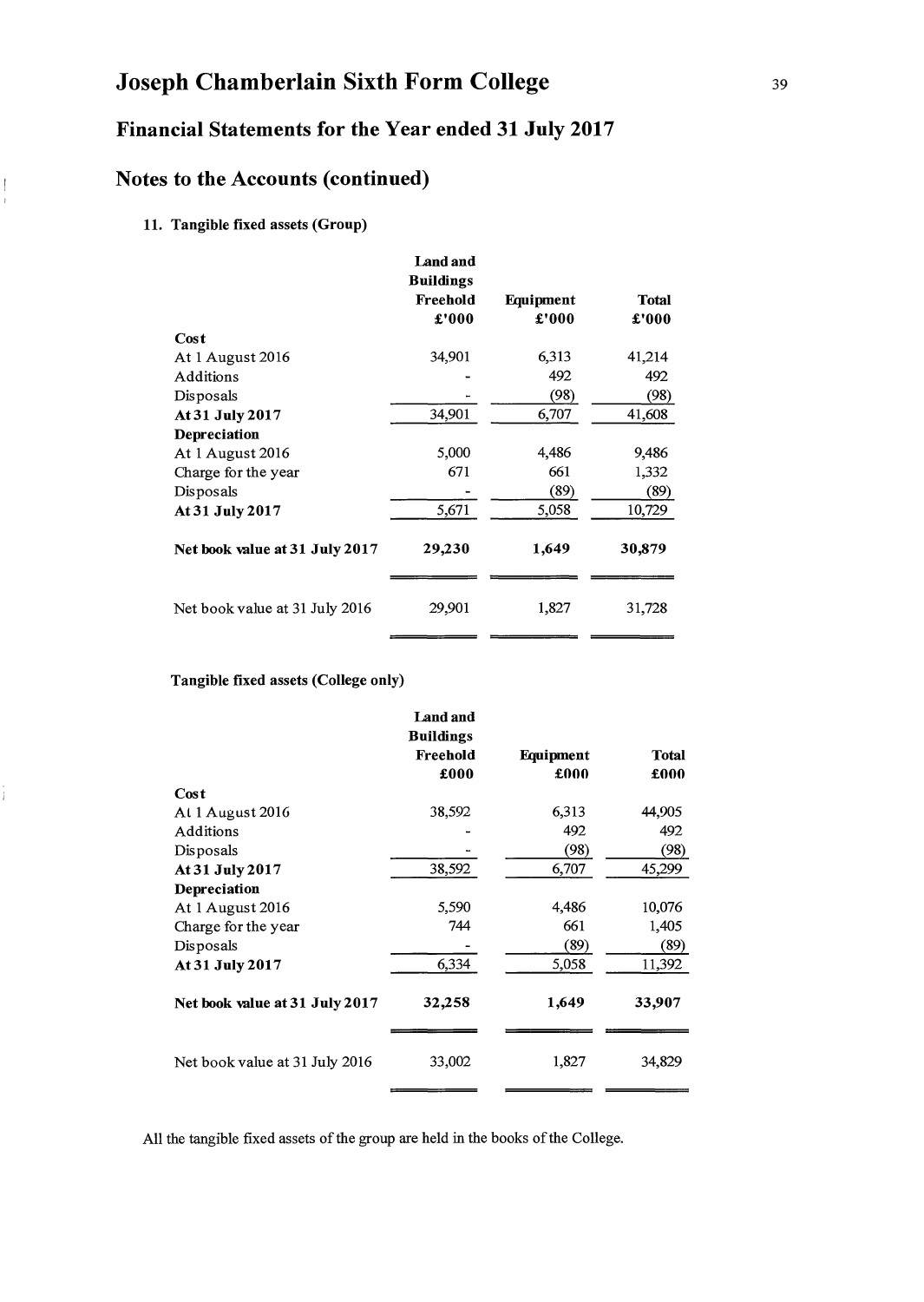### Financial Statements for the Year ended 31 July 2017

### Notes to the Accounts (continued)

#### 12 Non-current Investments

|                                                 | 2017 | 2016 |
|-------------------------------------------------|------|------|
|                                                 | £000 | £000 |
| Investment in subsidiary companies at cost less |      |      |
| amounts written off                             |      |      |

The College owns 100 per cent of the issued ordinary  $£1$  shares of Joseph Chamberlain (Trading) Limited a company incorporated in England and Wales. Joseph Chamberlain (Trading) Limited recommenced trading as a Sports Centre community operator on 18 August 2014 and in the year to 31 July 2017 incurred a small operating deficit of £2,450 (2016: £10,803-deficit). As a consequence the Company did not gift aid any profits to Joseph Chamberlain College in that year (2016 £Nil). Joseph Chamberlain (Trading) Limited owns 100 per cent of the issued ordinary £1 shares of The College for International Citizenship CIC a Community Interest Company. The principle activity of this company is to provide educational courses in international citizenship to students aged 16 or over. The College for International Citizenship generated profits of £96 in the year to 31 July 2017 (2016: £20).

#### 13 Debtors

|                                     | Group<br>2017<br>£'000 | College<br>2017<br>£'000 | Group<br>2016<br>£'000 | College<br>2016<br>£'000 |
|-------------------------------------|------------------------|--------------------------|------------------------|--------------------------|
| Amounts falling due within one year |                        |                          |                        |                          |
| Trade receivables                   | 22                     | 22                       | 15                     | 15                       |
| Amounts owed by subsidiary          |                        |                          |                        |                          |
| undertakings                        |                        | 123                      |                        | 131                      |
| Prepayments and accrued income      | 156                    | 142                      | 96                     | 81                       |
| Total                               | 178                    | 287                      |                        | 227                      |

#### 14 Current investments

|                                | Group<br>2017<br>£'000 | College<br>2017<br>£'000 | Group<br>2016<br>£'000 | College<br>2016<br>£'000 |
|--------------------------------|------------------------|--------------------------|------------------------|--------------------------|
| Short term bank deposits       | 5,083                  | 5,083                    | 5,277                  | 5,277                    |
| <b>Charity Investment Fund</b> | 1,045                  | 1.045                    | $\blacksquare$         |                          |
| Total                          | 6,128                  | 6,128                    | 5,277                  | 5.277                    |

Deposits are held with banks and building societies operating in the London market and licensed by the Financial Conduct Authority with more than three months maturity at the Balance Sheet date. The interest rates for these deposits are fixed for the duration of the deposit at time of placement. The charity fund investment relates to the purchase of units through CCLA in a Charity Investment Fund. The units can be sold at any time. The units were worth  $£1,000,000$  when acquired in October 2016 and at the Balance Sheet date they were worth £1,044,969. Interest received is processed through the Statement of Comprehensive Income.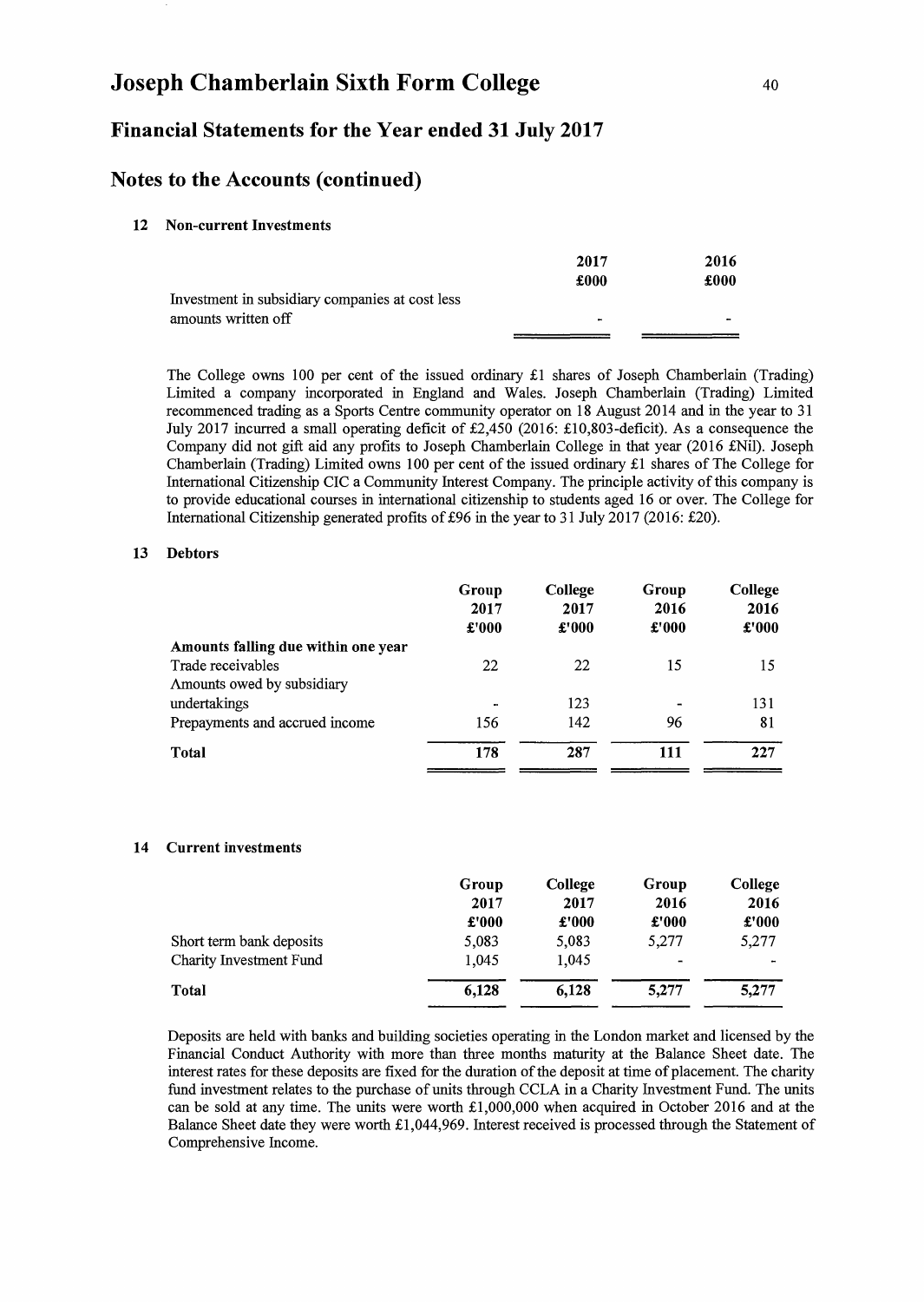### Financial Statements for the Year ended 31 July 2017

## Notes to the Accounts (continued)

#### 15 Creditors: amounts falling due within one year

|                                                                          | Group<br>2017<br>£000 | College<br>2017<br>£000 | Group<br>2016<br>£000 | College<br>2016<br>£000 |
|--------------------------------------------------------------------------|-----------------------|-------------------------|-----------------------|-------------------------|
| Bank loans                                                               | 250                   | 250                     | 250                   | 250                     |
| Holiday pay accrual                                                      | 25                    | 25                      | 25                    | 25                      |
| Trade payables                                                           | 528                   | 528                     | 371                   | 371                     |
| Amounts owed to subsidiary                                               |                       |                         |                       |                         |
| undertakings                                                             |                       |                         |                       | 10                      |
| Other taxation and social security                                       | 215                   | 215                     | 205                   | 205                     |
| Accruals and other deferred income<br>Deferred income-government capital | 1,205                 | 1,120                   | 1,038                 | 920                     |
| grants<br>Amounts owed to Education and Skills                           | 647                   | 647                     | 642                   | 642                     |
| <b>Funding Agency</b>                                                    | 62                    | 62                      | 317                   | 317                     |
|                                                                          | 2,932                 | 2,847                   | 2,848                 | 2,740                   |

#### 16 Creditors: amounts falling due after one year

|                                                                            | Group<br>2017<br>£'000 | College<br>2017<br>£'000 | Group<br>2016<br>£'000 | College<br>2016<br>£'000 |
|----------------------------------------------------------------------------|------------------------|--------------------------|------------------------|--------------------------|
| <b>Bank Loans</b>                                                          | 375                    | 375                      | 625                    | 625                      |
| Other taxation and social security<br>Deferred income - government capital | 3                      | 3                        | 48                     | 48                       |
| grants                                                                     | 17.626                 | 17,626                   | 18.217                 | 18,217                   |
| Total                                                                      | 18,004                 | 18,004                   | 18.890                 | 18.890                   |

#### 17 Maturity of debt

#### Bank loans and overdrafts

Bank loans are repayable as follows:

|                              | Group<br>2017 | College<br>2017 | Group<br>2016 | College<br>2016 |
|------------------------------|---------------|-----------------|---------------|-----------------|
|                              | £'000         | $\pounds 000$   | $\pounds 000$ | $\pounds 000$   |
| In one year or less          | 250           | 250             | 250           | 250             |
| Between one and two years    | 250           | 250             | 250           | 250             |
| Between three and five years | 125           | 125             | 375           | 375             |
| Total                        | 625           | 625             | 875           | 875             |
|                              |               |                 |               |                 |

The bank loan of £625,000, at an interest rate currently based on three month LIBOR plus a margin of 0.525%, is repayable in equal quarterly tranches of £62,500.

The bank loan is secured against a portion of the freehold land and buildings of the College.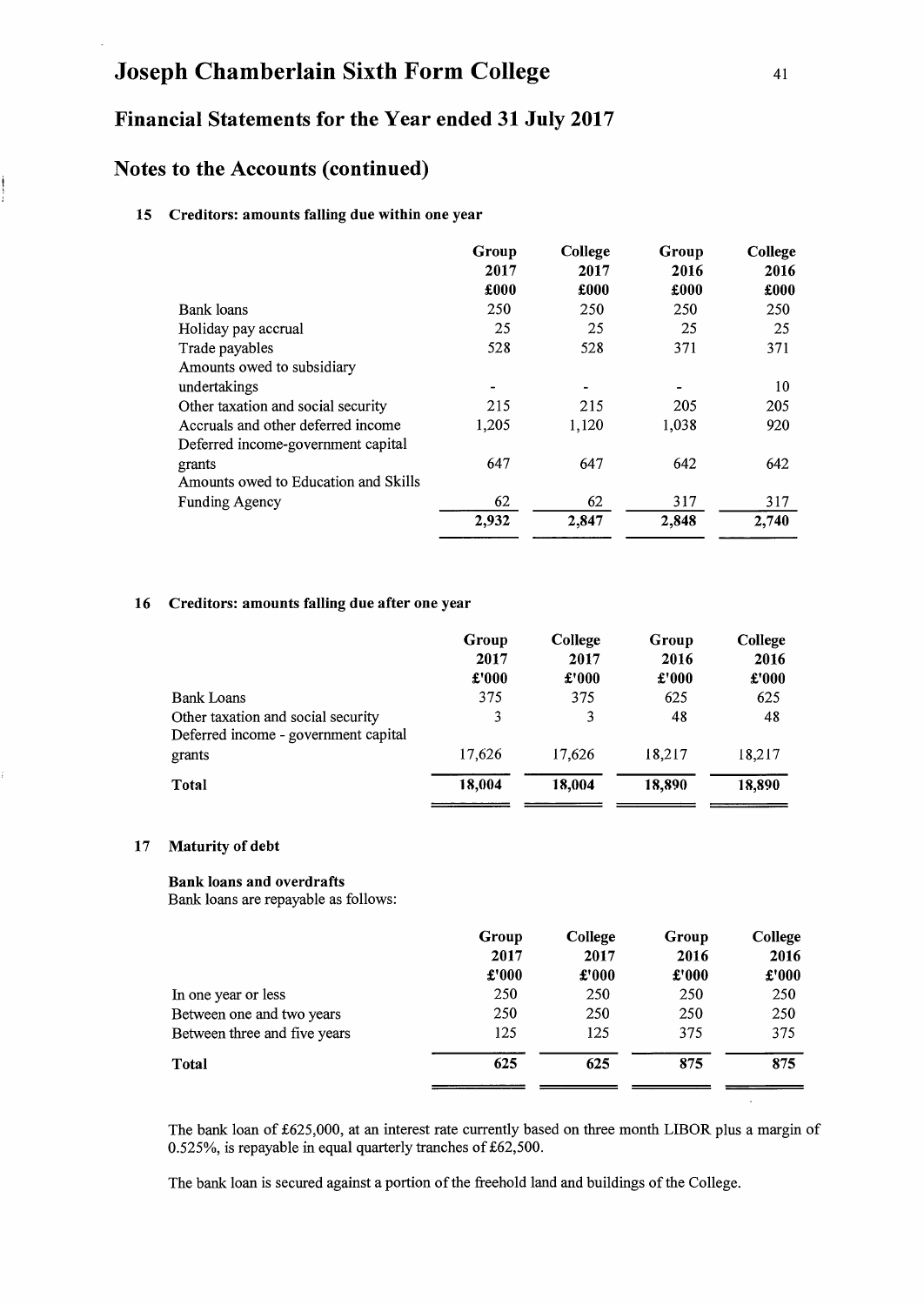# Financial Statements for the Year ended 31 July 2017

### Notes to the Accounts (continued)

#### 18 Provisions

|                           |                           |                 | <b>Group and College</b> |
|---------------------------|---------------------------|-----------------|--------------------------|
|                           | <b>Defined</b><br>henefit | <b>Enhanced</b> |                          |
|                           | obligations               | <b>Pensions</b> | Total                    |
|                           | £'000                     | $\pounds'000$   | $\pounds 000$            |
| At 1 August 2016          | 3,699                     | 69              | 3,768                    |
| Expenditure in the period |                           | (10)            | (10)                     |
| Additions in the period   | (818)                     | 16              | (802)                    |
| At 31 July 2017           | 2,881                     | 75              | 2,956                    |

Defmed benefit obligations relate to the liabilities under the College's membership of the Local Government pension Scheme. Further details are given in Note 24.

The enhanced pension provision relates to the cost of staff who have already left the College's employ and commitments for reorganisation costs from which the College cannot reasonably withdraw at the Balance Sheet date. This provision has been recalculated in accordance with guidance issued by the funding bodies.

The principal assumptions for this calculation are:

 $\bar{\beta}$ 

|                 | 2017  | 2016  |
|-----------------|-------|-------|
| Price inflation | 2.30% | 2.30% |
| Discount rate   | 1.30% | 1.30% |

The enhanced pension provision includes £26,008 (2016: £24,161) in respect of a former senior postholder.

| 19 | <b>Financial instruments</b>                                                           | Group<br>2017 | College<br>2017          | Group<br>2016 | College<br>2016 |
|----|----------------------------------------------------------------------------------------|---------------|--------------------------|---------------|-----------------|
|    | <b>Financial Assets</b>                                                                | £'000         | £'000                    | $\pounds 000$ | $\pounds 000$   |
|    | Debt instruments measured at amortised cost<br>Debt instruments measured at fair value | 62            | 48                       | 71            | 56              |
|    | through profit and loss                                                                | 1,045         | 1,045                    |               |                 |
|    | <b>Financial Assets</b>                                                                |               |                          |               |                 |
|    | Financial Liabilities measured at amortised cost                                       | 2,180         | 2,095                    | 2,351         | 2,344           |
| 20 | Capital and other commitments                                                          |               |                          |               |                 |
|    |                                                                                        |               | <b>Group and College</b> |               |                 |
|    |                                                                                        | 2017          |                          | 2016          |                 |
|    |                                                                                        | £'000         |                          | £'000         |                 |
|    | Commitments contracted for at 31 July                                                  | 52            |                          | $\theta$      |                 |
|    |                                                                                        |               |                          |               |                 |

 $\overline{a}$ 

 $\overline{\phantom{a}}$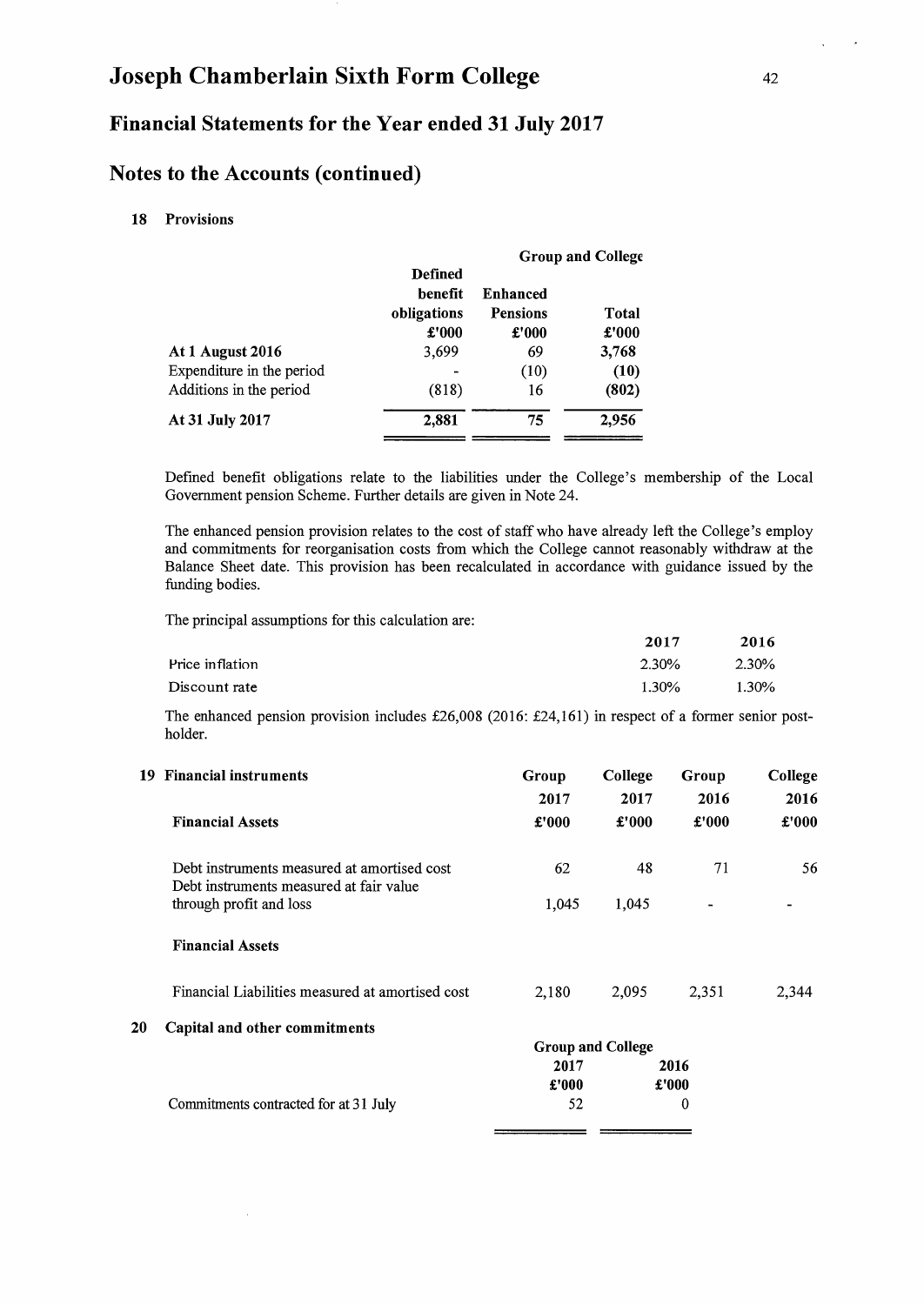### Financial Statements for the Year ended 31 July 2017

### Notes to the Accounts (continued)

#### 21 Lease obligations

The total future minimum lease payments under non-cancellable operating leases are as follows:

|                                                   | <b>Group and College</b> |       |  |
|---------------------------------------------------|--------------------------|-------|--|
|                                                   | 2017                     | 2016  |  |
|                                                   | £'000                    | £'000 |  |
| Land & Buildings:                                 |                          |       |  |
| Not later than one year                           | 6                        | 6     |  |
| Later than one year and not later than five years | 6                        | 12    |  |
| Later than five years                             |                          |       |  |
|                                                   | 12                       | 18    |  |
| Other:                                            |                          |       |  |
| Not later than one year                           | 39                       | 30    |  |
| Later than one year and not later than five years | 47                       | 58    |  |
| Later than five years                             |                          |       |  |
|                                                   | 86                       | 88    |  |

#### 22 Contingent liabilities

The College is unaware of any contingent liabilities that may be accruing at the date of approval of these financial statements by the Corporation.

#### 23 Events after the reporting period

There are no events after the reporting period that would have a material effect on these financial statements.

#### 24 Defined benefit obligations

The College's employees belong to two principal post-employment benefit plans, the Teachers' Pensions Scheme England and Wales (TPS) tor academic and related staff; and the Local Govornment Pension Scheme (LGPS) for non-teaching staff, which is administered by the West Midlands Metropolitan Authorities Pension Fund. Both are multi-employer defined-benefit plans.

|                                                                                        |       | 2017  |       | 2016  |
|----------------------------------------------------------------------------------------|-------|-------|-------|-------|
| Total pension cost for the year                                                        | £'000 | £'000 | £'000 | £'000 |
| Teachers' Pension Scheme: contributions paid                                           |       | 597   |       | 568   |
| <b>Local Government Pension Scheme:</b>                                                |       |       |       |       |
| Contributions paid                                                                     | 387   |       | 217   |       |
| FRS 102 (28) charge                                                                    | 38    |       | 47    |       |
| Charge to Statement of Comprehensive Income<br>Enhanced pension charge to Statement of |       | 425   |       | 264   |
| Comprehensive Income                                                                   |       |       |       |       |
| <b>Total Pension Cost for year within staff costs</b>                                  |       | 1.022 |       | 832   |

The pension costs are assessed in accordance with the advice of independent qualified actuaries, the latest actuarial valuation of the TPS was 31 March 2012 and of the LGPS 31 March 2016.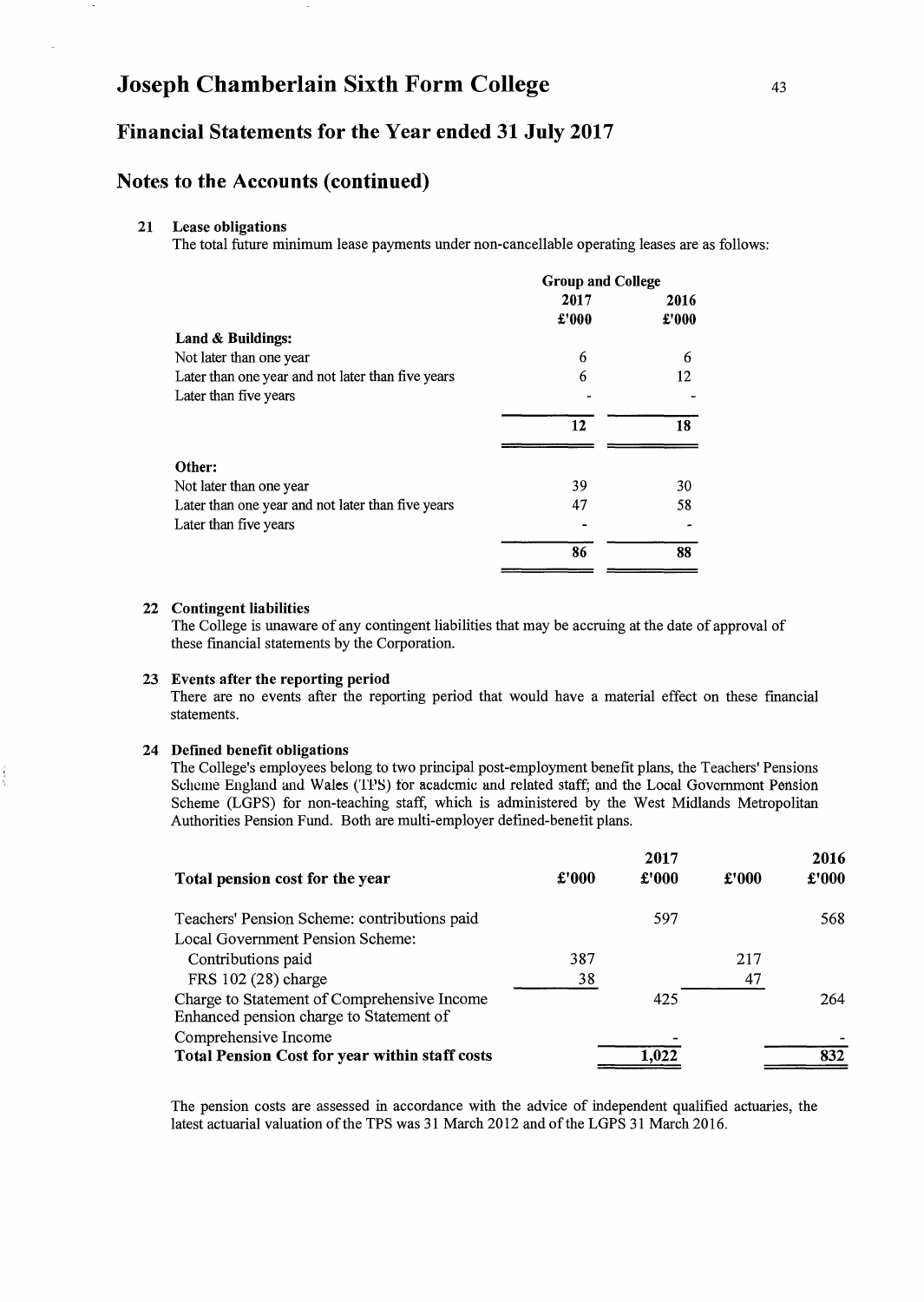### **Financial Statements for the Year ended 31 July 2017**

### **Notes to the Accounts (continued)**

#### **24 Defined benefit obligations (continued)**

Contributions amounting to £29,902 (2016: £20,847) and £69,877 (2016: £73,808) were payable to the LGPS and TPS schemes respectively at 31 July 2017 and are included within creditors.

#### **Teachers' Pension Scheme**

The Teachers' Pensions Scheme ("TPS") is a statutory, contributory, defined benefit scheme, governed by the Teachers' Pensions Regulations 2010, and, from 1 Apri12014, by the Teachers' Pension Scheme Regulations 2014. These regulations apply to teachers in schools and other educational establishments, including academies, in England and Wales that are maintained by local authorities. In addition, teachers in many independent and voluntary-aided schools and teachers and lecturers in some establishments of further and higher education may be eligible for membership. Membership is automatic for full-time teachers and lecturers and, from 1 January 2007, automatic too for teachers in part-time employment following appointment or a change of contract. Teachers and lecturers are able to opt out of the TPS.

The TPS is an unfunded scheme and members contribute on a "pay as you go" basis  $-$  these contributions, along with those made by employers, are credited to the Exchequer.

#### **Valuation of the Teachers' Pensions Scheme**

Not less than every four years the Government Actuary ("GA"), using normal actuarial principles, conducts a formal actuarial review of the TPS. The aim of the review is to specify the level of future contributions. Actuarial scheme valuations are dependent on assumptions about the value of future costs, design of benefits and many other factors.

The latest actuarial review of the TPS was carried out as at 11 March ?01? and in accordance with The Public Service Pensions (Valuations and Employer Cost Cap) Directions 2014. The valuation report was published in June 2014. The key results of the valuation and subsequent consultations are:

- Total scheme liabilities for service (pensions currently payable and the estimated cost of future benefits) of £191.5 billion;
- Value of notional assets (estimated future contributions together with the proceeds from the notional investments held at the valuation date) of £176.6 billion;
- Notional past service deficit of £14.9 billion;
- Assumed real rate of return is 3% in excess of prices and 2% in excess of earnings;
- Rate of real earnings growth is assumed to be 2.75%;
- Assumed nominal rate of return is 5.06%;

The employer contribution rate has been 16.48% since 1 September 2015, with an employer cost cap of 10.9% of pensionable pay.

The next valuation of the TPS is currently underway based on March 2016 data, whereupon the employer contribution rate is expected to be reassessed and is likely to be effective from 1 April 2019.

The pension costs paid to TPS in the year amounted to £597,000 (2016: £568,000).

The TPS is a multi-employer pension plan and there is insufficient information to account for the scheme on as a defined benefit plan so it is accounted for as a defmed contribution plan.

Ų  $\hat{p}$  .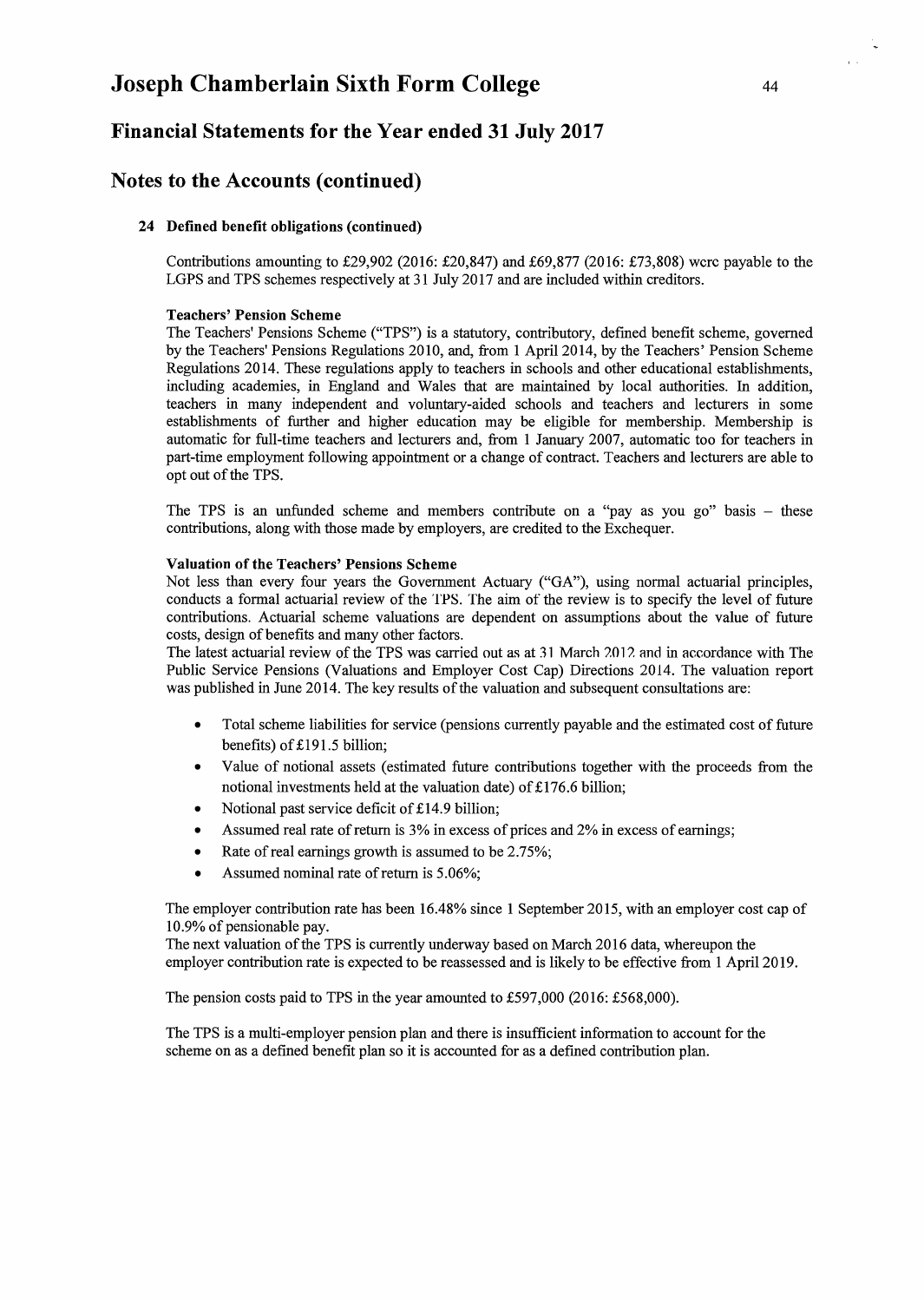### **Financial Statements for the Year ended 31 July 2017**

#### Notes **tu nie Accounts (continued)**

#### 24 Defined benefit obligations (continued)

#### FRS 102 (28)

í

Under the defmitions set out in FRS 102 (28.11), the TPS is a multi-employer pension plan. The College is unable to identify its share of the underlying assets and liabilities of the plan.

Accordingly, the College has taken advantage of the exemption in FRS 102 and has accounted for its contributions to the scheme as if it were a defmed-contribution plan. The College has set out above the information available on the plan and the implications for the College in terms of the anticipated contribution rates.

#### Local Government Pension Scheme

The LGPS is a funded defmed-benefit scheme, with the assets held in separate funds administered by West Midlands Metropolitan Authorities Pension Fund. The total contributions made for the year ended 31 July 2017 was £470,000 of which employers contributions totalled £374,000 and employees' contributions totalled £96,000. The agreed contribution rate from 1 April2017 is 17% (up from 11.8%) for employers and range from 5.5% to 12.5%, for employees depending on salary.

#### Principal Actuarial Assumptions

The following information is based upon a full actuarial valuation of the fund at 31 March 2016 updated to 31 July 2017 by a qualified independent actuary.

|                                      | At 31 July | At 31 July |  |
|--------------------------------------|------------|------------|--|
|                                      | 2017       | 2016       |  |
| Rate of increase in salaries         | 4.20%      | 3.75%      |  |
| Future pension increases             | 2.70%      | 2.00%      |  |
| Discount rate for scheme liabilities | 2.70%      | 2.60%      |  |
| Inflation assumptions (CPI)          | 2.70%      | 2.20%      |  |
| Commutation of pensions to lump sums | 50%        | 50%        |  |

The current mortality assumptions include sufficient allowance for future improvements in mortality rates. The assumed life expectations on retirement age 65 arc:

|                         | At 31 July<br>2017 | $\Lambda t$ 31 July<br>2016 |
|-------------------------|--------------------|-----------------------------|
| Retiring today<br>Males |                    | 23.0                        |
|                         | 21.8               |                             |
| Females                 | 24.3               | 25.7                        |
| Retiring in 20 years    |                    |                             |
| Males                   | 23.9               | 25.3                        |
| Females                 | 26.6               | 28.1                        |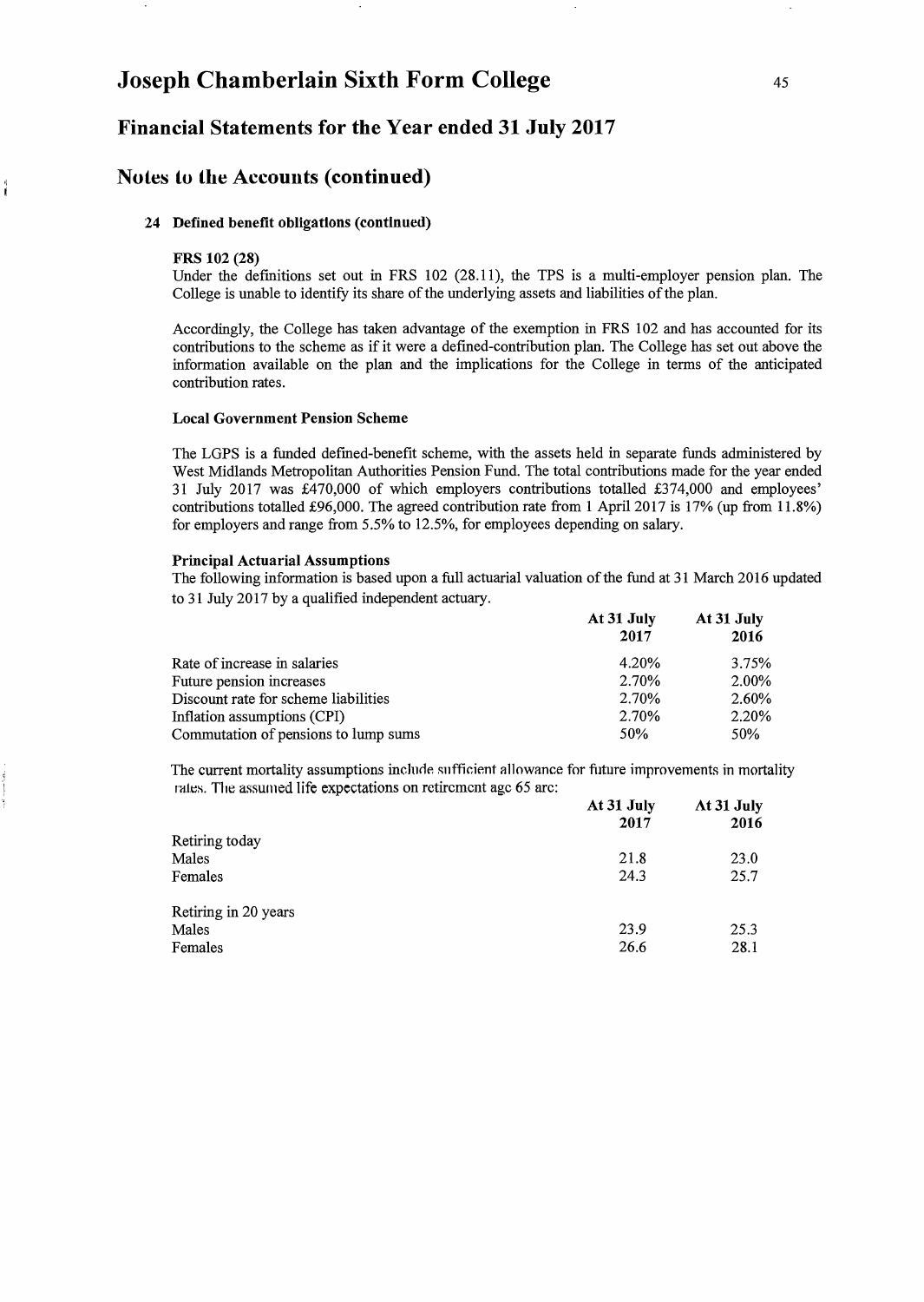# Financial Statements for the Year ended 31 July 2017

## Notes to the Accounts (continued)

#### 24 Defined benefit obligations (continued)

The College's share of the assets in the plan at the Balance Sheet date was:

|                                 | <b>Fair Value</b><br>at 31 July<br>2017 | <b>Fair Value</b><br>at 31 July<br>2016 |
|---------------------------------|-----------------------------------------|-----------------------------------------|
|                                 | £'000                                   | £'000                                   |
| Equity instrumemts              | 4,698                                   | 3,370                                   |
| Debt instrumemts                | 1,815                                   | 1,493                                   |
| Property                        | 543                                     | 452                                     |
| Cash                            | 369                                     | 365                                     |
| Total fair value of plan assets | 7,425                                   | 5,680                                   |
| Actual return on plan assets    | 1.047                                   | 575                                     |

### Amounts recognised in the Statement of Comprehensive Income in respect of the plan are:

|                                                             | 2017<br>£'000 | 2016<br>$\pounds 000$ |
|-------------------------------------------------------------|---------------|-----------------------|
| Amounts included in staff costs                             |               |                       |
| Current service cost                                        | 412           | 263                   |
| Admin expenses                                              | 3             | 3                     |
| Total                                                       | 415           | 266                   |
| Amounts included in interest and other finance costs        |               |                       |
| Net interest expense                                        | (91)          | (78)                  |
| Amount recognised in other comprehensive income             |               |                       |
| Return on pension plan assets                               | 895           | 385                   |
| Changes in assumptions underlying the present value of plan |               |                       |
| obligations                                                 | 55            | (1,797)               |
| Amount recognised in other comprehensive income             | 950           | (1, 412)              |

 $\sim$   $\lambda$ 

 $\mathcal{L}^{\text{max}}$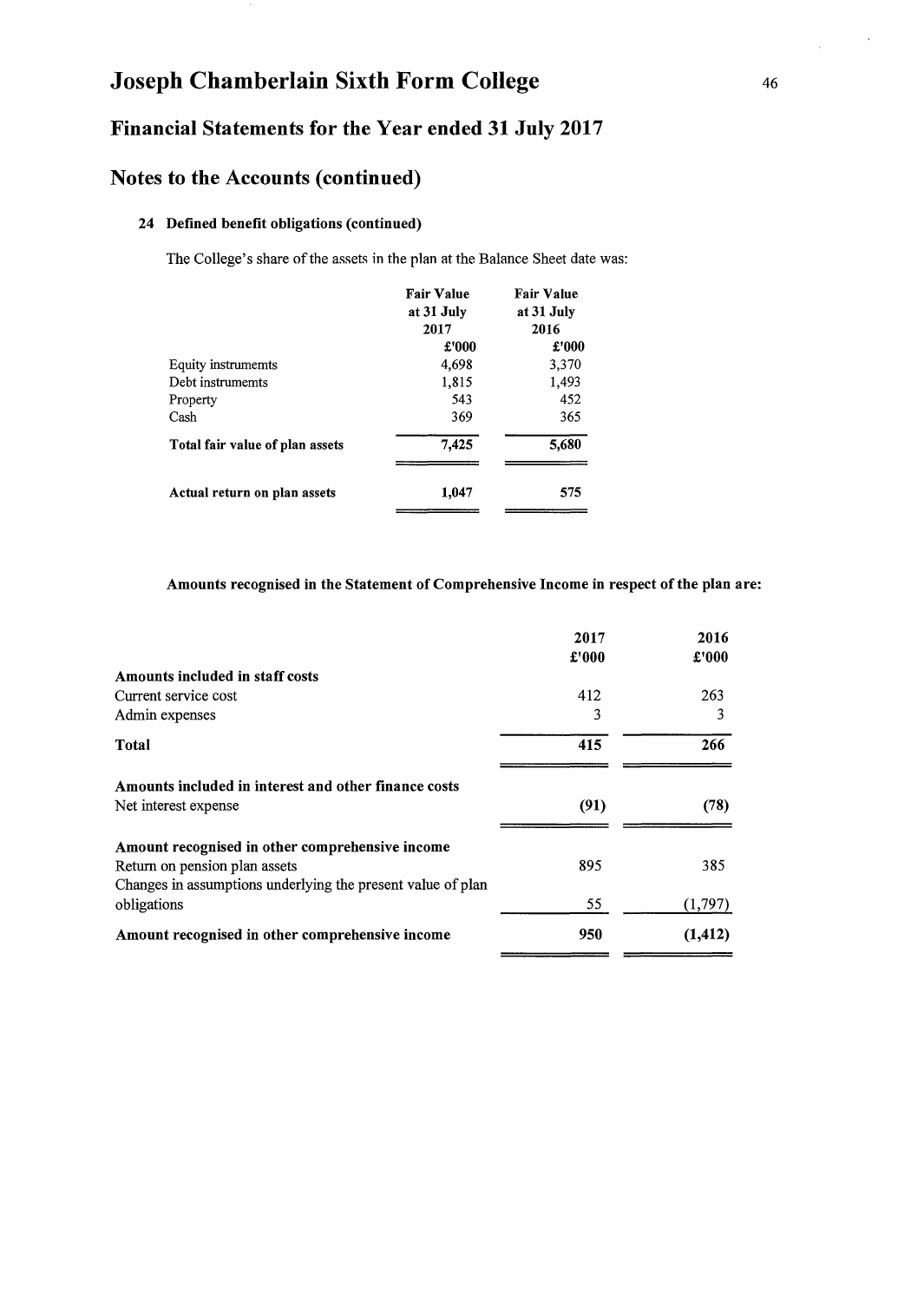### **Financial Statements for the Year ended 31 July 2017**

### **Notes to the Accounts (continued)**

#### 24 Defined benefit obligations (continued)

| <b>Local Government Pension Scheme (continued)</b>              |          |               |
|-----------------------------------------------------------------|----------|---------------|
| Movement in net defined benefit (liability) / asset during year |          |               |
|                                                                 | 2017     | 2016          |
|                                                                 | £'000    | $\pounds 000$ |
| Net defined benefit (liability) / asset in scheme at 1st August | (3,699)  | (2,159)       |
| Movement in year:                                               |          |               |
| Current service cost                                            | (412)    | (263)         |
| <b>Employer contributions</b>                                   | 374      | 216           |
| Administrative expenses                                         | (3)      | (3)           |
| Net interest on the defined (liability) / asset                 | (91)     | (78)          |
| Actuarial (loss)/gain                                           | 950      | (1, 412)      |
| Net defined benefit (liability) / asset at 31st July            | (2, 881) | (3,699)       |
| <b>Asset and Liability Reconciliation</b>                       |          |               |
| Changes in the present value of defined benefit obligations     | 2017     | 2016          |
|                                                                 | £'000    | £'000         |
| Defined benefit obligations at start of period                  | 9,379    | 7,063         |
| Current service cost                                            | 412      | 263           |
| Interest cost                                                   | 243      | 268           |
| Contributions by scheme participants                            | 96       | 87            |
| Experience gains on defined benefit obligations                 | (526)    |               |
| Change in demographic assumptions                               | (238)    |               |
| Change in financial assumptions                                 | 1,068    | 1,797         |
| Benefits paid                                                   | (128)    | (99)          |
| Defined benefit obligations at end of period                    | 10,306   | 9,379         |
| Changes in fair value of plan assets                            |          |               |
| Fair value of plan assets at start of period                    | 5,680    | 4,904         |
| Interest on plan assets                                         | 152      | 190           |
| Return on plan assets                                           | 895      | 385           |
| <b>Employer contributions</b>                                   | 374      | 216           |
| Administrative expenses                                         | (3)      | (3)           |
| Other actuarial gains                                           | 359      |               |
| Contributions by scheme participants                            | 96       | 87            |
| Benefits paid                                                   | (128)    | (99)          |
| Fair value of plan assets at end of period                      | 7,425    | 5,680         |

#### 25 Related Party Transactions

 $\frac{1}{4}$ 

Owing to the nature of the College's operations and the composition of the board of governors being drawn from local public and private sector organisations, it is inevitable that transactions will take place with organisations in which a member of the board of governors may have an interest. All transactions involving such organisations are in accordance with the College's financial regulations and normal procurement procedures. No transactions were identified which should be disclosed under the related party accounting requirements.

A governor, excluding staff governors, received a small payment in respect of travel undertaken in carrying out their duties as a Governor during the year (2016: None).

Key management compensation is given in note 7.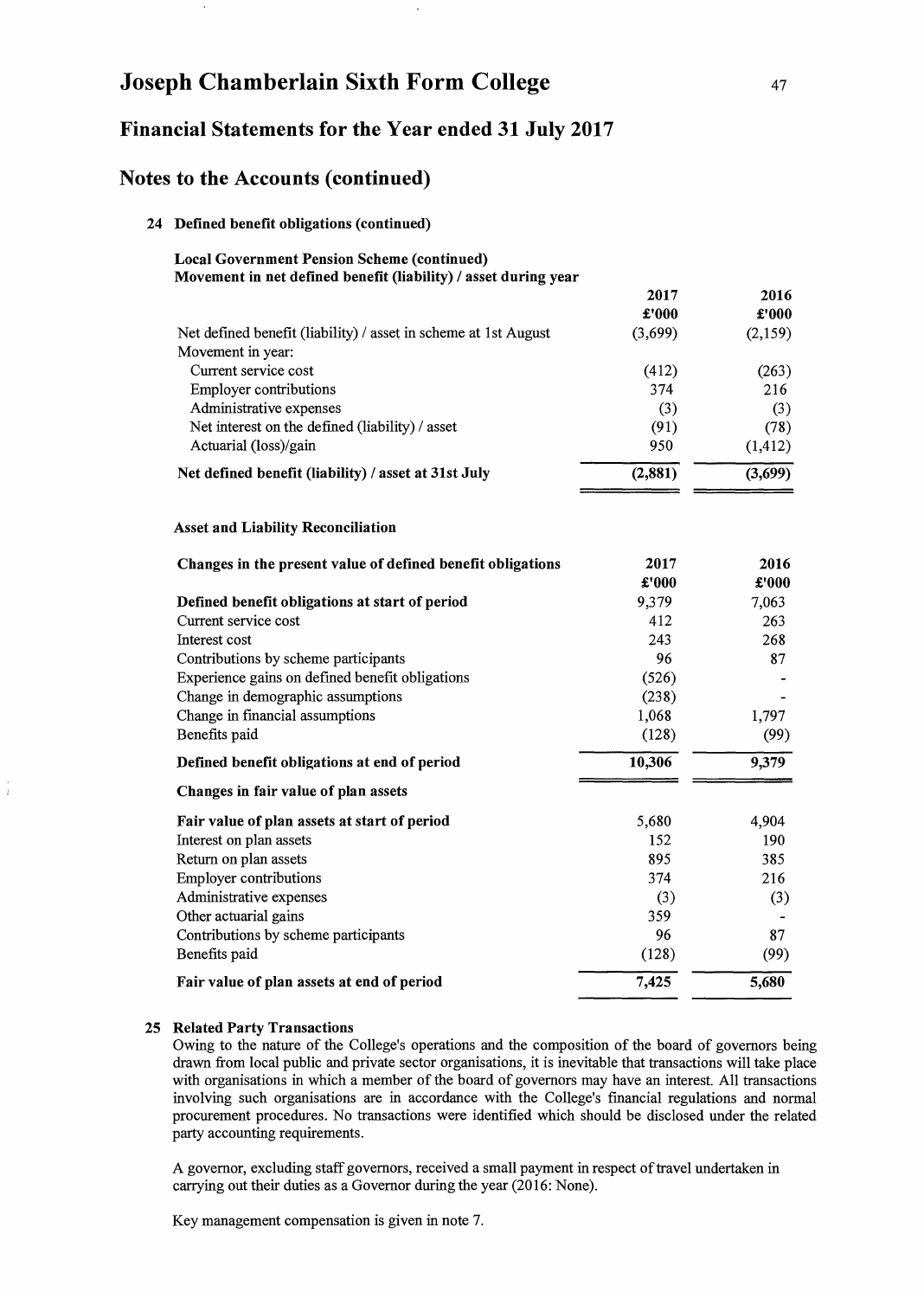### **Financial Statements for the Year ended 31 July 2017**

### **Notes to the Accounts (continued)**

#### 26 Learner support funds

|                                                        | 2017<br>£'000 | 2016<br>£'000 |
|--------------------------------------------------------|---------------|---------------|
| Funding body grants - discretionary/vulnerable learner |               |               |
| support                                                | 926           | 1,068         |
|                                                        | 926           | 1,068         |
| Disbursed to students                                  | (822)         | (712)         |
| Administration costs                                   | (42)          | (39)          |
| Balance unspent as at 31 July, included in creditors   | 62            | 317           |
|                                                        |               |               |

Funding body grants are available solely for students. In the majority of instances, the College only acts as a paying agent. In these circumstances, the grants and related disbursements are therefore excluded from the Statement of Comprehensive Income.

In 2015/16 the Statement of Comprehensive Income included payments from learner support funds (£81,000) to compensate the College for the cost of Free School Meals provided to students who qualitied for that particular form of support. The College also included in the Statement of Comprehensive Income the related corresponding payment to the catering franchise-holder for those meals provided under the Free School Meals programme.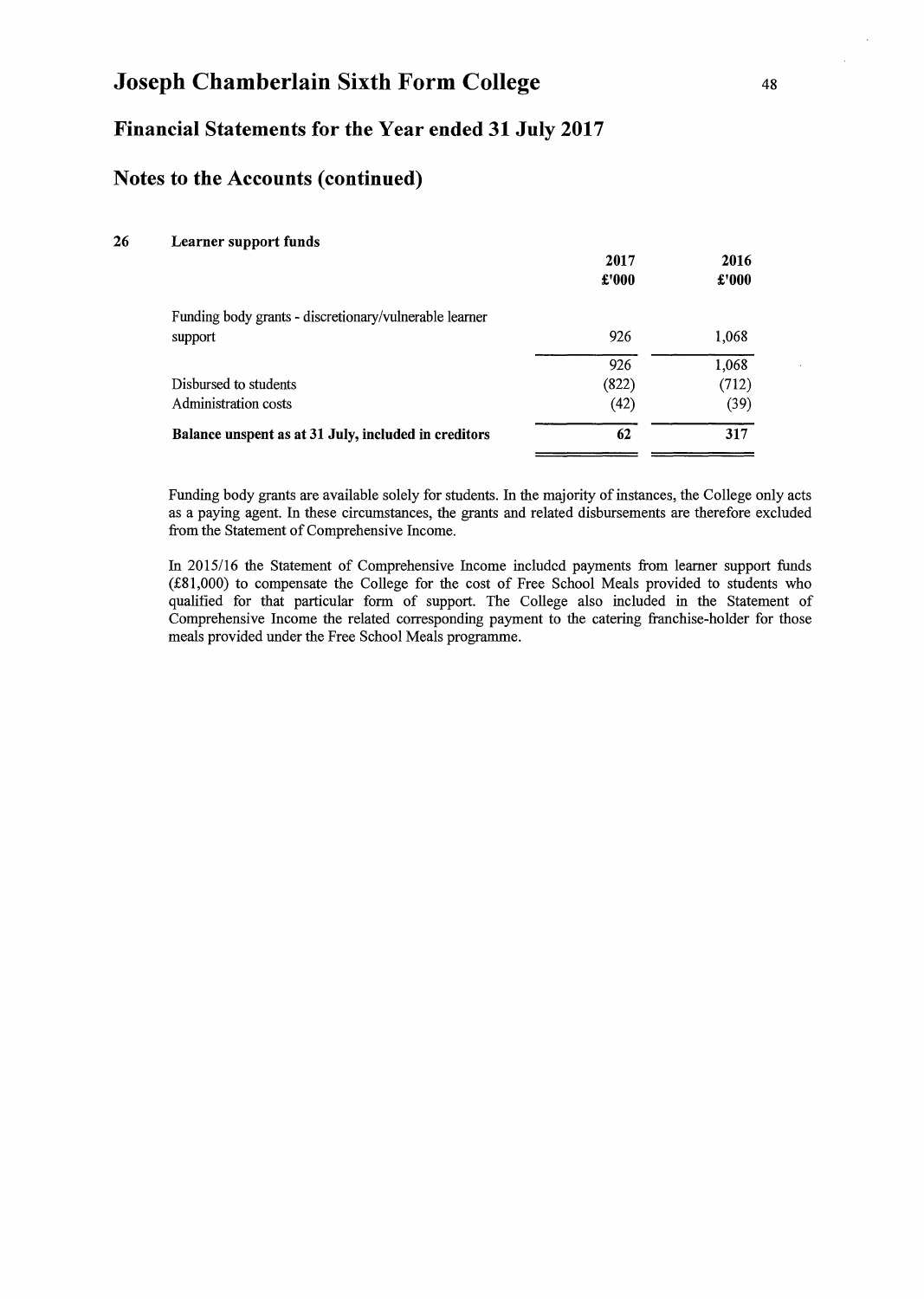### **Independent Reporting Accountant's report on regularity to the Corporation of Joseph Chamberlain Sixth Form College and the Secretary of State for Education acting through the Department for Education**

#### **Conclusion**

We have carried out an engagement, in accordance with the terms of our engagement letter dated 25 August 2017 and further to the requirements of the funding agreement with the Education Funding Agency, to obtain limited assurance about whether the expenditure disbursed and income received by Joseph Chamberlain Sixth Form College during the period 1 August 2016 to 31 July 2017 have been applied to the purposes identified by Parliament and the financial transactions conform to the authorities which govern them.

In the course of our work, nothing has come to our attention which suggests that in all material respects the expenditure disbursed and income received during the period 1 August 2016 to 31 July 2017 has not been applied to purposes intended by Parliament and the financial transactions do not conform to the authorities which govern them.

#### **Basis for conclusion**

The framework that has been applied is set out in the Post-16 Audit Code of Practice 2016 to 2017 issued by the Department for Education. In line with this framework, our work has specifically not considered income received from the main funding grants generated through the Individualised Leamer Record (ILR) returns, for which Education and Skills Funding Agency has other assurance arrangements in place.

We are independent of the Joseph Chamberlain Sixth Form College in accordance with the ethical requirements that are applicable to this engagement and we have fulfilled our ethical requirements in accordance with these requirements. We believe the assurance evidence we have obtained is sufficient to provide a basis for our conclusion

#### **Responsibilities of Corporation of Joseph Chamberlain Sixth Form College for regularity**

The Corporation of Joseph Chamberlain Sixth Form College is responsible, under the funding agreement and the requirements of the Further & Higher Education Act 1992, subsequent legislation and related regulations and guidance, for ensuring that expenditure disbursed and income received is applied for the purposes intended by Parliament and the financial transactions conform to the authorities which govern them. The corporation of Joseph Chamberlain Sixth Form College is also responsible for preparing the Governing body's Statement of Regularity, Propriety and Compliance.

#### **Reporting accountant's responsibilities for reporting on regularity**

Our responsibilities for this engagement are established in the United Kingdom by our profession's ethical guidance and are to obtain limited assurance and report in accordance with our engagement letter and the requirements of the Post-16 Audit Code of Practice 2016 to 2017.

The objective of a limited assurance engagement is to perform such procedures as to obtain information and explanations in order to provide us with sufficient appropriate evidence to express a negative conclusion on regularity. A limited assurance engagement is more limited in scope than a reasonable assurance engagement and the procedures performed vary in nature and timing from, and are less in extent than for a reasonable assurance engagement; consequently a limited assurance engagement does not enable us to obtain assurance that we would become aware of all significant matters that might be identified in a reasonable assurance engagement. Accordingly, we do not express a positive opinion.

We report to you whether anything has come to our attention in carrying out our work which suggests that in all material respects, expenditure disbursed and income received during the period 1 August 2016 to 31 July 2017 have not been applied to purposes intended by Parliament or that the financial transactions do not conform to the authorities which govern them.

Our work included identification and assessment of the design and operational effectiveness of the controls, policies and procedures that have been implemented to ensure compliance with the framework of authorities including the specific requirements of the funding agreement with the Education Funding Agency and high level financial control areas where we identified a material irregularity is likely to arise. We undertook detailed testing, on a sample basis, on the identified areas where a material irregularity is likely to arise where such areas are in respect of controls, policies and procedures that apply to classes of transactions.

This work was integrated with our audit of the financial statements and evidence was also derived from the conduct of that audit to the extent it supports the regularity conclusion.